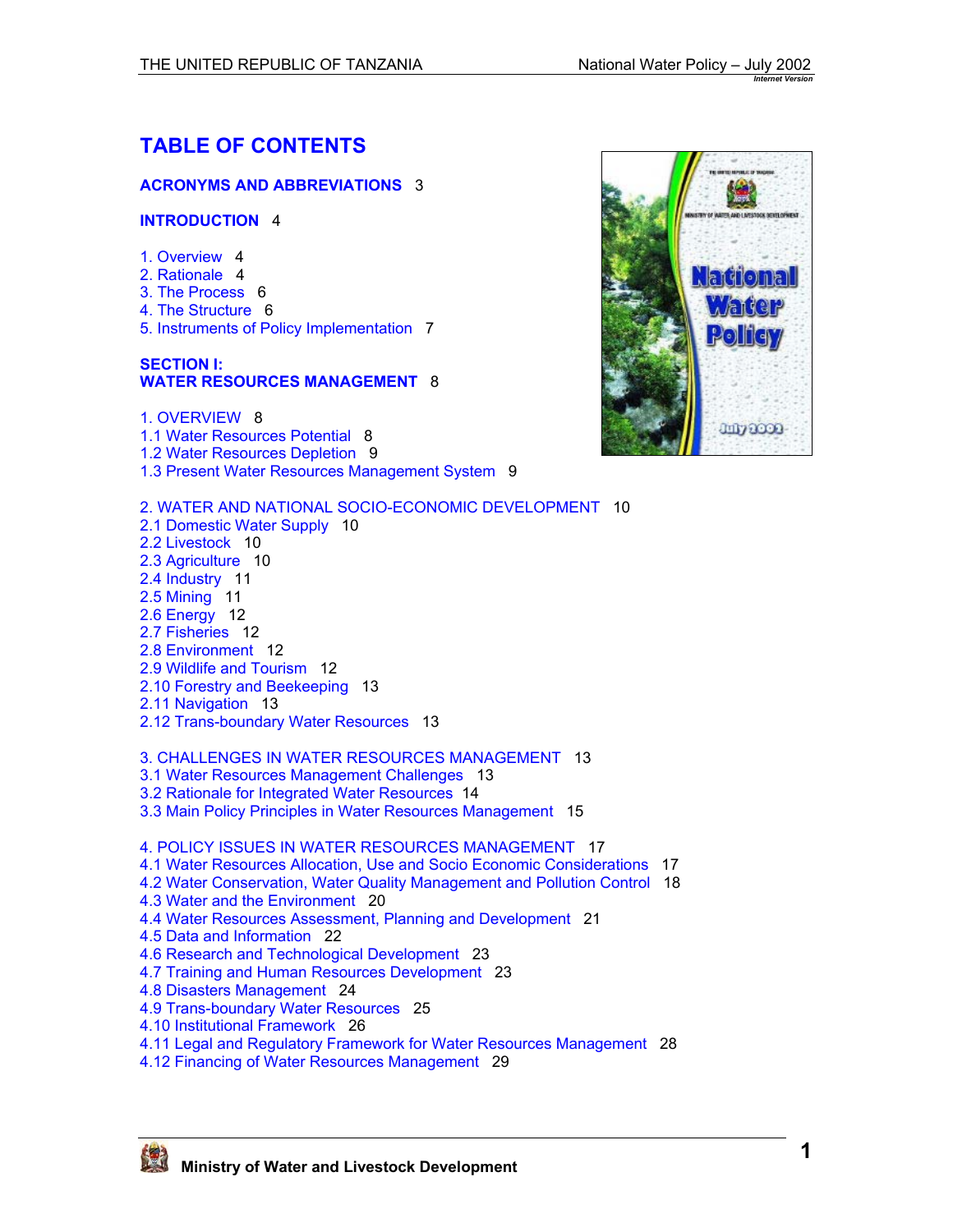**[SECTION](#page-29-0) II: RURAL WATER [SUPPLY](#page-29-0)** 30

- 1. [OVERVIEW](#page-29-0) 30
- [2. OBJECTIVES](#page-29-0) 30
- 3. [PRINCIPLES](#page-29-0) 30
- [4. POLICY ISSUES IN RURAL WATER](#page-31-0) SUPPLY 32
- [4.1 Community Participation](#page-31-0) 32
- [4.2 Private Sector Participation](#page-32-0) 33
- [4.3 Public Sector Regulation, Facilitation and Co-ordination](#page-33-0) 34
- [4.4 Domestic Water Supply Minimum Service Level](#page-33-0) 34
- [4.5 Water for Livestock](#page-33-0) 34
- [4.6 Rainwater Harvesting](#page-34-0) 35
- [4.7 Integration of Water Supply, Sanitation and Hygiene Education](#page-34-0) 35
- [4.8 Gender Sensitivity](#page-34-0) 35
- [4.9 Service Regulation](#page-35-0) 36
- [4.10 Financing of Rural Water Supply Programs](#page-35-0) 36
- [4.11 Legal and Regulatory Framework](#page-36-0) 37
- [4.12 Institutional Framework](#page-36-0) 37
- [4.13 Co-ordination and Collaboration](#page-37-0) 38
- [4.14 Monitoring and Evaluation](#page-37-0) 38

#### **[SECTION](#page-38-0) III: [URBAN WATER SUPPLY AND SEWERAGE](#page-38-0)** 39

- 1. [OVERVIEW](#page-38-0) 39
- [2. POLICY OBJECTIVES](#page-38-0) 39
- [3. URBAN WATER](#page-38-0) SUPPLY AND SEWERAGE PRINCIPLES 39
- [4. THE POLICY IN URBAN WATER](#page-39-0) SUPPLY 40
- [4.1 Water Sources and Infrastructures](#page-39-0) 40
- [4.2 Financing of Urban Water Supply and Sewerage Services](#page-41-0) 42
- [4.3 Water Demand Management](#page-42-0) 43
- [4.4 Water for Low Income Groups and Community User Groups](#page-42-0) 43
- [4.5 Waste Water and Environmental Management](#page-42-0) 43
- [4.6 Institutional Framework](#page-43-0) 44
- [4.7 Legal and Regulatory Framework for UWSS](#page-44-0) 45
- [4.8 Private Sector Participation \(PSP\)](#page-44-0) 45
- [4.9 Privatisation of WSS Entities in Small Urban Centres](#page-45-0) 46
- [4.10 Monitoring and Evaluation](#page-45-0) 46
- [4.11 Accountability to the Public](#page-45-0) 46
- [4.12 Capacity Building](#page-46-0) 47
- [4.13 Research and Technological Development](#page-46-0) 47
- [4.14 Co-ordination and Collaboration](#page-47-0) 48

Figure: Map [Showing River Basins in Tanzania](#page-48-0) 49

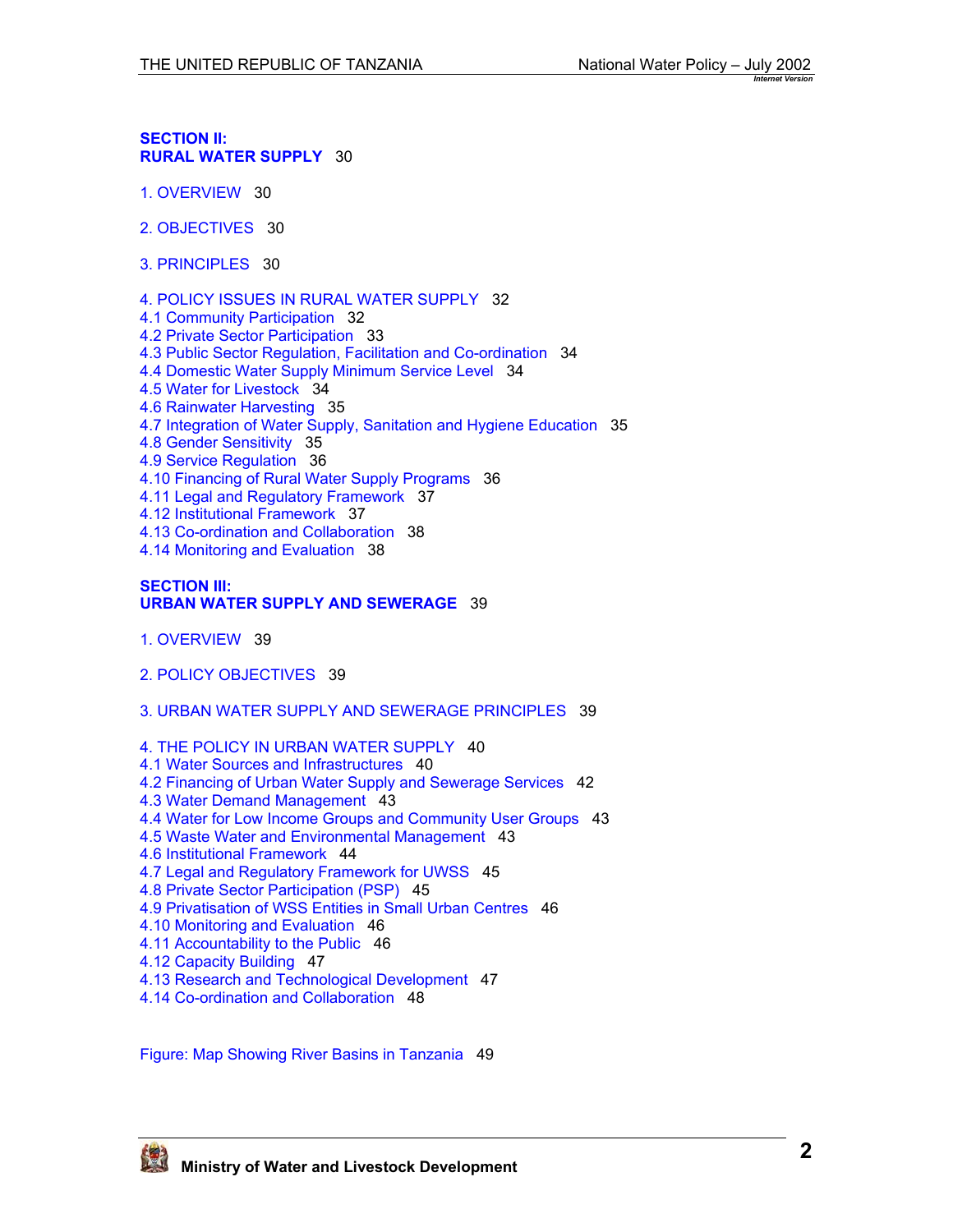## <span id="page-2-0"></span>**ACRONYMS AND ABBREVIATIONS**

| <b>CBOs</b>         | <b>Community Based Organizations</b>                    |
|---------------------|---------------------------------------------------------|
| <b>DRA</b>          | Demand Responsive Approach                              |
| EIA.                | <b>Environmental Impact Assessment</b>                  |
| <b>ESAs</b>         | <b>External Support Agencies</b>                        |
| <b>EWURA</b>        | Energy and Water Utilities Regulatory Authority         |
| <b>GDP</b>          | <b>Gross Domestic Product</b>                           |
| I/s/km <sub>2</sub> | Litres per second per square kilometre                  |
| m3/h                | <b>Cubic Metres per Hour</b>                            |
| <b>MIS</b>          | <b>Management Information System</b>                    |
| <b>NGO</b>          | Non Governmental Organization                           |
| O&M                 | Operation and Maintenance                               |
| <b>PRSP</b>         | <b>Poverty Reduction Strategy Paper</b>                 |
| <b>PSP</b>          | <b>Private Sector Participation</b>                     |
| <b>RWS</b>          | <b>Rural Water Supply</b>                               |
| UN                  | <b>United Nations</b>                                   |
| <b>UNCED</b>        | United Nation Conference on Environment and Development |
| <b>UWSAs</b>        | Urban Water Supply Authorities                          |
| <b>UWSS</b>         | Urban Water Supply and Sewerage                         |
| WRM                 | Water Resources Management                              |
| WSS                 | Water Supply and Sewerage                               |
|                     |                                                         |

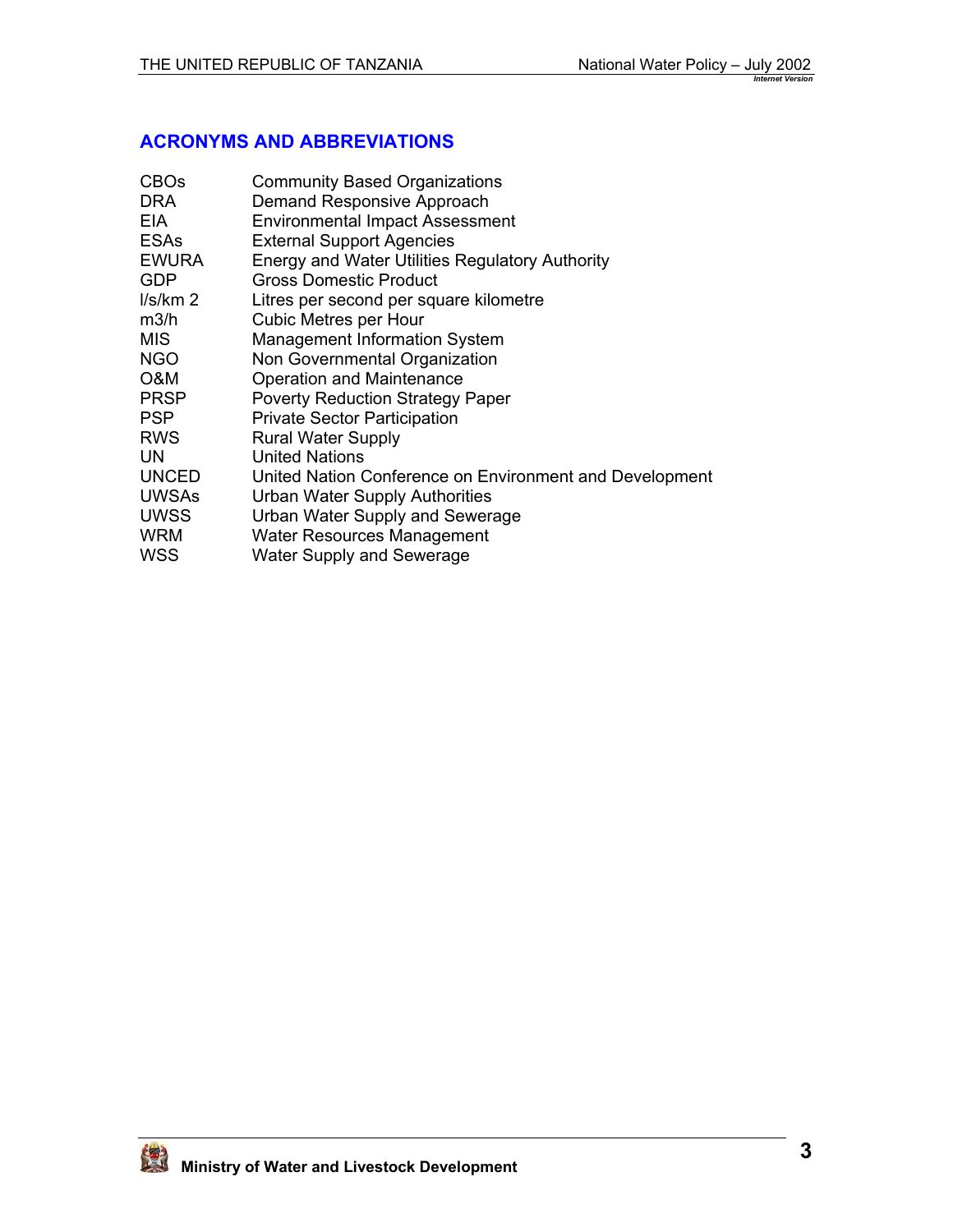# <span id="page-3-0"></span>**INTRODUCTION**

## **1. Overview**

Freshwater is a basic natural resource, which sustains life and provides for various social and economic needs. In its natural state, water is an integral part of the environment whose quantity and quality determine how it can be used. Safe drinking water and good sanitation practices are basic considerations for human health. The use of contaminated sources poses health risks to the population as evidenced by the incidences of water borne diseases such as diarrhoea and cholera. Despite its importance to our lives and development, water is unevenly distributed in time, space, quantity and with great variations in quality. Furthermore, water is a finite and a vulnerable resource.

The social and economic circumstances prevailing today have made particular demands upon the country's water resource base and the environment, and its sustainability is threatened by human induced activities. Over the past 15 years these demands have intensified with the increase in population and concurrent growth of economic activities requiring water as an input such as in hydropower generation, irrigated agriculture, industries, tourism, mining, livestock keeping, domestic, fisheries, wildlife and forestry activities. Water scarcity is perceived at many places due to unreliable rainfall, multiplicity of competing uses, degradation of sources and catchments. Water scarcity threatens food security, energy production and environmental integrity and consequently there are water use conflicts between sectors of the economy. There are also increasing challenges of managing the multiple trans-boundary watercourses and strengthening water resources management policy and legal and institutional frameworks. Inadequate regulations to monitor groundwater resources development has led to underutilization of the resources and in some places over exploitation and interference in the existing water sources. Fragmented planning, implemented following sector, regional or district interests, aggravates this situation even further.

Despite significant investment in the Water Supply services since the early 1970s, water supply coverage is not satisfactory. The 1991 National Water Policy set a goal of providing clean and safe water to the population within 400 meters from their households by the year 2002. Today only about 50% of the rural population has access to a reliable water supply service. Due to poor operational and maintenance arrangements, over 30% of the rural water schemes are not functioning properly. The coverage for urban areas is 73%, but most urban water supplies are inadequately treated due to malfunctioning treatment plants.

### **2. Rationale**

It is now more than ten years since the 1991 National Water Policy was launched. During this period, many changes have taken place in the sector with major emphasis on active participation of communities, private sector and local governments as the role of central government in services provision diminishes. For instance, in 1992, one year after launching the policy, Tanzania signed Agenda 21, which is an outcome of United Nations Environment Meeting in Rio de Janeiro. The Agenda emphasized all nations to protect natural resources including water resources against pollution and conservation of the ecosystems. The main shortfall in the National Water Policy of 1991 can be identified in the implementation strategies, which emphasised that the central government is a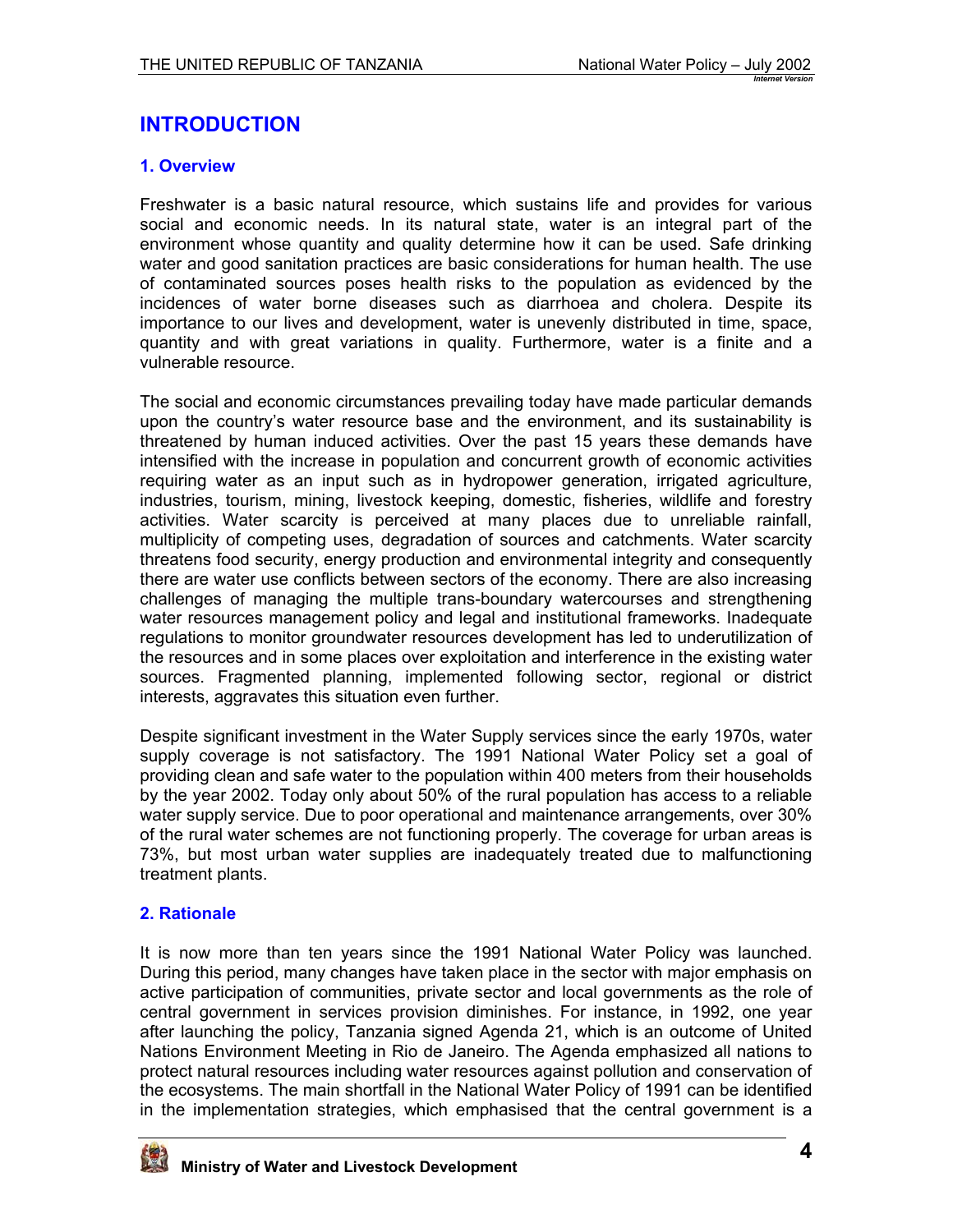sole investor, implementer and manager of the projects, both in rural and urban areas. The Policy also emphasised that the Central Government has a responsibility of protecting water sources while environmental protection was not accorded its due importance.

The main objective of this revised policy is to develop a comprehensive framework for sustainable development and management of the Nation's water resources, in which an effective legal and institutional framework for its implementation will be put in place. The policy aims at ensuring that beneficiaries participate fully in planning, construction, operation, maintenance and management of community based domestic water supply schemes. This policy seeks to address cross- sectoral interests in water, watershed management and integrated and participatory approaches for water resources planning, development and management. Also, the policy lays a foundation for sustainable development and management of water resources in the changing roles of the Government from service provider to that of coordination, policy and guidelines formulation, and regulation.

### **Water and the Tanzania 2025 Development Vision**

The Tanzania Vision 2025 aims at achieving a high quality livelihood for its people, attain good governance through the rule of law and develop a strong and competitive economy.

Specific targets include:

- (i) a high quality livelihood characterized by sustainable and shared growth (equity), and freedom from abject poverty in a democratic environment. Specifically the Vision aims at:
	- $\triangleright$  food self-sufficiency and security
	- $\triangleright$  universal primary education and extension of tertiary education
	- $\triangleright$  gender equality
	- $\triangleright$  universal access to primary health care
	- $\geq 75\%$  reduction in infant and maternal mortality rates
	- $\triangleright$  universal access to safe water.
	- $\triangleright$  increased life expectancy
	- $\triangleright$  absence of abject poverty
	- $\triangleright$  a well educated and learning society.
- (ii) good governance and the rule of law
	- $\triangleright$  moral and cultural uprightness
	- $\triangleright$  adherence to the rule of law
	- $\triangleright$  elimination of corruption.
- (iii) a strong and competitive economy capable of producing sustainable growth and shared benefits
	- $\triangleright$  a diversified and semi-industrialized economy
	- $\triangleright$  macro-economic stability
	- $\geq$  a growth rate of 8% per annum

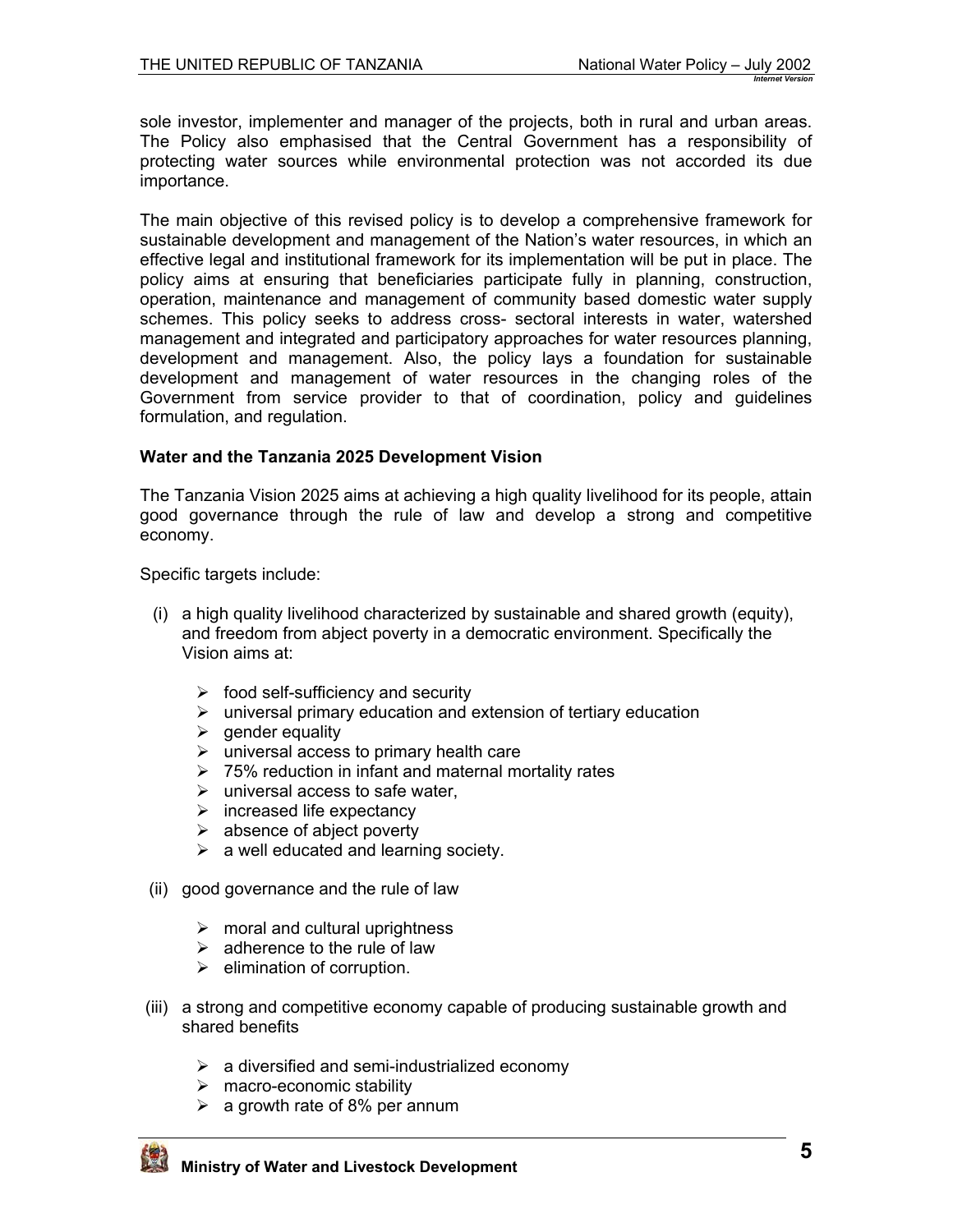- $\triangleright$  adequate level of physical infrastructure
- $\triangleright$  an active and competitive player in regional and global markets.

<span id="page-5-0"></span>Water is one of the most important agents to enable Tanzania achieve its Development Vision objectives (both social and economic), such as eradicating poverty, attaining water and food security, sustaining biodiversity and sensitive ecosystems. The revised National Water Policy and subsequent reviews and reforms of existing laws, institutional framework and structures are aimed at meeting the objectives of this Vision.

### **Water and Poverty Alleviation**

Tanzania's Poverty Reduction Strategy Paper (PRSP) sets out the medium term strategy for poverty reduction and indicators for measuring progress. It defines the objectives for poverty eradication by 2010, with the following key priority areas for achieving its goal:

- (i) reducing poverty through equitable economic growth,
- (ii) improving human capabilities, survival and social well being, and
- (iii) containing extreme vulnerability among the poor.

The PRSP recognises the heavy dependence of the poor on the environment (soil, water and forests), in particular household's reliance on environmental resources for income generation. Water is considered a key factor in the socio-economic development and the fight against poverty. Deliberate efforts are therefore needed in the management of the resources in order to sustain the desired pattern of growth and consumption, and to ensure that all the socio-economic activities maximize their capacities, as articulated in the Vision 2025. This entails integrated planning, development and river basin management in support of food security and poverty reduction as well as environmental safeguards.

### **3. The Process**

The process of preparing this policy was undertaken in a participatory manner involving water resources stakeholders in order to ensure comprehensiveness and acceptability. A number of technical studies were undertaken to provide input to the policy review process. Many key stakeholders were involved at different levels in different forums including field consultations, meetings, technical workshops and national conferences. The draft National Water Policy was subjected to review by water sector related ministries, universities, research institutions and non-governmental organizations.

### **4. The Structure**

This policy document contains three sections addressing three sub-sector issues namely:

- (i) Water Resources Management,
- (ii) Rural Water Supply, and
- (iii) Urban Water Supply and Sewerage.

The Water Resources Management section provides a comprehensive framework for promoting optimal, sustainable and equitable development and use of water resources

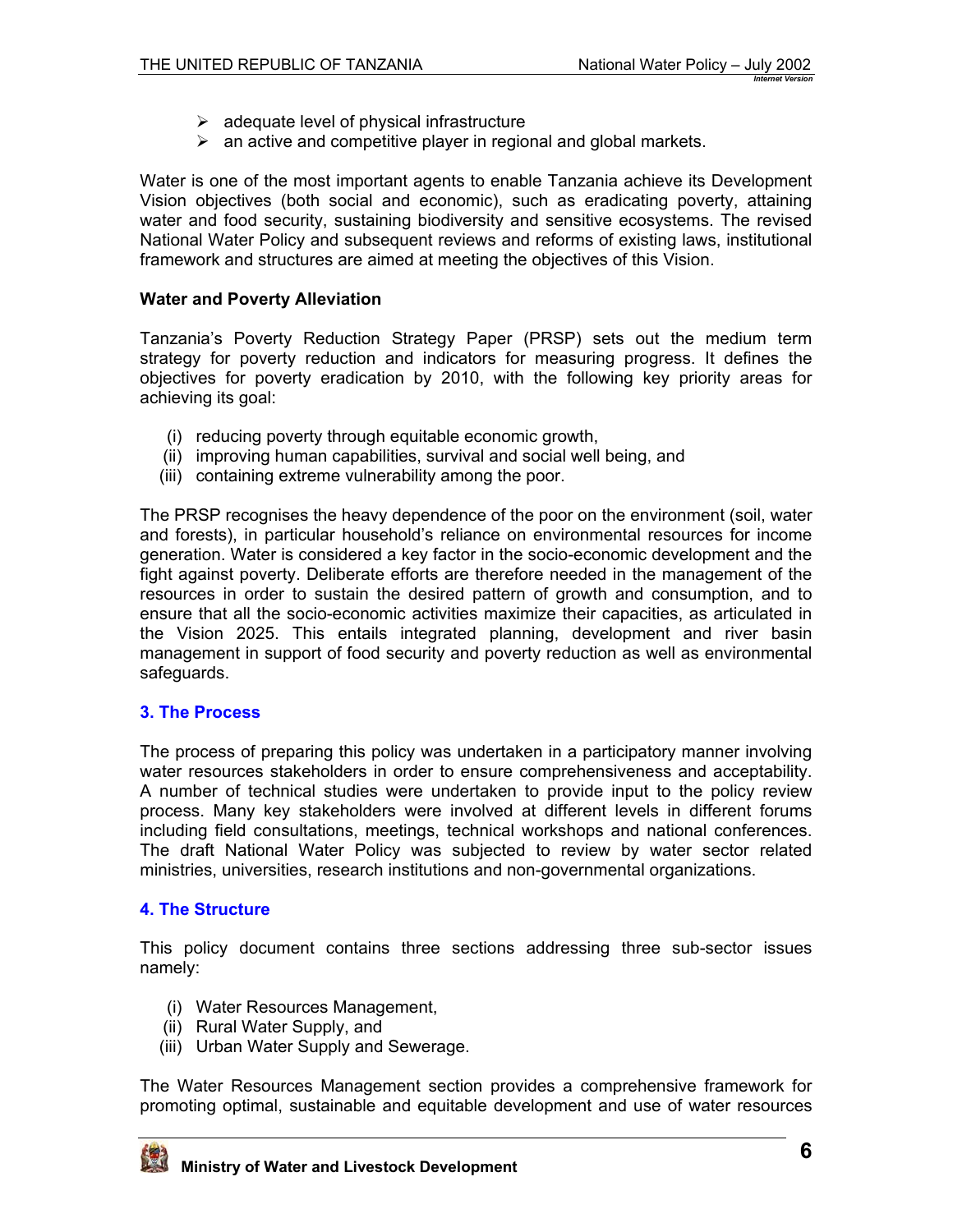<span id="page-6-0"></span>for the benefit of the present and the future generations. It takes into consideration the concerns of all water users. The Rural Water Supply section aims at improving health and alleviating poverty of the rural population through improved access to adequate and safe water. The Urban Water Supply and Sewerage section sets a framework for achieving an efficient development and management of the Urban Water Supply and Sewerage services. A plan for action detailing the implementation of policy strategies will be prepared and presented separately.

### **5. Instruments for Policy Implementation**

Six types of instruments and other measures to be instituted from time to time will be used in the implementation of the policy:

- (i) Technical instruments: These are technical measures, which are used to control water uses including gating of abstractions, flow metering, application of cleaner production technology.
- (ii) Economic instruments: Economic instruments include water pricing, charges, penalties and incentives to be used to stimulate marketing mechanism, and serve as an incentive to conserve water, and reduce pollution of water sources. This instrument will also facilitate water allocations.
- (iii) Administrative instruments: Administrative instruments include information management systems and monitoring, information products, water resources plans including water source protection plans, water resources models and decision support systems, various water resources guidelines.
- (iv) Legal instruments: Legal instruments include restrictions and all prohibitions imposed by the regulatory body and the Government. These are individual licenses for abstractions and their revisions, guidelines, discharge permits, codes of conduct, guidelines, standards, Environment Impact Assessments, and agreements, treaties and protocols for trans-boundary water resources.
- (v) Regulatory instruments: Regulatory instruments include appropriate management structures and procedures. These procedures and criteria to be adopted include applications for and granting of permits, a clearly defined water right system, appropriate standards and guidelines that control water abstractions from water bodies, controls on specific technologies aimed at reducing water use or waste loads, control of discharge of waste products into water sources (in terms of quantity, quality, timing and location of discharges), and standards for water provided for specific uses or for goods or materials which are potentially polluting.
- (vi) Participatory Instruments: These include sensitization, community education, consultations and discussions.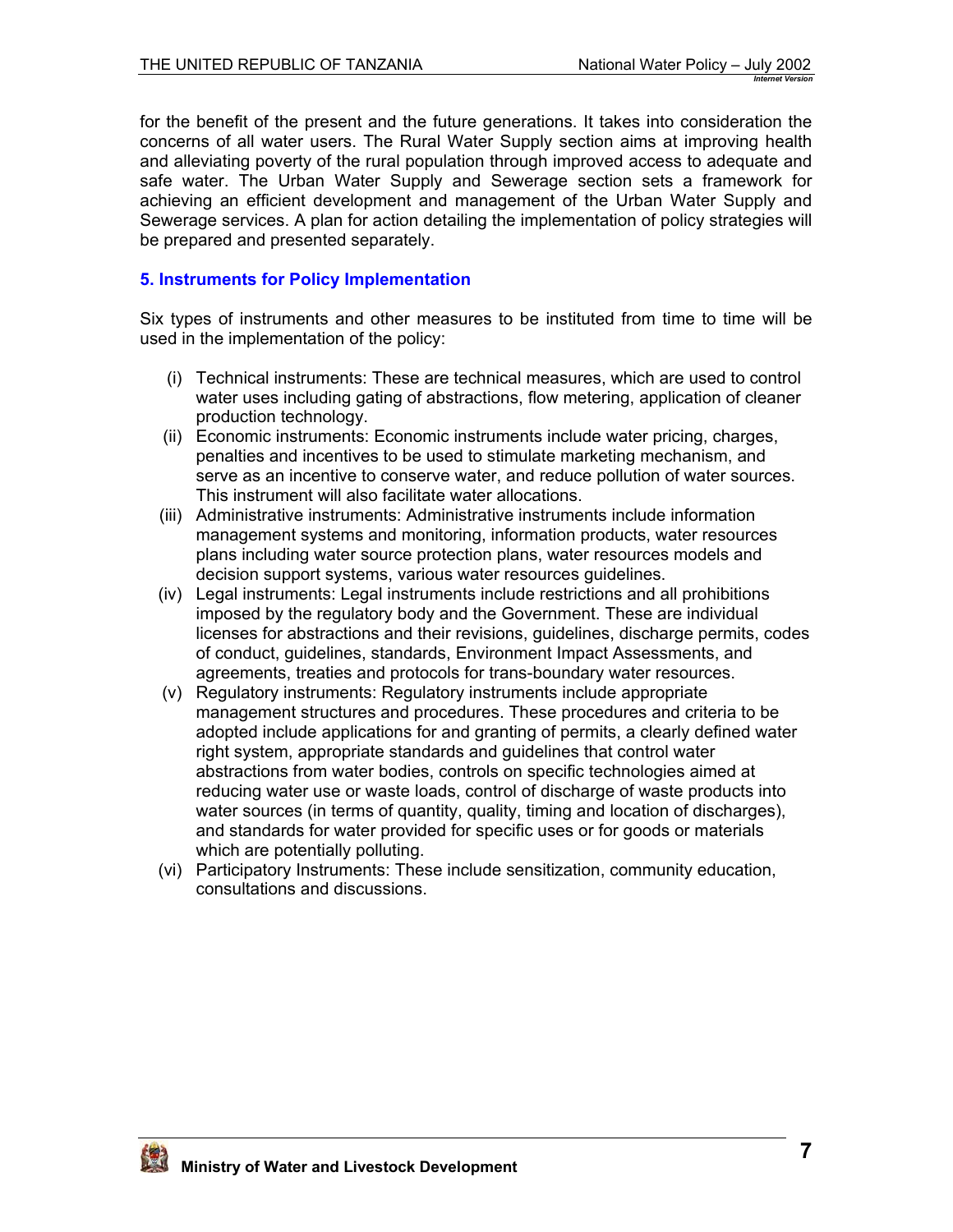## <span id="page-7-0"></span>**SECTION I: WATER RESOURCES MANAGEMENT**

## **1. OVERVIEW**

#### *1.1 Water Resources Potential*



Although nearly 70% of the Earth is covered with water, only 2.5% of this is freshwater. Seventy percent of the freshwater is frozen in ice caps of Antarctica, Arctic and Greenland. The remaining 30% of this freshwater is available as soil moisture, or lies in deep underground aquifers as groundwater and as surface water. Only one third of this water is the water found in lakes, rivers, reservoirs and those underground water sources that are shallow enough to be tapped at an affordable cost. Only this amount is regularly renewed by rain and snowfall, and therefore available on a sustainable basis. When the world's total river flow (42,700 cubic kilometres) is divided by the world population (of 1995) estimated to be 5.85 billion, the quotient amounts to an average of 7,300 cubic meters of water per person per year (Comprehensive Assessment of The Freshwater Resources of The World Report, UN 1997). Owing to the growing world population, this represents a drop of 37 per cent per person since 1970.

Tanzania's annual renewable water resources are 89 cubic kilometres or 2,700 cubic meters of water per person per year (World Resources 2000- 2001). Based on projected population from estimated 33 million in year 2001 to about 59.8 million by year 2025, annual average available water per capita will be reduced by 45% to about 1,500 cubic meters per person per year which shows that the country will face a water stress situation, considering that below 1,700 cubic meters per person per year signifies water scarcity.

Water resources in the country include rivers, lakes, wetlands, springs, reservoirs and groundwater aquifers; and many water bodies that are shared with neighbouring countries. More than half of the country receives on the average less than 800mm of rain per year. The monsoon type of climate prevailing in the country causes extreme temporal variability in rainfall and even more extreme variability in river flows. The annual mean rainfall shows that the eastern coastal areas receive well over 1000mm per year while most parts of the drier interior receive less than 600mm.

Other areas with relatively high annual rainfall are near the great lakes, notably Lake Victoria and north of Lake Nyasa. The surface runoff pattern and moisture conditions correspond to the general rainfall pattern. On the south-western highlands, Uluguru, Ukaguru and Usambara mountain ranges, the slopes of Mount Kilimanjaro and Meru, as well as the most western parts of the country, where annual rainfall is in the range of 1,200-2,600mm, streams and rivers are perennial. In many other parts of the country, with less than 800 mm of rain per annum and which is highly variable, streams flow intermittently.

Freshwater is also abundant in the form of lakes covering approximately 60,000 square kilometres. Lake Tanganyika shared by Tanzania, the Democratic Republic of the Congo, Burundi and Zambia runs along the western border and this is Africa's deepest and longest freshwater lake, and the world's second deepest lake. Lake Victoria shared

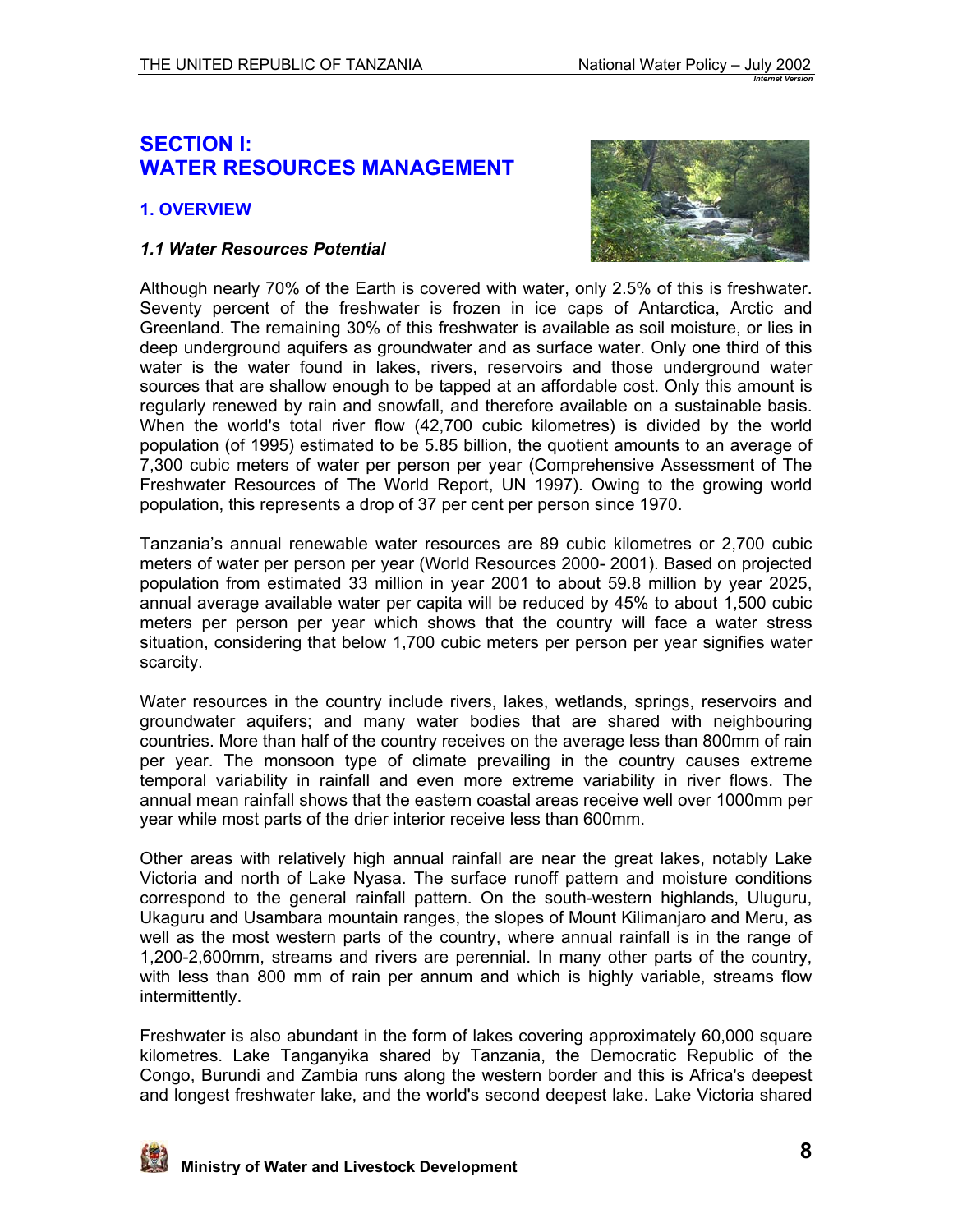<span id="page-8-0"></span>by Tanzania, Kenya and Uganda is the world's second largest freshwater lake and drains into the Nile river. Lake Nyasa in the south of the country is shared by Malawi, Tanzania and Mozambique; and is situated in the Zambezi River system (Basin).

Groundwater availability, mainly controlled by geology and climate, is variable. Aquifers are discrete. About 75% of the country is underlain by Precambrian Basement complex, which comprises of hard, consolidated and sometimes metamorphosed rocks. These rocks form basement aquifers, where they are weathered, fractured or faulted. Other types are Karroo and younger aquifers, coastal sedimentary formation of limestone and sandstone, and the alluvial sedimentary sequence, which mostly include clay, silt, sand and gravel, and volcanic materials found in alluvial plains. Volcanic areas of northern and southern Tanzania as well as the sedimentary coastal basins are potential groundwater resource areas. Boreholes drilled in the volcanic areas have yields up to 800 cubic meters per hour and those in sedimentary coastal areas yield about 50 cubic meters per hour. However, water quality is a problem in terms of high salinity and fluoride concentration, and thus not suitable for human use. Groundwater is a major supplement for surface water for many parts of the country and is a vital source of water in semi-arid water scarce areas.

### *1.2 Water Resources Depletion*

Water resources depletion and rising demand on limited water supplies result in putting at risk some of the water related investments, thereby creating conflicts. Extensive irrigation during dry season dries up the rivers, thus disturbing ecosystems and wildlife. Inefficient water uses, such as low efficiencies of many irrigation schemes, (estimated at 10% to 15%); and leakages from domestic water supplies estimated to cause water losses up to 52% of water that is produced; both of which contribute to reduction in water availability.

### *1.3 Present Water Resources Management System*

The Water Utilization (Control and Regulation) Act No. 42 of 1974 and its subsequent amendments govern the present water resources management system. Amendment Act No. 10 of 1981 introduced pollution control aspects. However, the Water Utilization Act and other sub-sector water related laws are inadequate to meet the growing water resources management challenges facing the country today.

The country is divided into nine hydrological zones or river basins (Figure: River Basins in Tanzania) for purposes of water resources management. These basins are:

- (i) Pangani
- (ii) Wami/Ruvu
- (iii) Rufiji
- (iv) Ruvuma and Southern Coast, all of which drain into the Indian Ocean, and
- (v) Lake Nyasa
- (vi) Lake Rukwa
- (vii) Lake Tanganyika
- (viii) Lake Victoria, and
- (ix) the Internal drainage basins of Lake Eyasi, Manyara and Bubu depression.

Basin water resources are part of a management continuum starting with the upstream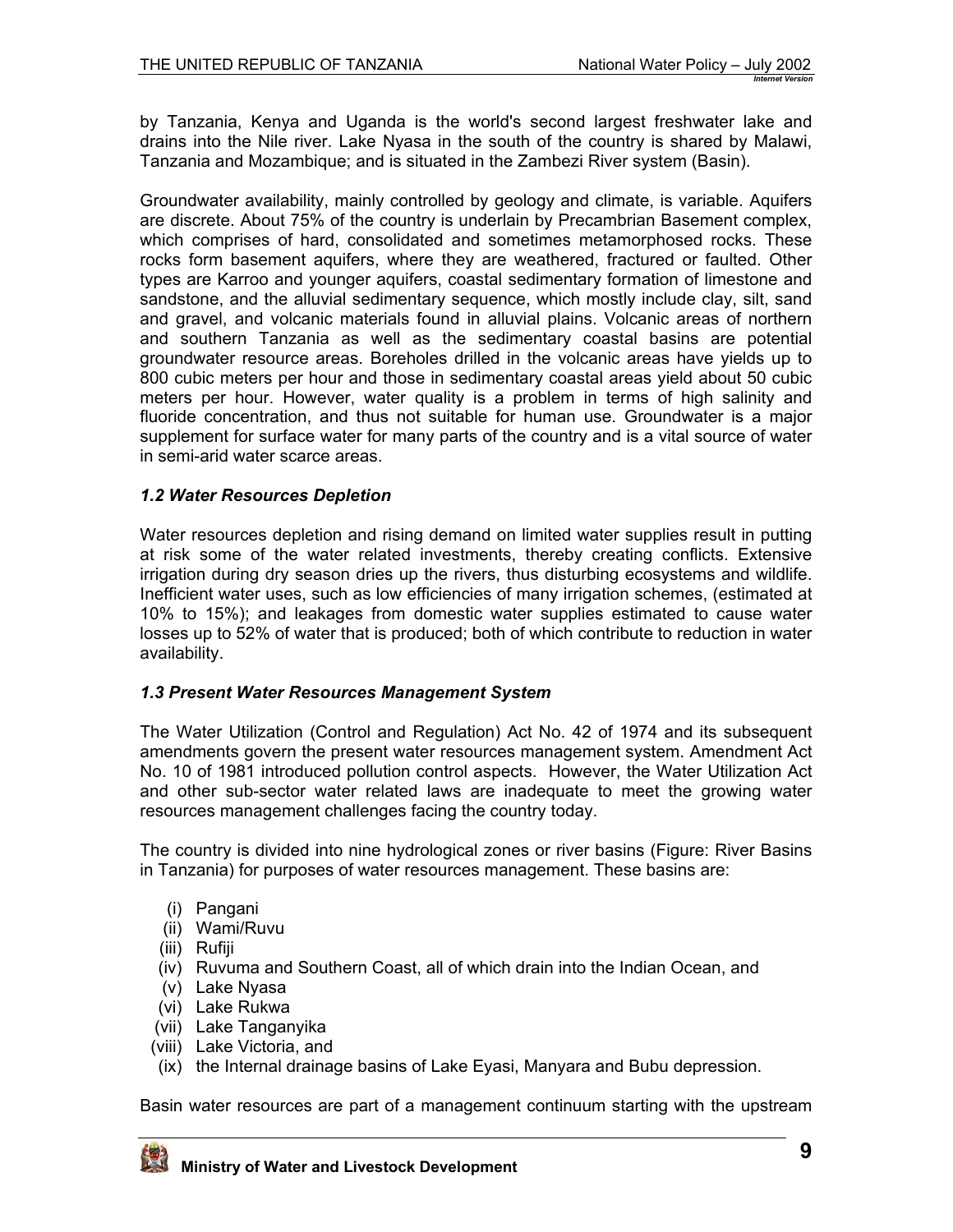<span id="page-9-0"></span>freshwater sources in the watershed, moving down into the freshwater-seawater interface in the deltas and estuaries.

## **2. WATER AND SOCIAL - ECONOMIC DEVELOPMENT**

Water is a basic natural resource for socio – economic development. It is fundamental for various social – economic development activities such as industrial production, irrigated agriculture, livestock keeping, mineral processing, hydropower production, navigation and recreation and tourism.

### *2.1 Domestic Water Supply*

The present population is estimated at about 34 million, of which 80% live in the rural areas. The projected population in the year 2025 is estimated to double, with 60% living in the rural areas. The growth in population will have a negative impact on domestic water supply and in sanitation and sewerage services if appropriate measures are not taken. Presently water services coverage for municipal and industrial water supply is 73% and for rural water supply it is 50%. This coverage in the provision of safe water is undesirably low. In many areas of the dry central part of the country water is so scarce that even water for personal hygiene cannot easily be found. The people, especially women and children, walk long distances to fetch water. The national economy suffers because of inadequate water supplies to the urban and rural population.

### *2.2 Livestock*

In the year 2000 livestock contributed about 13.3 per cent of the Agricultural Gross Domestic Product (GDP). Forty percent (40%) of the agricultural households are involved in crops and livestock production. Livestock are also a potential source of draught power for cultivation and transport. Livestock is concentrated in the water scarce areas, constituting dry open grasslands or wooded grasslands where rainfall is marginal for cultivation. Livestock migration and overstocking result in water and land conflicts between pastoralists and other water users. Scarce grazing lands and distribution of livestock watering points, especially during the dry season, forces heavy traffic patterns in livestock densely populated areas, which impact upon water resources and the environment. The issue in this sector is how to ensure availability of adequate and reliable water for livestock so as to reduce conflicts and increase contribution of the sector to the GDP.

## *2.3 Agriculture*

The main objective of the National Agricultural Policy is to ensure food security at national and household level. In the year 2002 the sector contributed about 48.2% of the GDP. Tanzania has about 43 million hectares of land suitable for agricultural production of which about 6.3 million hectares are under cultivation. This represents about 15% of the arable land. Agriculture, which is mostly rain-fed, remains susceptible to drought as well as the inadequate and erratic nature of rainfall. Irrigated agriculture protects against drought and ensures food security. It is a means for poverty alleviation as more and more people go into cultivation of irrigated high value crops such as vegetables and fruits. Irrigation potential in the country is estimated at one million hectares, of which only about 150,000 hectares are under irrigation. Eighty percent of the irrigated area is under traditional irrigation schemes with low level water use efficiencies. The remaining 20%

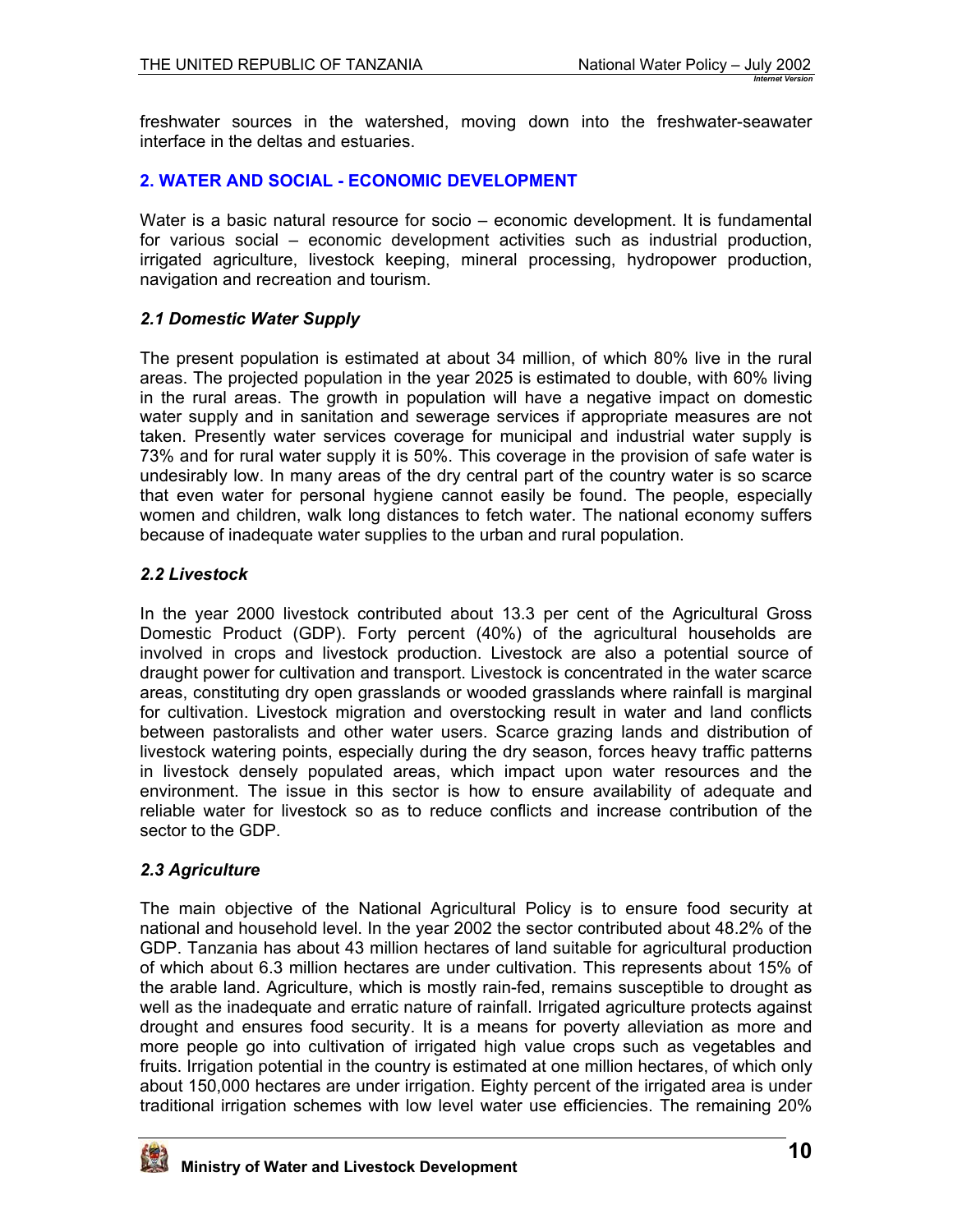<span id="page-10-0"></span>are large centrally managed irrigation schemes owned by public and private institutions and individuals. In the Pangani basin, for example, irrigated food crops are bananas, beans and maize, and irrigated cash crops are flowers, rice and coffee. Irrigation is a highly consumptive water user and makes greatest impact on net water resources. In the Pangani and Rufiji basins, for example, irrigation systems are located upstream of major hydropower plants thus the two sectors are competing for the same source of water. Agricultural activities also contribute to pollution from the use of agrochemicals, which are washed by rainwater and find their way to water sources.

## *2.4 Industry*

The industrial sector contributed about 8.3% to Tanzania's GDP in 1999 and 8.4% in the year 2000. In terms of growth, the sector grew by 4.8% in the year 2000 compared with 3.6% in 1999. The increase in the contribution and growth of the sector are attributed to the rehabilitation of privatized industries and establishment of new industries. Industrial performance depends, among other factors, on reliable water supply. Based on economic growth rates estimated for the period 1995-2025, water will be needed for the anticipated growth of the industrial sector. The contribution of this sector to the GDP is expected to more than triple by the year 2025.

The Tanzania development vision 2025 envisages transforming the economy from a low productivity agricultural economy to a semi-industrialized country, and to increase sector's contribution to GDP. This implies that adequate and reliable water supply is required for the growth of this sector. The growth in the industrial sector will have significant impact on the water supply, and also in terms of potential pollution and degradation of water resources due to industrial solid wastes and effluents if not properly disposed of but are allowed into water bodies without adequate treatment.

## *2.5 Mining*

Mining is an important economic sector for Tanzania and is growing rapidly. The vision for the mineral sector for the next 25 years is to have a strong, vibrant, well- organized private sector. The mining parastatals have also been privatized and the sector opened up to private investors due to trade liberalization process. As a result the sector has attracted significant foreign investors. Private mining sectors are in two main groups; artisan and small-scale mining, dominated by Tanzanian citizens, and large-scale mining conducted by mostly foreign investors.

The contribution of the mining sector to the GDP increased from 2.1% in the year 1999 to 2.3% in 2000. The sector had a growth rate of 13.9% in the year 2000 compared to 9.1% attained in 1999. The increase in the growth of the sector is a result of the Government's efforts to improve the mining sector through an attractive environment for both small and large scale investors.

The Government's new role is to continue to provide conducive environment to ensure a rapid expansion of this sector, including motivating and promoting large and small-scale mining operations which are environmentally sound. Large quantity of water is used during processing and discharged thereafter, if contaminated can pollute water sources.

## *2.6 Energy*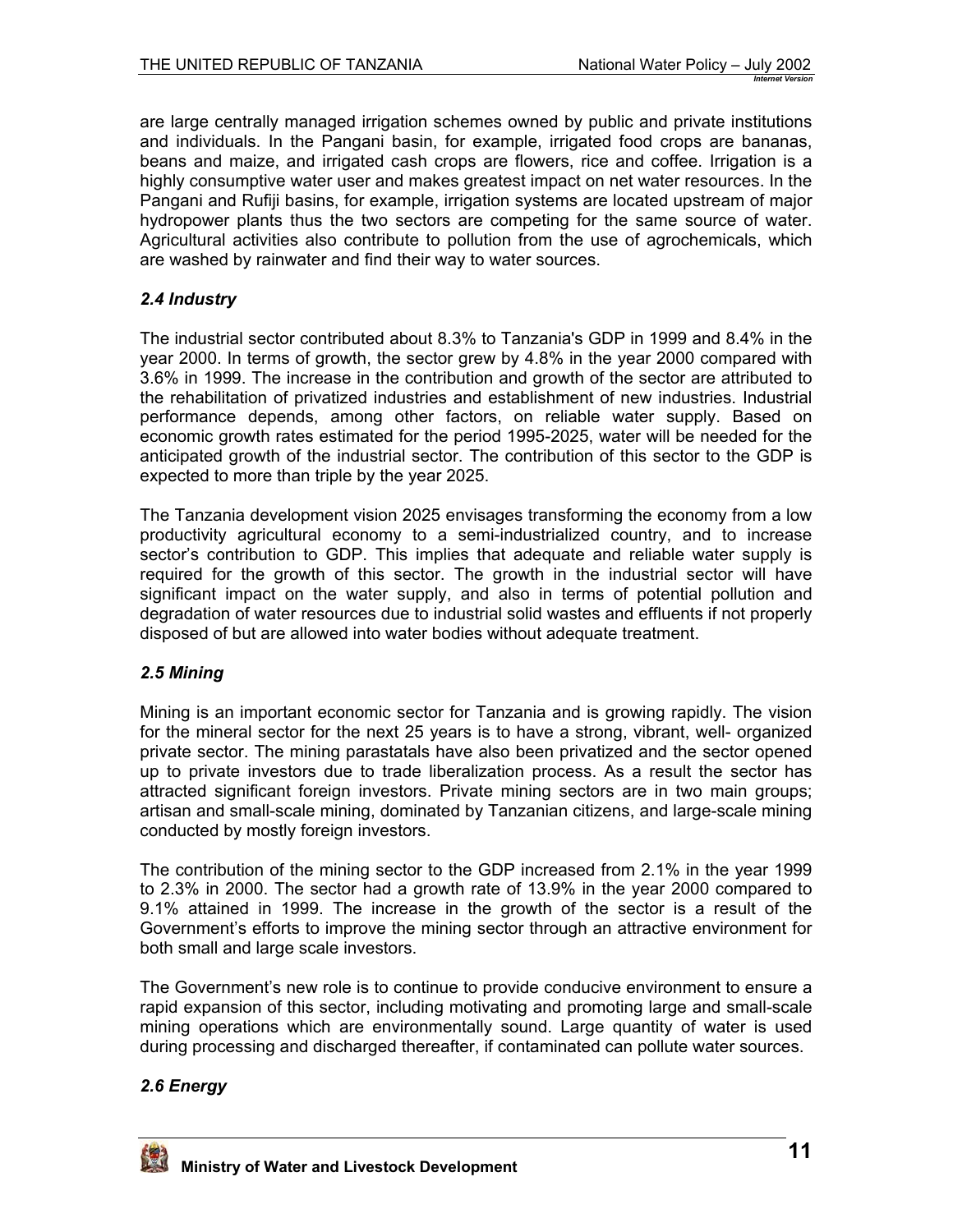<span id="page-11-0"></span>More than 60% of energy produced in the country, is from hydropower plants and more potential is available for development, for instance, in River Mara and River Kagera. However, development of hydropower in these rivers requires agreements among riparian countries. Hydropower is not a consumptive water user but a renewable source of energy. However, hydropower development in the country is associated with large storage reservoirs situated in areas with high evaporation losses. For example, losses from Mtera and Nyumba ya Mungu reservoirs are well above 30% of the total inflow into these reservoirs. Water sources for hydropower production will be developed especially in the Kilombero subbasin of the Rufiji Basin, the Rufiji River, and in Lake Nyasa Basin. Main hydropower issues include; management of reservoirs, conflicts with downstream and upstream users, and negative impacts on the environment.

## *2.7 Fisheries*

Tanzania is rich in marine and inland fishery resources. The fisheries sector has a lot of economic and social significance to the country as it contributes greatly towards poverty alleviation and food security. It also provides employment and livelihood to a substantial number of people and promotes recreation and tourism. The sector's contribution to the GDP in year 2000 was 2.7% while in 1999 it contributed 2.6%. The main sector issue and concern is water availability of acceptable quality.

## *2.8 Environment*

In-stream flows or environmental flows and levels are necessary for riparian biodiversity, wetland systems, freshwater-seawater balance in deltas and estuaries. Reduction of water volume affects aquatic life by reducing dissolved oxygen and supply of nutrients. The effluents created by urban water use, if not treated, pollute surface and groundwater resources. Additionally, overexploitation of water resources which does not take into account other uses is also a source of environmental degradation. For example, terrestrial and aquatic animal species in the Great Ruaha National Park (Rufiji Basin) suffer from depleted dry season flows caused mainly by dry season irrigation in the Usangu plains.

There are numerous permanent and seasonal freshwater swamps. These together with flood plain areas cover a total area of 2.7 million hectares; enable the development of special types of plants and animals which are important for environmental conservation, and often among the most productive of natural environments. They usually contain rare and endangered species of plants, fish and other animals. The importance of wetlands is manifested by such activities as tourism, fishing and hunting. They also play an important role in the hydrological cycle, flood control, sediment retention, and nutrient recycling and microclimate stabilization. The deltas of coastal rivers are especially important as nursery areas for aquatic life, tourism and recreation.

## *2.9 Wildlife and Tourism*

Tanzania's wildlife protected area covers 28% of the total land area, of which 19% is devoted to wildlife in protected National Parks where no human settlement is allowed. The rest of the area wildlife co-exists with humans. The wildlife sector contributes approximately 2% to the GDP. Tourism is among the sectors with great economic growth potential for the nation. For example, our country has 804 kilometres of unpolluted beach areas. In addition, there exist beautiful waterfalls, valleys, large rivers,

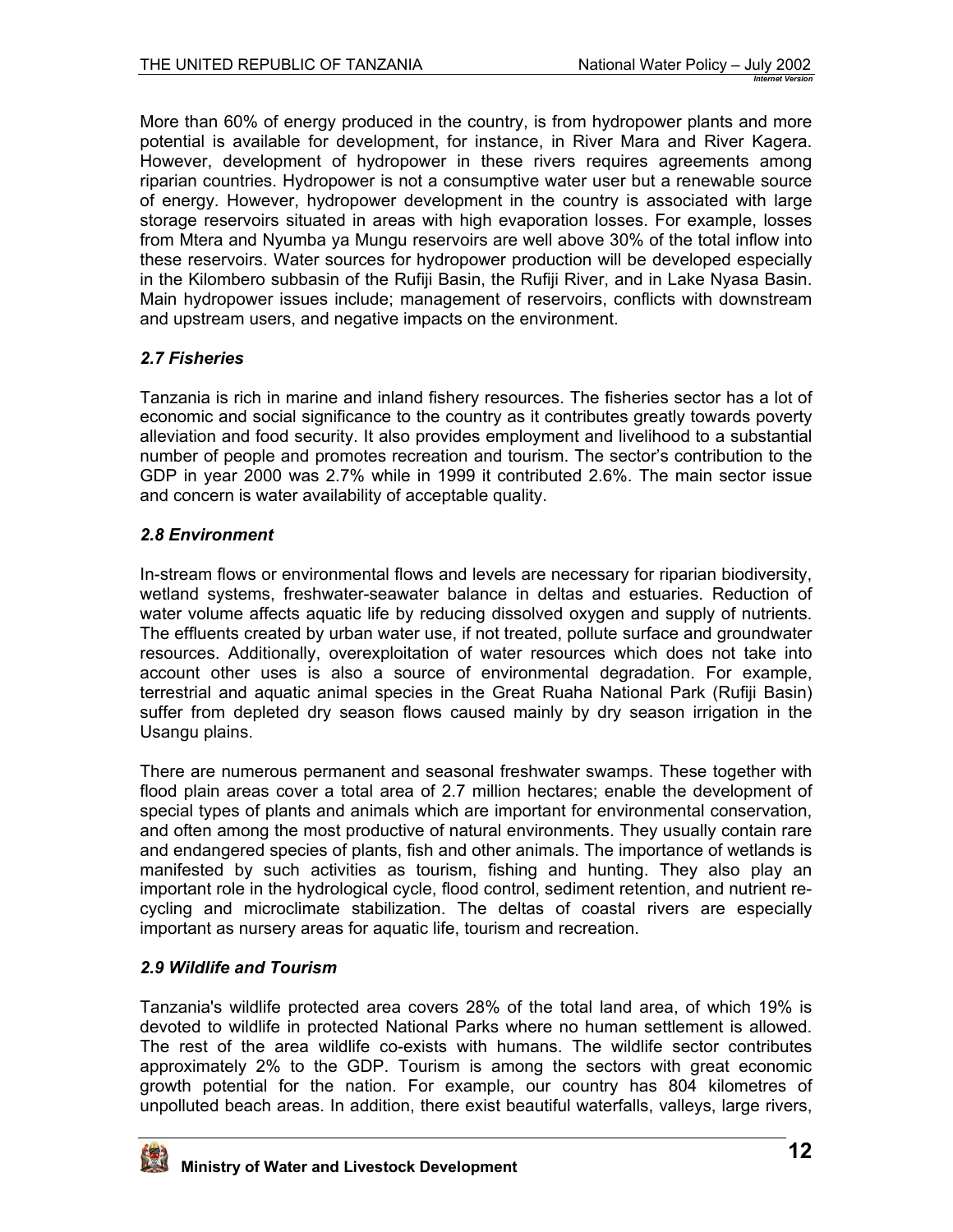<span id="page-12-0"></span>hot springs, National Parks, which offer outstanding experience for tourists and recreation purposes. Depletion of water in some rivers during dry season, disrupted the lives of animals, and thus, results in serious consequences to the tourism industry and the national economy.

## *2.10 Forestry and Bee Keeping*

Tanzania has about 33.5 million hectares of forests and woodlands. Out of this, about two thirds consist of woodlands on public lands that are under enormous pressure from expansion of agricultural activities, livestock grazing, fires and other human activities.

The forests offer habitat for wildlife, bee keeping, unique natural ecosystem and genetic resources, and have an important effect on the conservation of water resources. Forestry and Bee Keeping contributed 3% of GDP in the year 2000.

### *2.11 Navigation*

Tanzania has few potentially navigable rivers due to the sharp relief contrast between the coastal line and inland. Nevertheless, the rivers such as the Rufiji, Kilombero, Kagera and Malagarasi, are used for transportation to some extent. There are also some ferry crossings, which require maintenance of adequate river flows and levels. The three great East Africa lakes of Victoria, Tanganyika and Nyasa, form important national and inter-country navigational water bodies. Oil spills and wastes associated with navigation vessels are detrimental to the quality of the water.

### *2.12 Trans-boundary Water Resources*

Tanzania is riparian to trans- boundary water resources with neighbouring countries. These water bodies include Lakes Victoria, Tanganyika, Nyasa, Chala and Jipe, as well as Kagera, Mara, Umba and Songwe Rivers. Each of these water bodies exhibit unique characteristics and a complex range of water management and development issues and challenges. These challenges include environmental management issues such as water pollution, biodiversity conservation, wetlands and catchments degradation, fisheries management and water hyacinth control. Others are river basin development for irrigation, domestic and livestock water supply, and for hydropower production. There are also issues regarding international border stabilization, river control and regulation, and inter-basin water transfers. In order to make effective utilization of trans-boundary water resources efforts have to be directed at assessing the needs of Tanzania, development of national plans and promotion of regional cooperation and integration with riparian states.

## **3. WATER RESOURCES MANAGEMENT CHALLENGES AND POLICY PRINCIPLES**

## *3.1 Water Resources Management Challenge*

Sustainable water development and use implies that the actions of the present generation to develop and use water resources are taken in such a way as to ensure that the present and future generations enjoy the benefits of this vital resource. This entails taking into consideration the following:

(i) A minimum water requirement is guaranteed to all humans to maintain human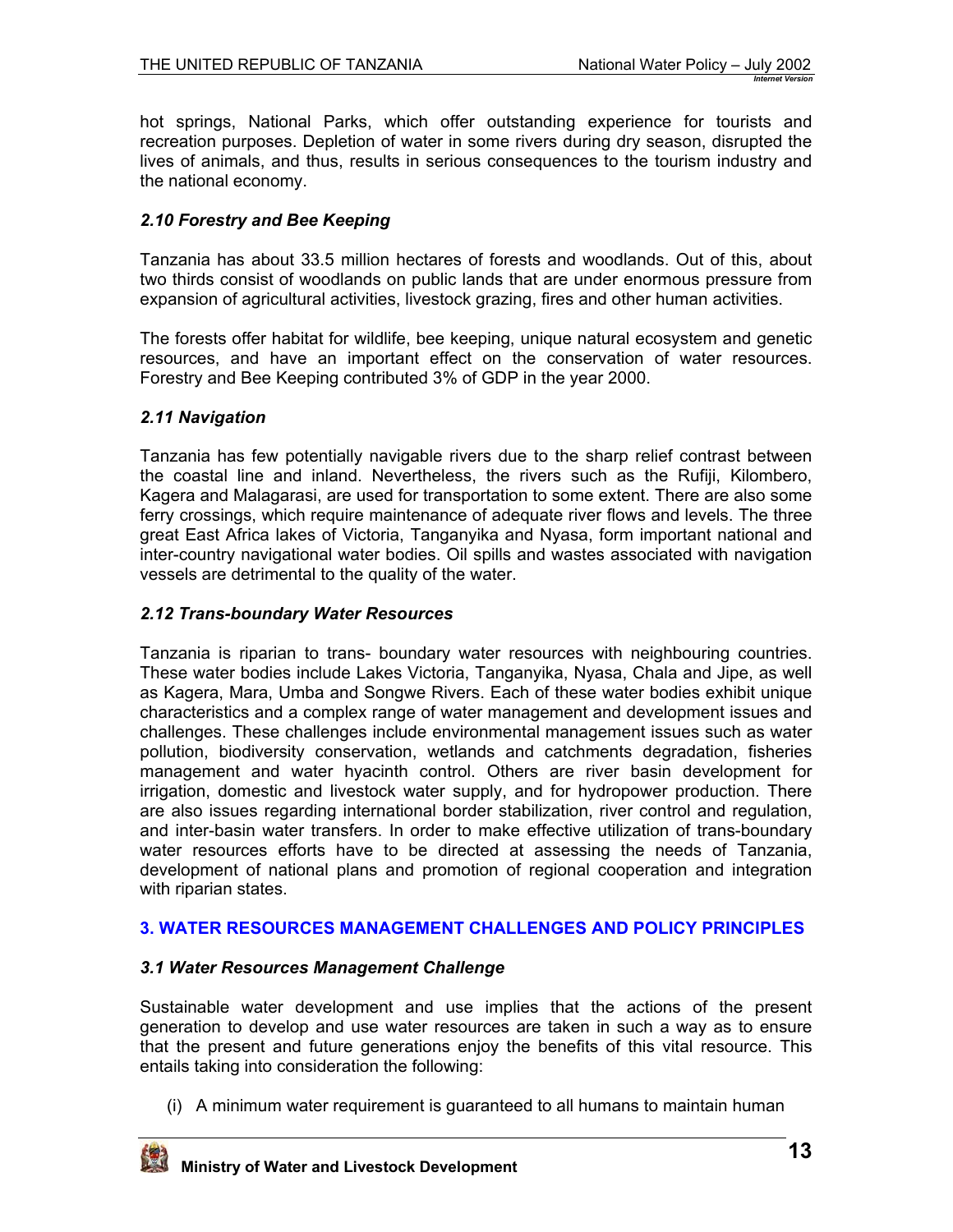health, and sufficient water is guaranteed to restore and maintain the health, services and functions of ecosystems.

- <span id="page-13-0"></span>(ii) Water for food security, energy production and other economic activities is readily available.
- (iii) Water quality is maintained to meet agreed objectives and standards and that human actions do not impair the long term availability of freshwater stocks; ensure that water resources management is financed and raw water priced to promote efficiency, sustainability and equity.
- (iv) Integrated water resources management is instituted.
- (v) Effective and sustainable strategies are in place to address natural and manmade water resources problems.
- (vi) Water resources planning and decision-making are participatory involving all users and stakeholders.
- (vii) Water resources data are available and easily accessible to all and an effective infrastructure and information system is in place and operational.
- (viii) Institutional mechanisms exist to resolve conflicts over water resources.
- (ix) Adequate number of motivated and highly skilled professionals is available.

### *3.2 Rationale for an Integrated Water Resources Management*

In view of the issues and challenges in water resources management it is clear that an integrated water resources management is needed to ensure that water does not become a constraint to national development. This calls for a new vision " A country where there is equitable and sustainable use and management of water resources for socio-economic development, and for maintenance of the environment". The existing approach is sector oriented and does not fully recognize the multi-sectoral linkages in the planning the use of water resources. This is based on a regional development and does not focus on institutional capacity to manage water resources. It is oriented more towards the development of the water resources and not on the protection or management of the water resources, and is based on regulation as a primary instrument for implementing the water policy. The integrated approach addresses participatory, multi-sectoral, multidisciplinary river basin management, which, recognizes that water is a scarce resource and integrates the linkage between land use and water use and recognizes the important role water ecosystems play in the national economy.

Basically, the new approach reflects three major shifts:

- (i) Comprehensiveness: A holistic basin approach for integrating multi-sector and multi-objective planning and management that minimizes the effects of externalities, and ensures sustainability and protection of the resource,
- (ii) Subsidiarity: decentralizing decision making and devolving to the lowest practicable level, with stakeholders participating in the planning, design, implementation of the management actions and decision making, and
- (iii) Economic: decision making in the public sector, private sector and in civil society on the use of water should reflect the scarcity, value of water, water pricing, cost sharing, and other incentives for promoting the rational use of water.

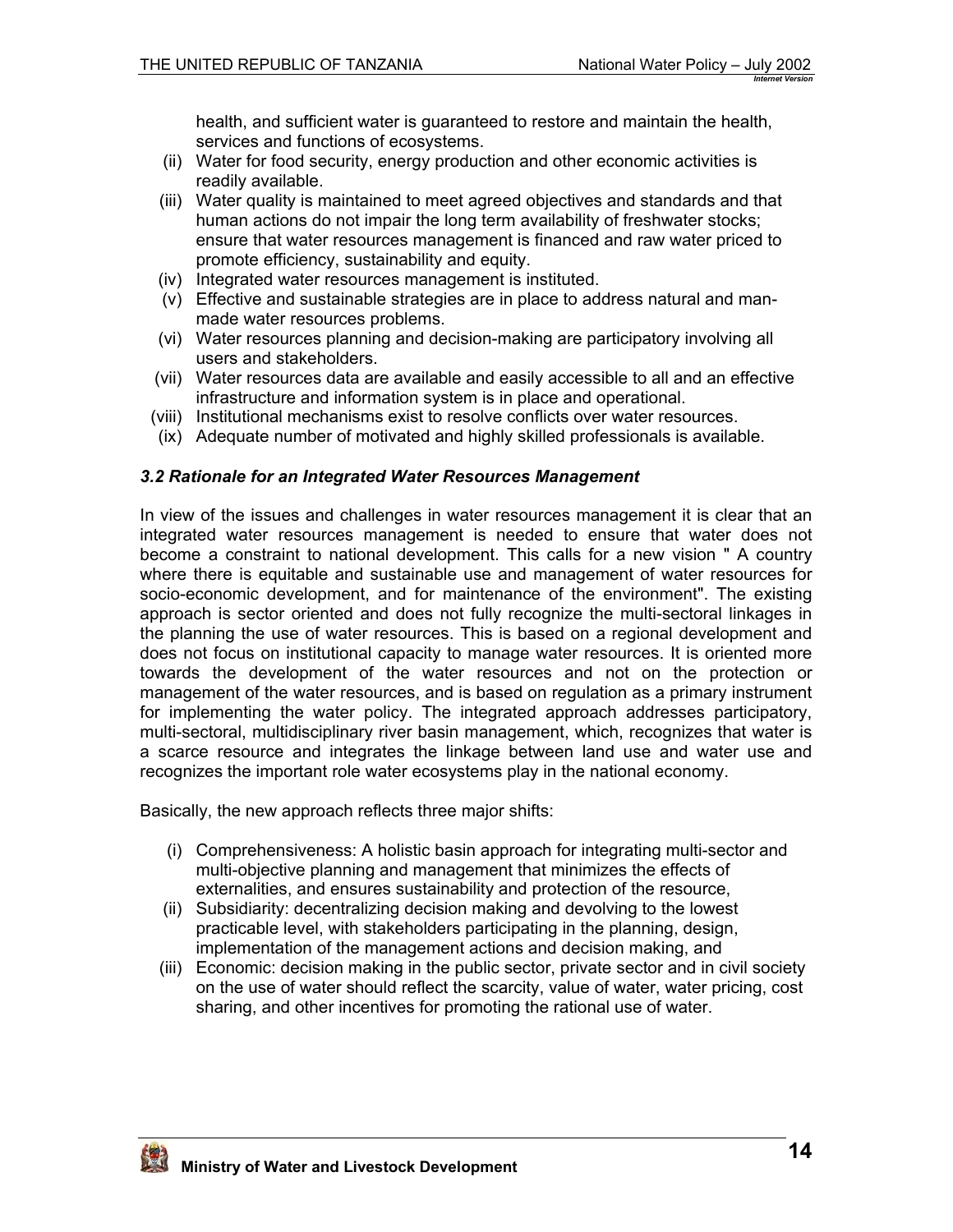### <span id="page-14-0"></span>*3.3 Main Policy Principles in Water Resources Management*

Since the UN Water Conference held in Mar del Plata, Argentina in 1977, various international meetings on water resources and the environment have developed common understanding on how water resources should be managed. The international understandings of broad policy principles arising out of recent international conferences; including the Dublin Statement on water and sustainable development, 1992 and United Nations Conference on Environment and Development (UNCED), Rio de Janeiro, 1992 (Agenda 21, Chapter 18) are as follows:

- (i) Fresh water is a finite and vulnerable resource, which is essential to sustain life, development and the environment.
- (ii) Water management and development should be based on a participatory approach, involving users, planners, and policy makers.
- (iii) Women play central role in the use, management and protection of water resources and thus should be involved fully in the decision making process.
- (iv) Water has a value in all its competing uses.

In order to attain equitable, efficient and sustainable water resources management and based on experiences gained in the country and international understanding, the Water Resources Management will be based on the following guiding principles:

- (i) Socio-Economic and Water Allocation Aspects
	- $\triangleright$  Water is a common use resource whose use shall be determined by and have consistence in the laws,
	- $\triangleright$  The water allocation system shall distinguish and separate water use permit from land title,
	- $\triangleright$  A sufficient supply of water and an adequate means of sanitation are basic human needs.
- (ii) Protection and Conservation of Water Resources
	- $\triangleright$  The "polluter pays principle" shall apply,
	- $\triangleright$  Water conservation in all aspects of water use shall be enforced,
	- $\triangleright$  "Demand management" shall be used in conjunction with water supply provision.
- (iii) Water and the Environment
	- $\triangleright$  Water related activities should aim to enhance or to cause least detrimental effect on the natural environment,
	- $\triangleright$  The allocation and consumption of water for environmental purposes shall be recognized and given appropriate considerations,
	- $\triangleright$  Water for the environment shall be determined on the best scientific information available considering both the temporal and spatial water requirements to maintain the health and viability of riverine and estuary eco-systems.
- (iv) Water Resources Planning and Development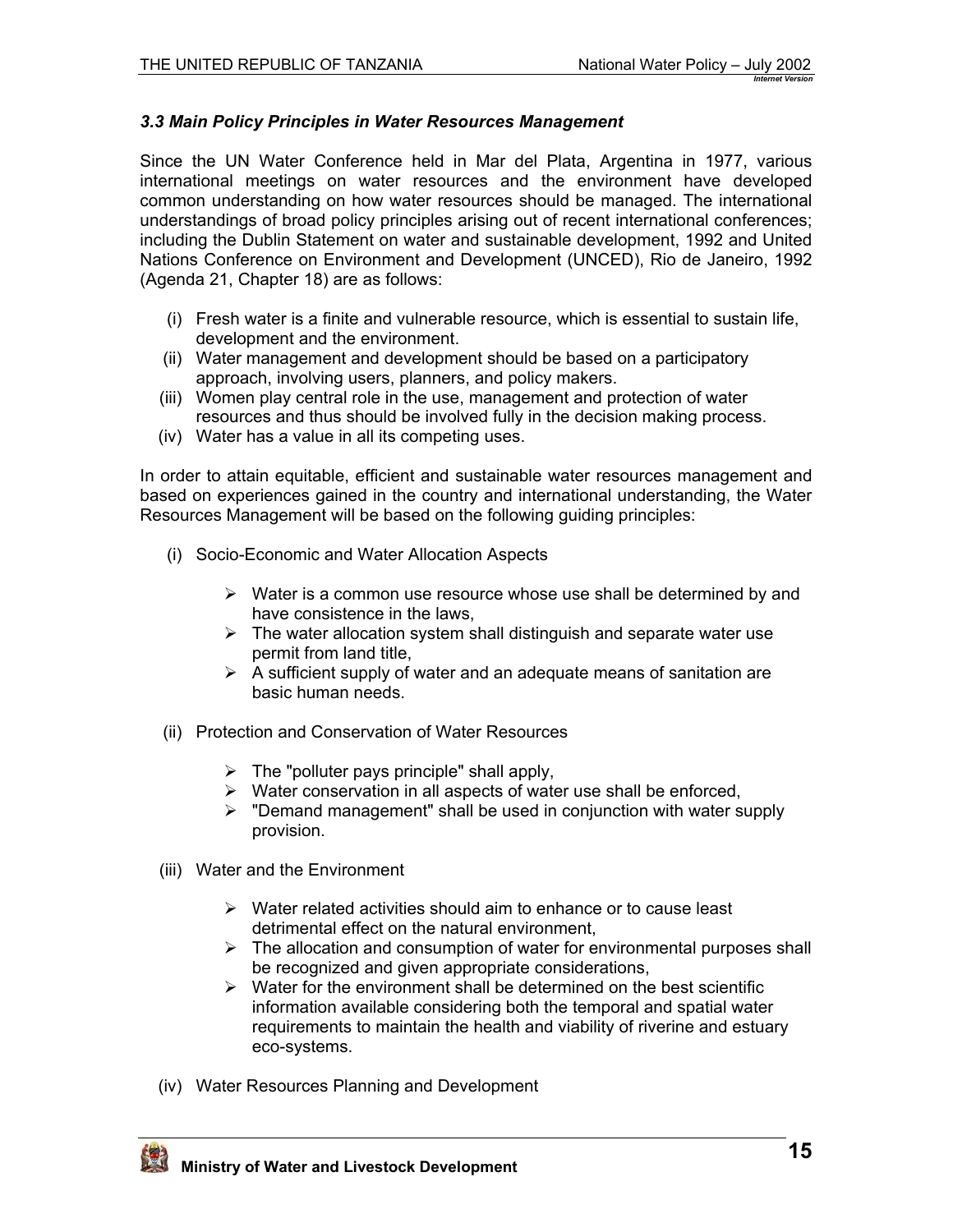- $\triangleright$  The river basin or sub-basin shall be the planning unit,
- $\triangleright$  Planning shall involve all stakeholders and will be intersectoral in character,
- $\triangleright$  Planning shall consider requirements for bio-diversity and human health.
- (v) Information, Education and Communications
	- $\triangleright$  A sound information and knowledge base including both data on surface and groundwater (quantity and quality), socio and economic data are needed for effective actions within all water related activities.
	- $\triangleright$  Education is a vital component of water related schemes if health and life enhancement benefits are to be achieved and sustained.
	- $\triangleright$  Communications, awareness creation and information exchange are essential ingredients in all forms and levels of water resources management.
- (vi) Trans-boundary Waters
	- $\triangleright$  Forms of cooperation in the management of shared water resources shall be in accordance with the principles of equitable and reasonable use.
	- $\triangleright$  A cooperative approach to management of shared water will be fostered.
	- $\triangleright$  Technical cooperation especially in research, data collection and information dissemination will be promoted. It will ensure the participation of legitimate representatives of stakeholders so that the system to be established is highly responsive.
- (vii) Institutional Framework
	- $\triangleright$  Administrative arrangements and decision-making processes shall be put in place to ensure an integrated approach to natural resource management in basins.
	- $\triangleright$  The roles of water resource management, including standard setting and regulatory enforcement, shall be separated institutionally from service provision at all levels.
	- $\triangleright$  The lower levels shall be given a greater degree of responsibility in the management of water resources, subject to appropriate regulatory frameworks.
	- $\triangleright$  Gender implications shall be examined and taken into account at all stages of management of water resources.
	- $\triangleright$  Roles of government and official bodies at all levels shall be clearly defined and areas of responsibility officially established.
	- $\triangleright$  The structure and systems of management shall be designed in such a way as to facilitate involvement by the responsible authorities at different levels.
	- $\triangleright$  Involvement of user organizations and the private sector is fundamental.
	- $\triangleright$  Institutions for water resources management including participating groups at all levels shall be strengthened and capacitated.
	- $\triangleright$  Management systems shall be transparent, appropriate and accountable to the public.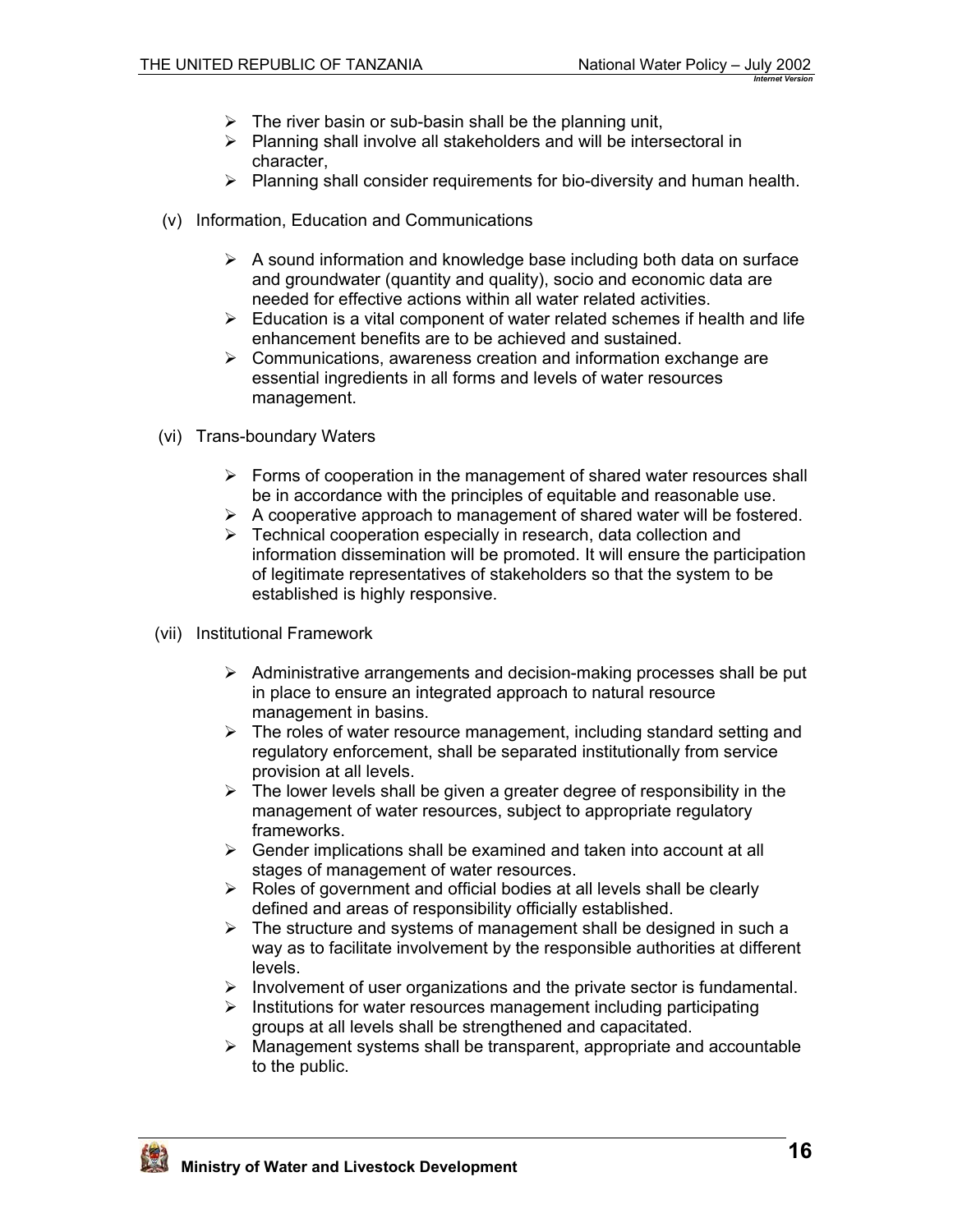### <span id="page-16-0"></span>**4. POLICY ISSUES IN WATER RESOURCES MANAGEMENT**

The objective of the policy for Water Resources Management is to develop a comprehensive framework for promoting the optimal, sustainable and equitable development and use of water resources for the benefit of all Tanzanians, based on a clear set of guiding principles. The specific objectives of the water resources management are:

- (i) To develop equal and fair procedures in access and allocation of the water resources.
- (ii) To ensure that social and productive sectors, and the environment receive their adequate share of the water resources.
- (iii) To ensure effectiveness and efficiency of water resources utilization.
- (iv) To promote the management of water quality and conservation.
- (v) To improve the management and conservation of ecosystems and wetlands.
- (vi) To promote integrated planning and management of water resources.
- (vii) To raise public awareness and broaden stakeholder participation in the planning and management of water resources.
- (viii) To ensure financial sustainability and autonomy of Basin Water Boards,
- (ix) To promote regional and international cooperation in the planning, management and utilization of water.
- (x) To provide the basis for future institutional framework and legislation for water resources management.

### **4.1 Water Resources Allocation, Use and Socio-Economic Considerations**

#### *4.1.1 Water as a common use resource*

*Objective: To have in place fair and equal procedures in access to and allocation of water resources so that all social and economic activities are able to maximize their capacities.* 

Water is a basic natural resource for sustainance of life and for socio-economic development. Many social and economic activities rely heavily on availability of adequate supply of fresh water. As a source of natural capital, water in adequate quantity and quality is a primary input for a whole array of productive activities. Water is fundamental for food security, domestic – urban and rural water use, livestock development, hydropower production, industrial production, fisheries and for wildlife water use, and for the sustenance of ecosystems. As a sink water sources are used as receptors for wastewater discharges from industrial, municipal and agricultural sources. Therefore water is a public good of very high value in all its competing uses, and requires that careful conservation and sustainable utilization is ensured. Deliberate efforts are, therefore, needed towards protection and sustaining the resource and to ensure that it is used efficiently and effectively for the benefit of the present and future generation.

Laws and Regulations will be put in place to ensure that, like many other natural resources, by constitution and law, all the water in the country is vested in the United Republic of Tanzania and every citizen has an equal right to access and use of the nation's natural water resources for his and the nations benefit.

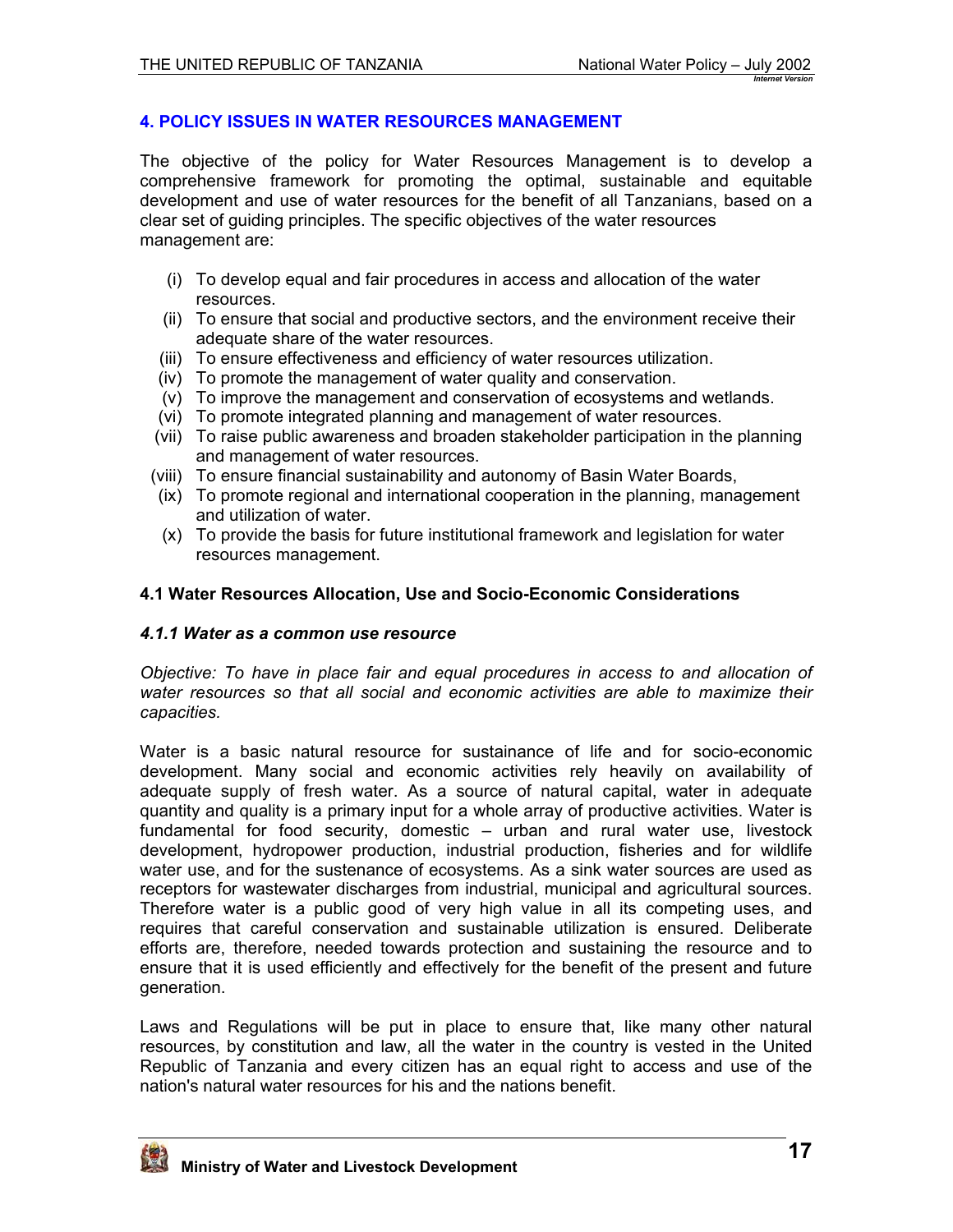### <span id="page-17-0"></span>*4.1.2 Prioritization of water uses*

*Objective: To have criteria for prioritization of water allocations so as to ensure that socio-economic activities and the environment receive their adequate share of the water resources on the basis of its availability, and to enable the sectors increase productivity, and to mitigate conflicts.*

Water is a finite and vulnerable resource which is under pressure and growing scarce as a result of increasing multi-sectoral demands of the rapidly growing population. For example, over the past 15 years these demands have become apparent due to increase in population and concurrent growth in economic activities such as irrigated agriculture, industrial production, hydropower production, mining, livestock keeping, fisheries, environmental sanitation and for wildlife water use. Water is also vulnerable due to increasing environmental degradation, which causes unsustainable availability of the resource and hence failure to meet demands. Severe widespread water shortages also occur due to low and highly variable rainfall resulting in inadequate river flows and reservoir levels. All these have manifest implications in the overall availability of the water resources for domestic uses, food and energy production, and environmental sanitation which result in competition and conflicts among the different social and economic sectors.

In planning water uses, water for basic human needs in adequate quantity and acceptable quality will receive highest priority. Water for the environment to protect the eco- systems that underpin our water resources, now and in the future will attain second priority and will be reserved. Other uses will be subject to social and economic criteria, which will be reviewed from time to time. Utilization of trans-boundary water resources will be based on the principle of equity, right and rationality in accordance with agreements among the riparian state, and by respecting the principle of international obligations on trans- boundary water resource.

All water abstractions and effluent discharges into water bodies shall be subject to a "water use permit" or "discharge permit" to be issued for a specific duration. Water use permits shall be issued only for a determined beneficial water use. Procedures, criteria and guidelines for issuing of the permits will be prepared and operationalized.

### **4.2 Water Conservation, Water Quality Management and Pollution Control**

### *4.2.1 Water Conservation*

### (a) Sustainable water use and conservation

*Objective: To have in place appropriate principles and procedures for managing the quality and conservation of water resources, as well as improve and protect the ecological systems and wetlands.* 

Water resources comprise of rivers, reservoirs, lakes, wetlands, springs and groundwater resources. These resources are used for various social and economic activities. Despite its importance, bad water use practices and degradation threatens sustainability of the resource with potential negative effect to ecosystem integrity, human health, food security, industrial production, and investment in various socio and economic sectors. Conflicts which have already surfaced, for example, in the Pangani

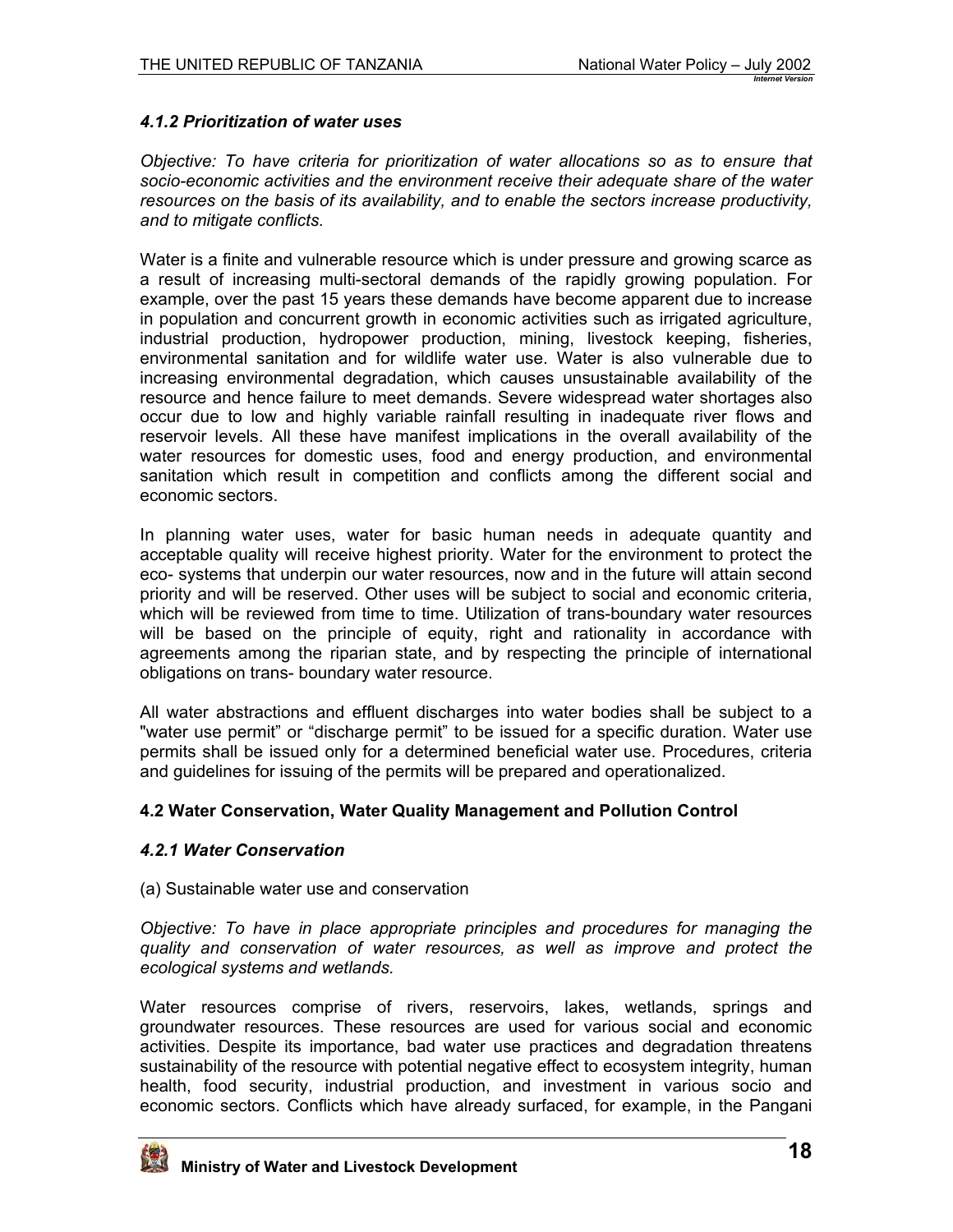and Rufiji Basins are between hydropower production and irrigated agriculture, environment and irrigated agriculture, hydropower production and environment, and upstream and downstream water users. Additionally, environmental degradation and pollution of water sources from increasing discharge of untreated and partially treated municipal and industrial wastewater contribute to the deterioration of the quality of the water resources. If measures are not taken to control the situation our resources will be severely degraded, which will deprive future generations their basic right. Lack of multisectoral and integrated approach, lack of comprehensive water resources information base and inefficient use of the resource aggravates the problem.

In order to ensure that water resources are used in a sustainable manner, conserved and that ecological system and biodiversity are sustained the following will be undertaken:

- (i) Water management approaches will focus on how best water is used beneficially and efficiently. Water allocations and use shall be carried out considering the principles of sustainability so that the resources remain viable for the use of the present and future generations.
- (ii) Trading of water rights, application of economic incentives and pricing for water use, shall be gradually built into the management system as a means or strategy for demand management and water conservation.
- (iii) Urban and rural water supply entities, hydropower producers, irrigators, industries, mining operators, etc are required to improve the efficiencies of their water abstractions and distribution systems to avoid undue wasteful use of the resource.
- (iv) Where feasible and necessary, rainwater harvesting, wastewater recycling and desalination of seawater will be employed as a means of increasing the availability of water resources.
- (b) Sustainable groundwater resources development and use

#### *Objective: To have sustainable groundwater resources for the present and future generation.*

Groundwater is a viable source of domestic, livestock and irrigation, and industrial water, etc. for many areas in the country. In other places which have persistent water shortages such as Shinyanga, Coast, Mwanza, Arusha, Mara, Tabora, Dodoma, Singida, Mtwara and Lindi Regions, it is a better and secure alternative to surface water. The on-going groundwater resources development in the country is being carried out without sufficient knowledge of the resource potential, in terms of quantity and quality, due to lack of data and adequate regulations to monitor the activity. This has led to under utilization of the resource, and in some places overexploitation and interference in the existing groundwater sources, notably in coastal areas, may result in saltwater intrusion. The role of the private sector in groundwater development, especially in providing consultancy services and private drilling companies are involved directly in the development of this resource. However, there are no comprehensive procedures and guidelines governing the development of this resource, thus threatening its sustainability.

In order to have systematic and sustainable development of groundwater resource, the following will be undertaken:

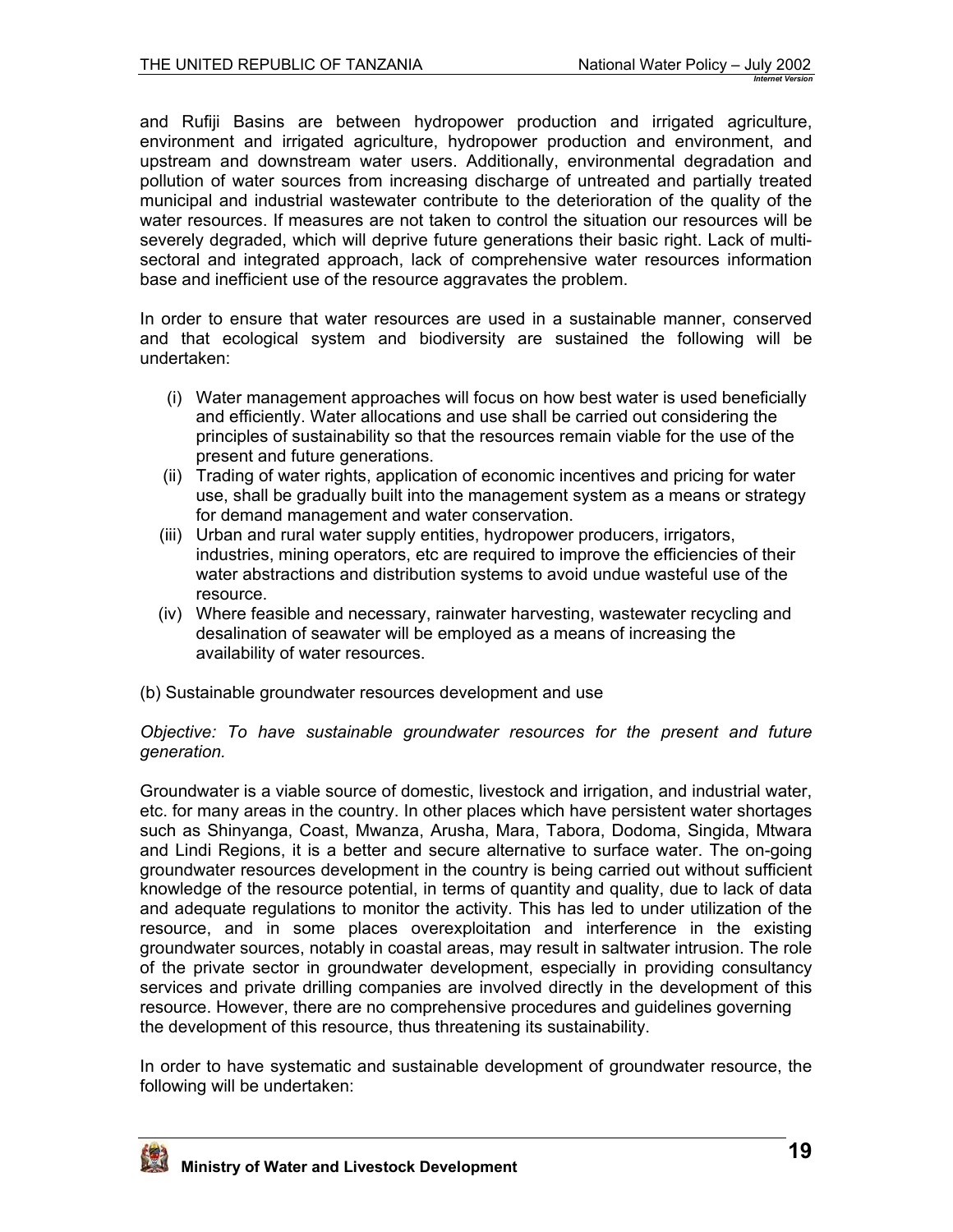- <span id="page-19-0"></span>(i) Groundwater will be managed on the basis of aquifer boundaries and in conjunction with the river basin.
- (ii) An effective system for controlling pollution will be developed and implemented.
- (iii) Vulnerable recharge areas and potential groundwater sources, and areas with poor water quality will be identified, delineated and declared as protected areas.
- (iv) Assessment, research, and monitoring and controlling groundwater exploration and drilling activities will be strengthened.
- (v) Procedures and guidelines governing groundwater development and management, including exploration and drilling activities as well as operation of projects, which use groundwater resources will be reviewed and disseminated.

### *4.2.2 Water quality management and pollution control*

#### *Objective: To have water resources with an acceptable quality.*

Pollution from point and non-point sources of water resources is responsible for the deterioration of the quality of water, makes water unusable and its treatment very costly. Increased human activities including poor land use practices, as well as uncontrolled abstractions and pollution of water bodies impact on the quantity and quality of the available water resources. Generally, the options for using water depend on its water quality. Then proliferation of water hyacinth in Lake Victoria, and in some rivers and reservoirs, is a result of high nutrient levels. In order to remedy this water shall be protected from pollution and harmful depletion through the following measure:

- (i) Water quality monitoring and assessment will be undertaken systematically so as to identify extent and status of the quality of the water resources so that problems are detected early and remedial actions employed timely.
- (ii) The quality and quantity of water resources will be dealt with conjunctively, and will be assessed comprehensively.
- (iii) The "polluter pays" principle shall apply in conjunction with other legal and administrative actions. Standards for in-stream flows, industrial effluents and other waste discharges for meeting environmental objectives will be developed and enforced.
- (iv) Practical and cost effective water quality and pollution control monitoring programs (including networks) will be developed and implemented. Factories, municipal authorities, large irrigation schemes and mining operations will be required to collect and keep accurate records of the quality of effluents into receiving water bodies.
- (v) Creation of public awareness in the importance of protecting water resources from pollution including that resulting from inappropriate use of agrochemicals will be undertaken.

### **4.3 Water and the Environment**

*Objective: To have in place water management system which protects the environment, ecological system and biodiversity.* 

Water is critical to ecological systems and to the maintenance of the environment. The ecological systems include wetlands, floodplains, estuaries and coastal zones. Such systems serve important hydrological and ecological functions such as biophysical filters, safeguard biological diversity, maintain sea and freshwater balance. Management

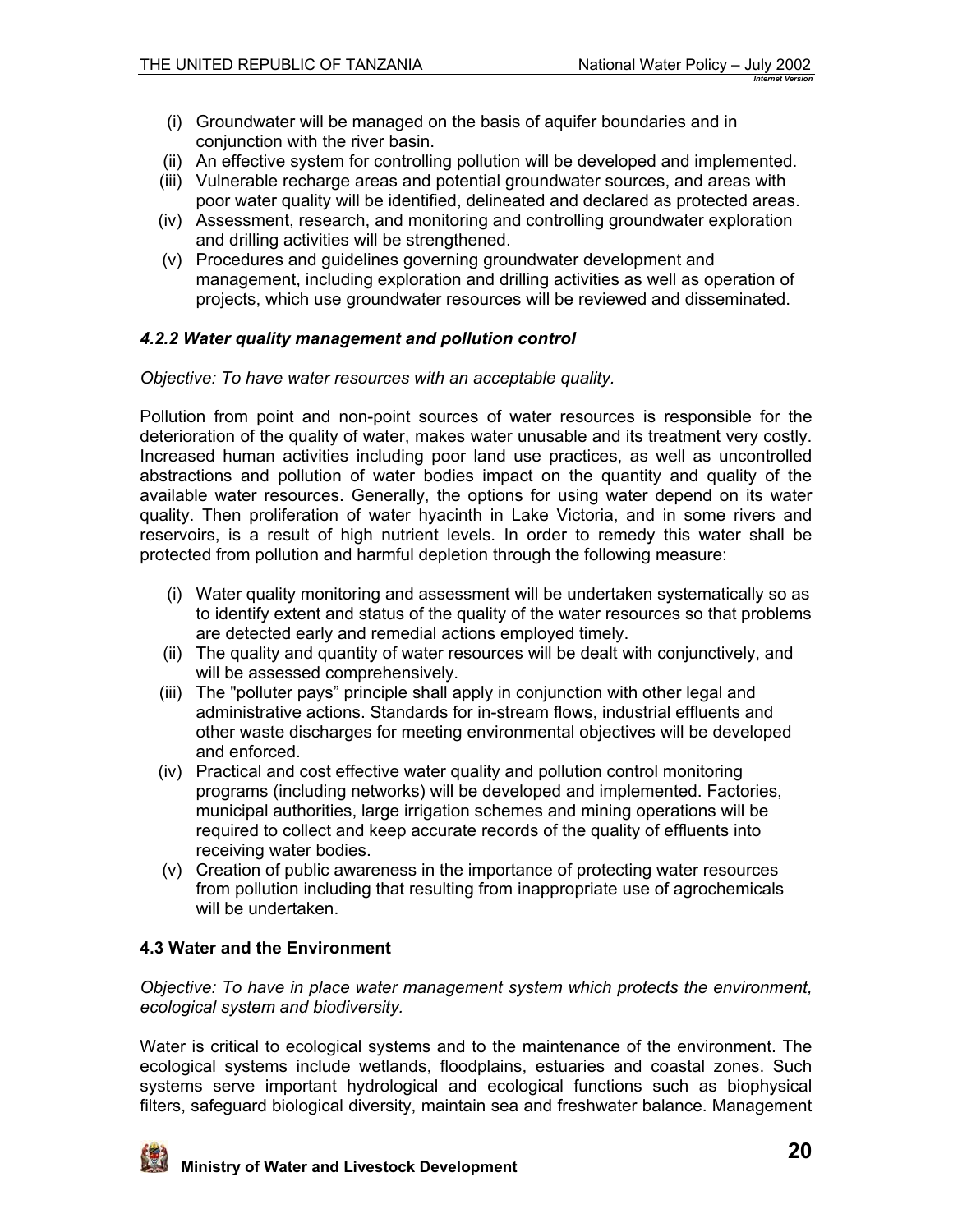<span id="page-20-0"></span>of this system is an integral part of water resources management, however there are no procedures and guidelines to ensure sustainability of these important ecological systems. Basin water resources are part of a management continuum starting with the upstream freshwater resources (in the watershed) moving down into the freshwaterseawater interface in the coastal areas (in the deltas and estuaries) and into the seawater realms. Various land use activities such as hill slope cultivation and deforestation are responsible for soil erosion which contributes to generating sediments that are eventually deposited in reservoirs, thereby reducing their storage capacities and hence useful life. High turbidity levels pollute water and causes costly treatment of water for domestic water supply. Water related activities will have to be planned to enhance or to cause least detrimental effects on the natural environment and its health and life giving properties.

In order to protect ecological systems and biodiversity which, together, are important part of sustainable water resources system the following will be undertaken.

- (i) Water for the environment, in terms of quantity and quality, and levels, and for both surface and groundwater resource shall be determined on the best scientific information available considering both the temporal and spatial water requirements to maintain the health and viability of riverine and estuary ecosystems, and associated flora and fauna.
- (ii) In order to contain the erosion problem, public awareness campaigns will be carried out on good land use practices.

### **4.4 Water Resources Assessment, Planning and Development**

### *4.4.1 Water resources assessment*

*Objective: To have appropriate and sustainable procedures for management and preparation of water use plans* 

Water resource assessment, of both surface water and groundwater, quantitatively and qualitatively, is a very fundamental element of the water resources planning process. Generally, effective planning cannot proceed without a thorough assessment of the water resources available. The assessment refers to all sector-wide basin and national level comprehensive collection and assembly of information on the quantity, quality, character, location and patterns of use, and response of the resource to use and user demands, pollution and water quality degradation processes. This assessment also includes water use projects and those for mitigating water related disasters such as floods and droughts. Currently the data collection networks are in a state of near total collapse due to lack of adequate resources and tools. This has led to operational weaknesses in implementing comprehensive water resources assessment, which has resulted in under-designing of projects which could cause their failure and thus loss to nation, or over-design which are not cost effective.

In order to have an appropriate basis for sustainable planning and development of water resources the following will be done:

- (i) Water resources assessment will be done on the basis of sound scientific and technical information and understanding.
- (ii) The status of surface and groundwater resources in terms of quantity and quality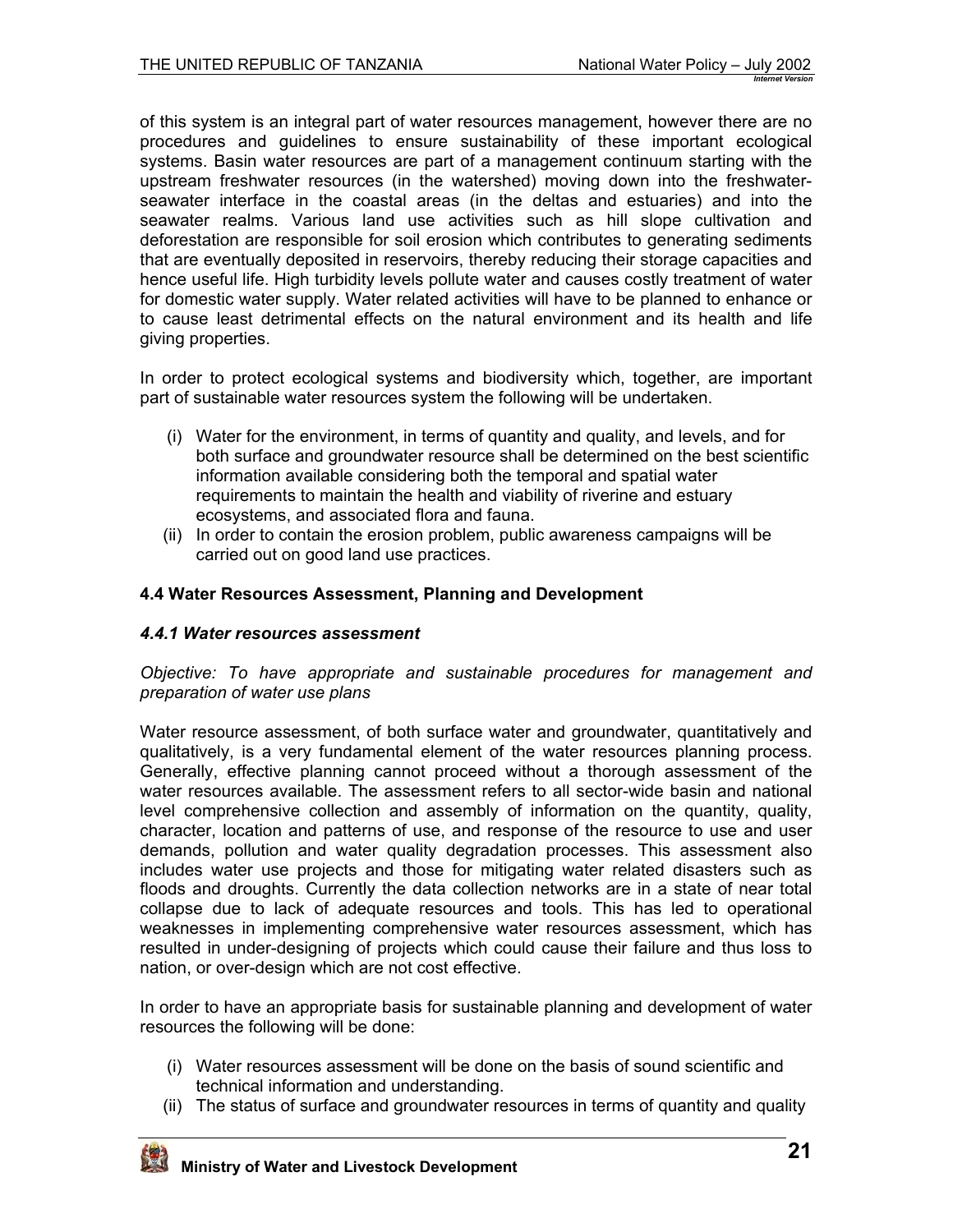<span id="page-21-0"></span>and its use will be defined regularly on the basis of river basin and in conjunction with aquifer boundaries; and the information made easily accessible to users, stakeholders and decision makers.

## *4.4.2 Water resources planning and development*

#### *Objective: To have sustainable plans and development of water resources.*

Water resources development projects have been sectorally oriented without due consideration of the demands of other users. This has led to failure to realize the objectives by some of the projects, or face frequent water shortages to the extent of considering inter-basin water transfers. Implementation of interbasin water transfers could have serious negative impacts if no procedures, guidelines and standards are in place to govern it. In addition, operation of hydropower reservoirs and large irrigation schemes do not take adequate consideration of the environment thus threatening sustainability of the ecosystems and biodiversity. Planning is one of crucial aspects in water resources management. The various technical and policy issues are incorporated in the development and management plans. For a long time water resources planning has been sectoral oriented, regionally based or project specific, resulting in conflicts among users. In order to have appropriate water utilization plans the following will be done:

- (i) Water resources planning will be on the basis of river basins; and will be done in an integrated multi-sectoral approach. The main levels of planning are National, Basin, District and Community or User level. In addition the plans will take into consideration land use-water-environmental linkages.
- (ii) Development of both surface and groundwater resources will conform to basin or catchment water resources development and management plans.
- (iii) Development of large water schemes including construction of dams, large rainfall harvesting schemes, water intakes, river diversion works, pumping stations, water well drilling, groundwater abstraction and use, and inter-basin water transfers must meet objectives of water resources management, and will be subject to a permit and an Environmental Impact Assessment (EIA).

### **4.5 Data and Information**

*Objective: To have correct and timely data and information for design, construction and operation of different projects.* 

A sound information and knowledge base is needed for different kinds of assessment, preparation of plans, construction and operation of projects. In addition, data are required for decision making and for taking appropriate interventional measures regarding management, allocation and development of water resources. An effective integrated water resource management system must be able to provide timely and correct information on the quantity, quality and resource use. Presently data gathering networks have deteriorated due to lack of resources and tools, thus affecting the system of collecting data and information. This lack of important water resources data leads to unsustainable projects, non cost effective and inefficient. In addition, lack of important data has led to inability to prepare and effectively implement disaster mitigation plans. These weaknesses not withstanding, currently there is no unified, adequately coordinated information management for water resource management. In order to obtain

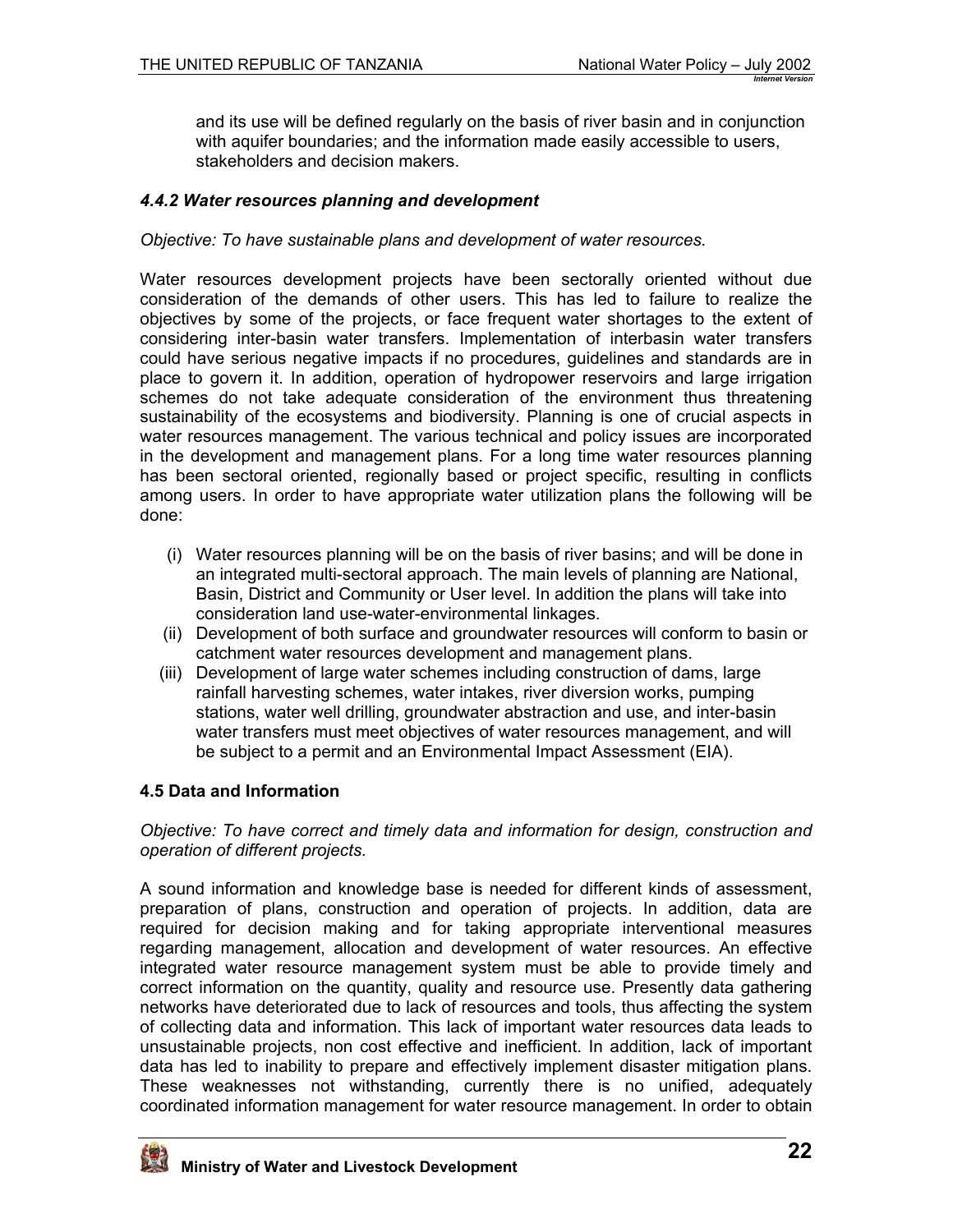<span id="page-22-0"></span>correct and timely data and information the following will be implemented:

- (i) The existing system of data collection, processing, storage and dissemination of various water resources information will be strengthened at National and Basin levels. The operational capacity for data collection, management of information and assessment of water resources will be strengthened on the basis of simplified, practical needs and cost effective solutions.
- (ii) An effective system of local and international exchange of information will be strengthened, with a view to increase knowledge and experience, efficiency, and collaboration.
- (iii) Regulatory authorities will be empowered by law to obtain information from water users.

### **4.6 Research and Technological Development**

*Objective: Increase knowledge, information and communication between community and resource users.* 

Integrated Water Resources Management is a complex process, which takes into account environmental, ecological and socio-economic concerns in the planning and management of the resource, aimed at solving the problems of supply, demand and control. It involves research, technical works and administrative and legal controls for the purpose of preserving and allocating the available water resources to the needs of society and increase efficiency and cost effectiveness. Very little research or identification of low cost technologies is done and is not sustainable. Additionally, there is lack of sectoral coordination, and research findings are not disseminated to users. Due to these weaknesses, technologies which may not be appropriate to our country may have been used. In order to improve water resources research the following will be implemented:

- (i) Determination of research and technological development needs will be undertaken.
- (ii) Water resources research and technological development centers will be established, and local researchers initiatives will be recognized and encouraged.
- (iii) Collaboration with local and international research institutions will be strengthened.

### **4.7 Training and Human Resources Development**

*Objective: To have adequate number of staff who would implement different water resources activities.* 

Water resources management functions include data collect, processing and analysis, assessment, water allocation, monitoring and control, basin planning and development, research and various administrative controls and legal enforcement. These activities require specialized expertise to implement. Presently implementation of the activities is affected to a large extent by lack of enough number of qualified staff and absence of inservice training for the available staff. The number of experts in the various fields has continued to dwindle due to some of them leaving their jobs, retirement or death. Expertise on water issues among water resources experts, water users and decisionmakers at all levels is essential for effective water resources management. There is

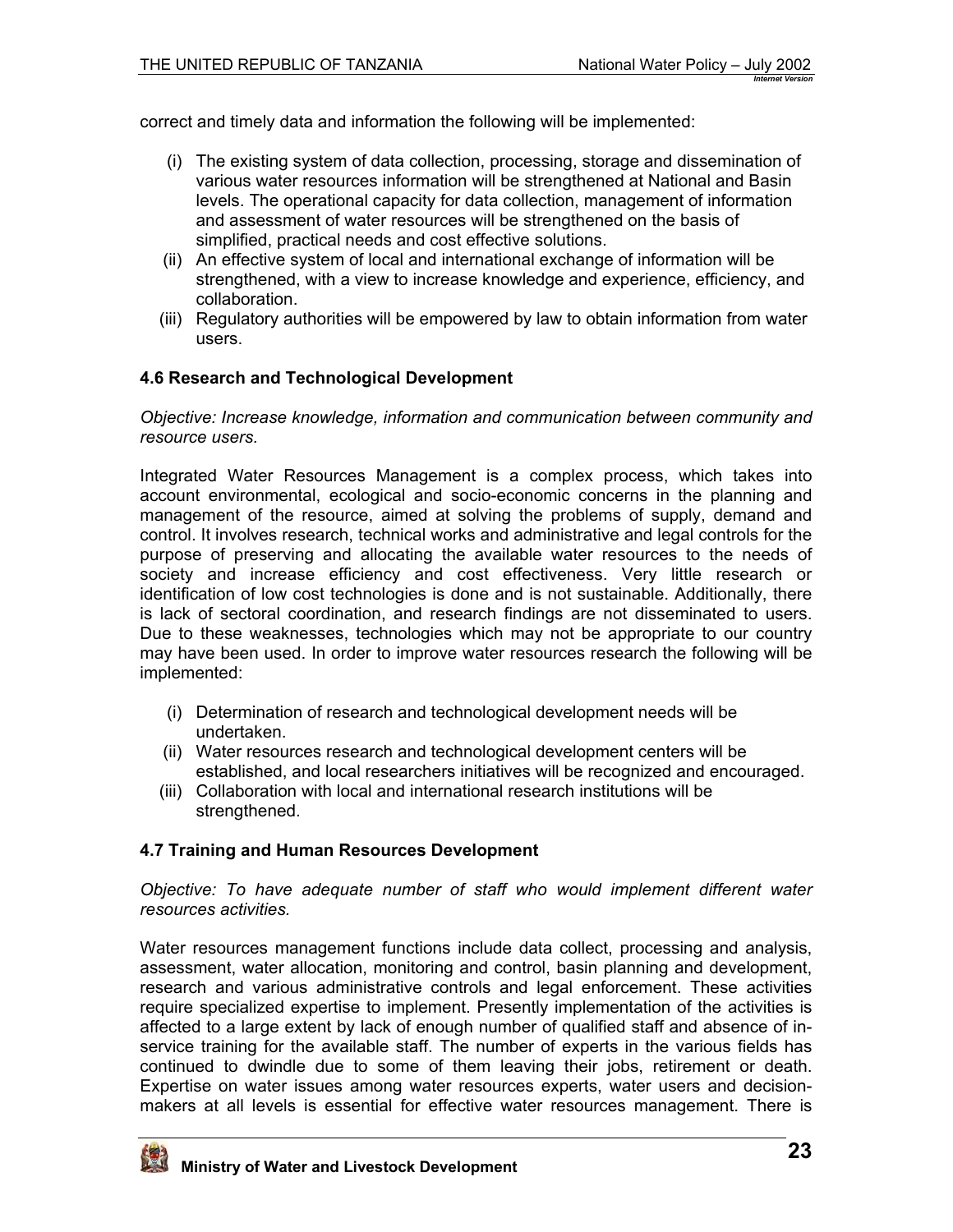<span id="page-23-0"></span>need to have qualified experts in the fields of hydrology, hydrogeology, water quality, water law, water conflict resolution and who can identify and implement the best water technologies, as well as socio-economic aspects of water resources planning and management. Presently, the capability to deal with various water resource management issues continue to go down due to lack of adequate number of graduates from technical and higher learning institutions.

In order to have adequate number of qualified staff the following measures will be taken:

- (i) Inventory of different expertise and needs assessment will be prepared, and training programs prepared and implemented.
- (ii) A succession plan for the sector staff will be developed and implemented.

### **4.8 Disasters Management**

### *4.8.1 Floods*

#### *Objective: To have flood mitigation plans.*

Two types of floods have been recorded in the country i.e. floods of the normal rainfall runoff process and floods caused by landslides resulting into mudflows. These floods, for example in Rufiji, have resulted in losses of property and life, and damage to infrastructure. Water disaster management in the country has been based on limited inter-sectoral co-ordination and inadequate real time information thus focusing on remedial actions rather than on preventive approaches. There are no early warning systems. Due to these weaknesses large floods have occurred quite suddenly with loss to life and property.

- (i) Management of disasters will include establishment of flood monitoring stations and early warning systems so that occurrences of flood events can be detected early and information disseminated to public in advance, strengthening existing hydrological stations and development of mechanisms for emergency preparedness, in collaboration with other sector departments and agencies.
- (ii) Flood prone areas and areas susceptible to landslides and mudflows will be identified and mapped,
- (iii) Public will be encouraged to avoid development in areas susceptible to floods and landslide. Hazardous flood prone areas delineated and development controlled by water legislation.

### *4.8.2 Droughts*

*Objective: To minimize the negative impacts of droughts.* 

Droughts have been experienced quite often with losses to crops and livestock, and hence reducing food security. Diminished flows in rivers and reservoirs has had negative impact on various water use activities such as power production.

In order to mitigate the negative impacts of droughts the following measures will be taken:

(i) Drought monitoring and mitigation plans will be prepared in collaboration with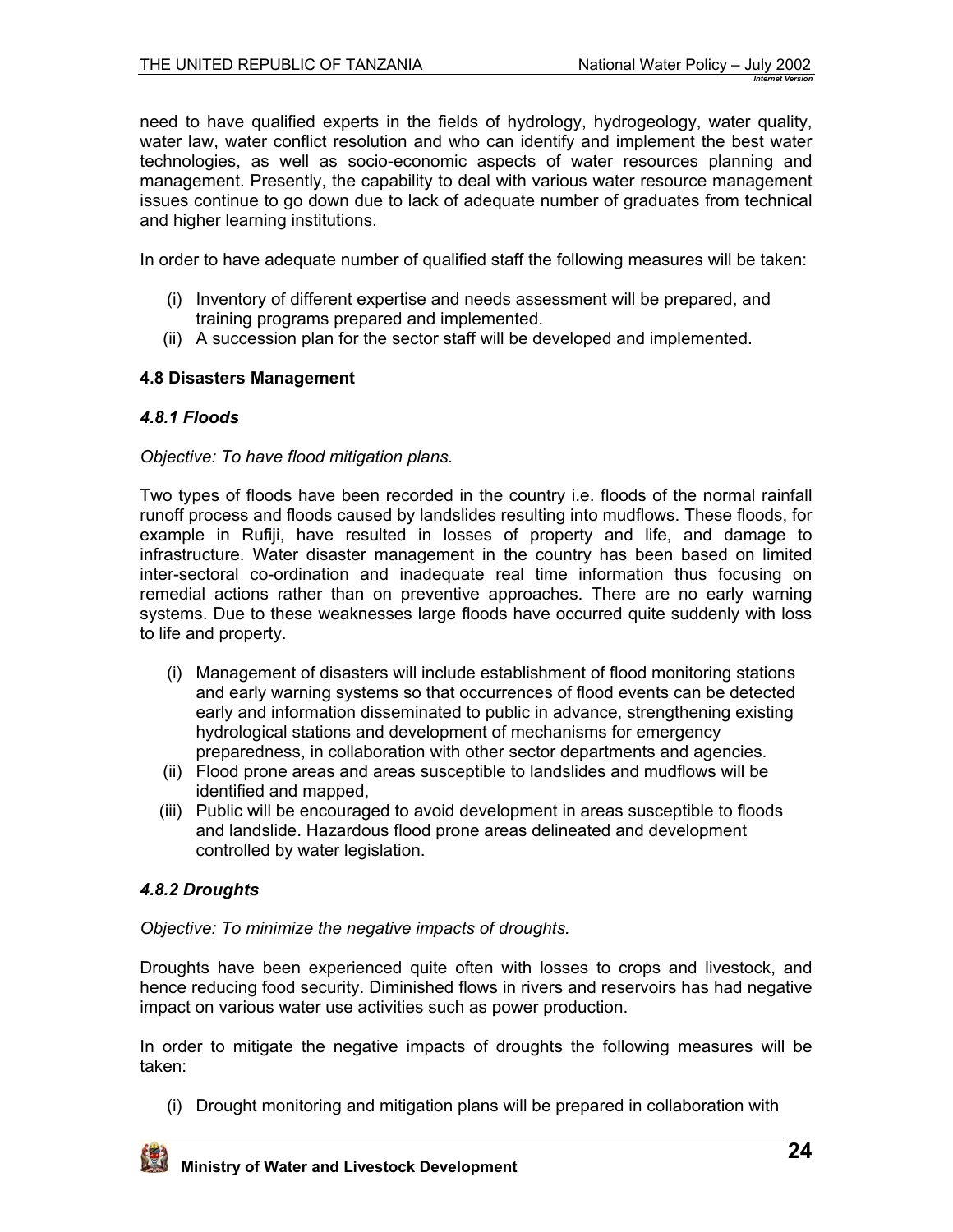other sector departments and agencies such as Tanzania Meteorological Agency.

(ii) Procedures, guidelines and parameters for reviewing water allocations during droughts will be strengthened and streamlined so as to mitigate the potential negative impacts.

### *4.8.3 Dam Safety Monitoring, and Ownership of Dams*

*Objective: To have procedure for safety and ownership of dams.* 

Dams are important structures for storing water, regulating flows and containing floods. However, establishment of dams and reservoirs in a watercourse automatically introduces the element of risk in possible loss of life and property to the people living downstream due to possibility of dam failure. Sedimentation of reservoirs is also a problem as it reduces storage capacities and hence their useful life, but no guidelines are in place to control land use activities around reservoirs. In addition, operation of reservoirs which does not follow established rules threatens the safety of dams and is a source of undue wastage of water. Currently there are no guidelines and regulating mechanism on dam safety issues, registration and ownership.

In order to have dams appropriately registered, owned and operated the following measures will be

implemented:

- (i) Dams will be constructed, operated and maintained by the respective owners in accordance with established procedures and guidelines.
- (ii) Dams will be owned by those who invested in their construction in accordance with established procedure and regulations.
- (iii) The impounded water resources will remain public property and its use will be governed by established rules and regulations.
- (iv) Dam owners and potential developers will be required to prepare dam safety monitoring plans and implement them in accordance with the established procedures. Water Legislation shall provide for dam safety.

### *4.8.4 Disasters associated with accidental pollution of water sources*

*Objective: to protect against hazards associated with pollution of water sources.* 

There are disasters associated with accidental spills of poisonous and hazardous materials into surface and groundwater resources. Such accidents could occur from burst or leaked oil pipes, damaged chemical industries or spillage from transportation vehicles and vessels. This could lead to serious pollution of water sources and thus ecosystems and biodiversity, and may seriously affect health of people and animals.

In order to protect against and mitigate the effect of hazards associated with accidental pollution of water resources a quick and emergency assessment of extent, and possible impact will be implemented and information made available to concerned authorities. Transportation of poisonous and hazardous materials will follow established rules and guidelines.

#### **4.9 Trans-Boundary Water Resources**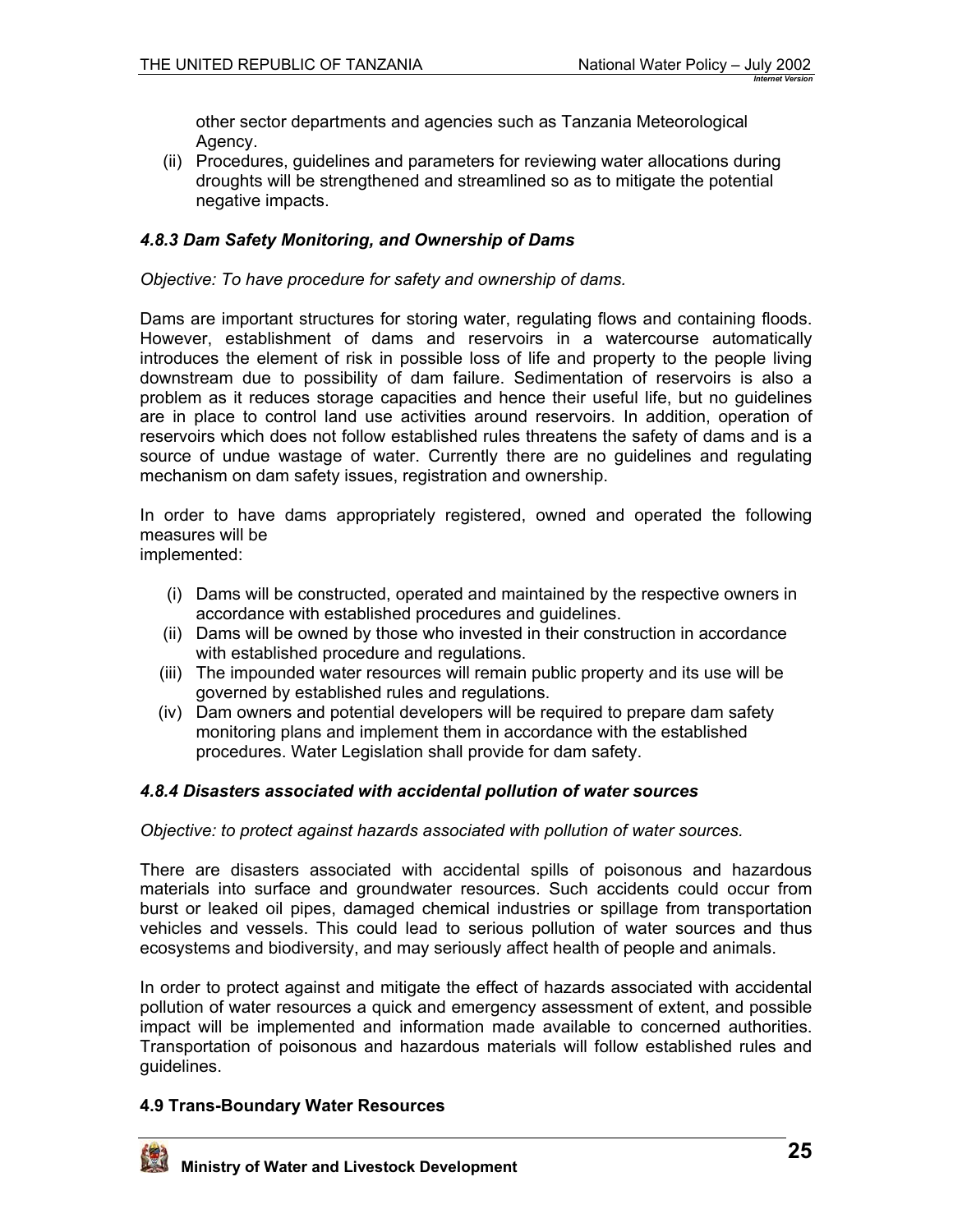<span id="page-25-0"></span>Tanzania is riparian to trans-boundary water bodies with neighbouring countries. Large abstractions and use of Trans- boundary water resources requires understanding and agreement among the riparian states. In principle, a needs assessment and strategy for utilization of these resources are not yet prepared for all basins. Each of the transboundary water bodies exhibits unique characteristics, and a complex range of water management challenges. These challenges are broadly grouped as follows: (a) environmental management challenges on issues like water pollution, biodiversity conservation, wetlands and catchment degradation, fisheries management, and water hyacinth control; (b) river basin development for hydropower production, domestic rural and urban water supply, and irrigation, (c) river control and regulation, and international boarder stabilization, and (d) inter-basin water transfer. All these require specific strategies and actions aimed at development and management of the water resources.

In order to have effective framework for the management, development and utilization of trans- boundary water resources the following measures will be taken:

- (i) An assessment for the identification of national priorities related to the management of trans-boundary water will be carried out in collaboration different national institutions.
- (ii) Trans- boundary water resources such as lakes and rivers which we are riparian to will be used effectively to meet different social and economic demands based on the principle of equity, right and rationality. Local capacities to utilize the resources will be strengthened in collaboration with different national departments and agencies.
- (iii) A framework for the management and utilization of trans-boundary water resources will be developed, based on the need for fostering regional cooperation. Technical collaboration on areas of research, data collection and information exchange will be promoted.

## **4.10 Institutional Framework**

#### *Objective: to have an effective institutional framework for effective management of water resources.*

Water resources management requires an effective institutional setup to perform core functions of (a) water resources exploration, (b) water resources assessment both in quantity and quality, monitoring and evaluation, (c) water allocation, (d) pollution control, and other cross-sectoral activities such as catchment management, basin planning and development. Strong institutional set-up will be responsible for enforcement of the water legislation.

- (i) The institutional setup will be reviewed and streamlined to meet challenges in water resources management and planning. Roles and responsibilities of different stakeholders will be clearly defined in the new framework, and will ensure the participation of legitimate representatives of stakeholders.
- (ii) The structure and system of management will be designed to facilitate the involvement of responsible authorities at different levels and promote autonomy at the Basin level. Appropriate, transparent and accountable management information systems will be established.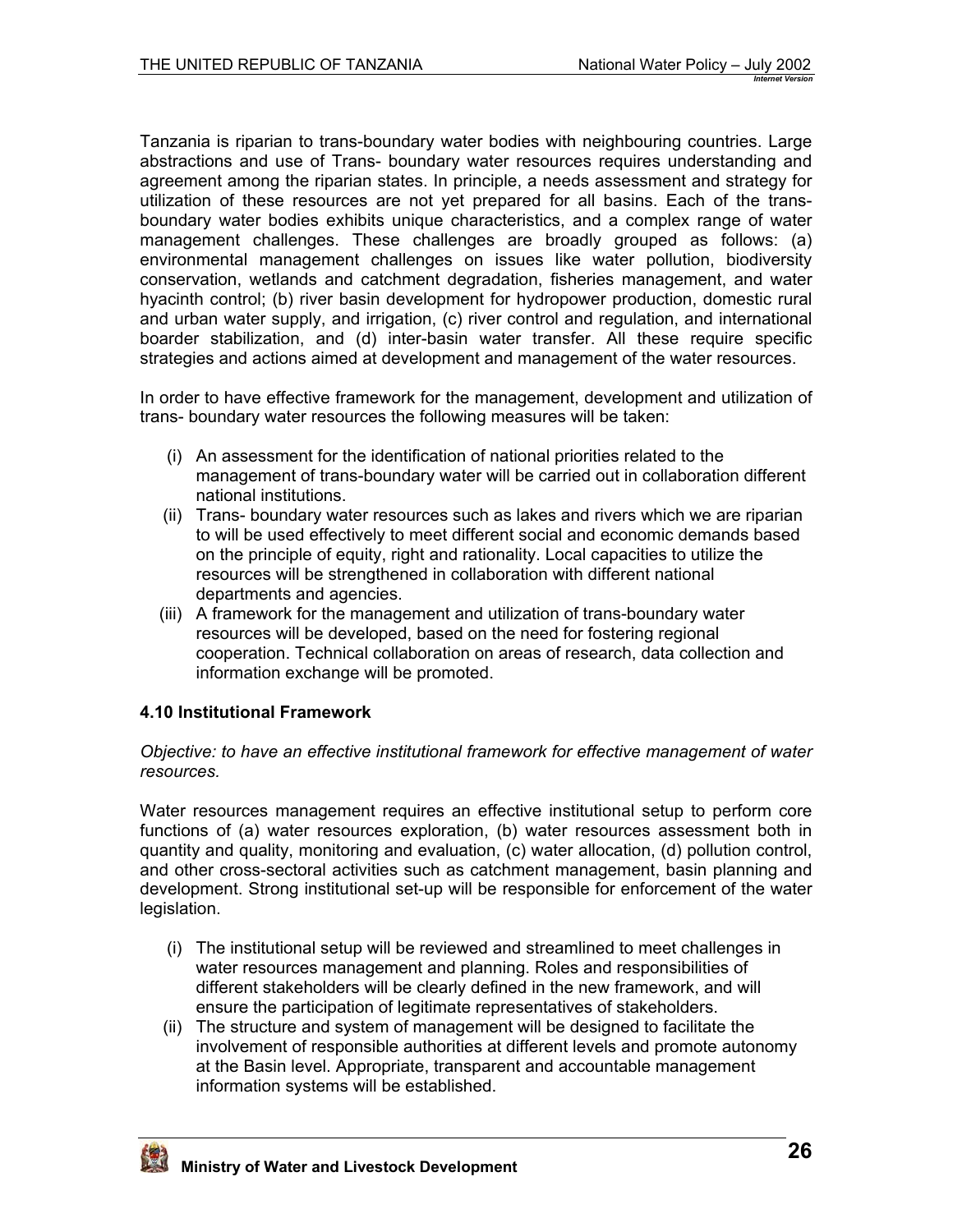### *Co-ordination and collaboration*

Water resources management is a multi-sectoral activity that requires an effective collaboration and coordination mechanism among sectors at all levels. Co-ordination and collaboration mechanisms that enhance information sharing thus, keeping stakeholders aware of sector problems, successes and needs to encourage exchange of ideas and experiences and to provide mechanisms for collaborative action will be established and strengthened.

#### *Institutional set-up and resolution of conflict*

Tanzania is divided into nine river Basins, that do not follow administrative boundaries such as Regions and Districts. Considering this fact, the management of water resources will have five main levels; National level, Basin level, catchment level, District level, and Community or Water User Association level which will be the lowest level and will bring integrate users of the same source.

#### *National Level*

The Ministry with the mandate for water is responsible for managing the nation's water resources. It will determine policy orientation, development and time-to- time review of policy and legislation, preparation of conducive environment, sectoral coordination and integration, and sectoral planning, National water assessments and planning; data collection and dissemination, monitoring and evaluation, establishment and maintenance of water resources databases and information management systems, preparation and implementation of training programs, and preparation of Regulations. This is the level where the perimeters of the Basins and sub-basins, the groundwater recharge areas, aquifers are defined. The Minister is the appellate authority. The structure and functions of present Central Water Board will be reviewed and assigned new roles of integrated, multi-sectoral water resources planning and management, in addition to resolution of national level conflicts among sectors. In addition, the Ministry responsible for Water will be the custodian and implementer of the water law and will coordinate water use planning and preparation of Basin plans.

### *Basin Level*

Since water resource management and development will be undertaken on the basis of river basins, this is the level for data collection, processing and analysis, water allocation, pollution control, preparation of water utilization plans, collection of the various fees and charges, and resolution of various water related conflicts. The present system of managing through Basin Water Boards will be strengthened.

### *Catchment Level*

The large size of our River Basins makes water management difficult since Basin staff is distant from water users. In order to remedy this, catchment Water Committees and subcatchment Water Committees will be established, and will be composed of representatives from the public and private sector, and from the Water User Associations within the respective Basin. The role of catchment Water Board includes preparation of preparation and implementation of catchment plans, and resolution of conflicts within the catchments.

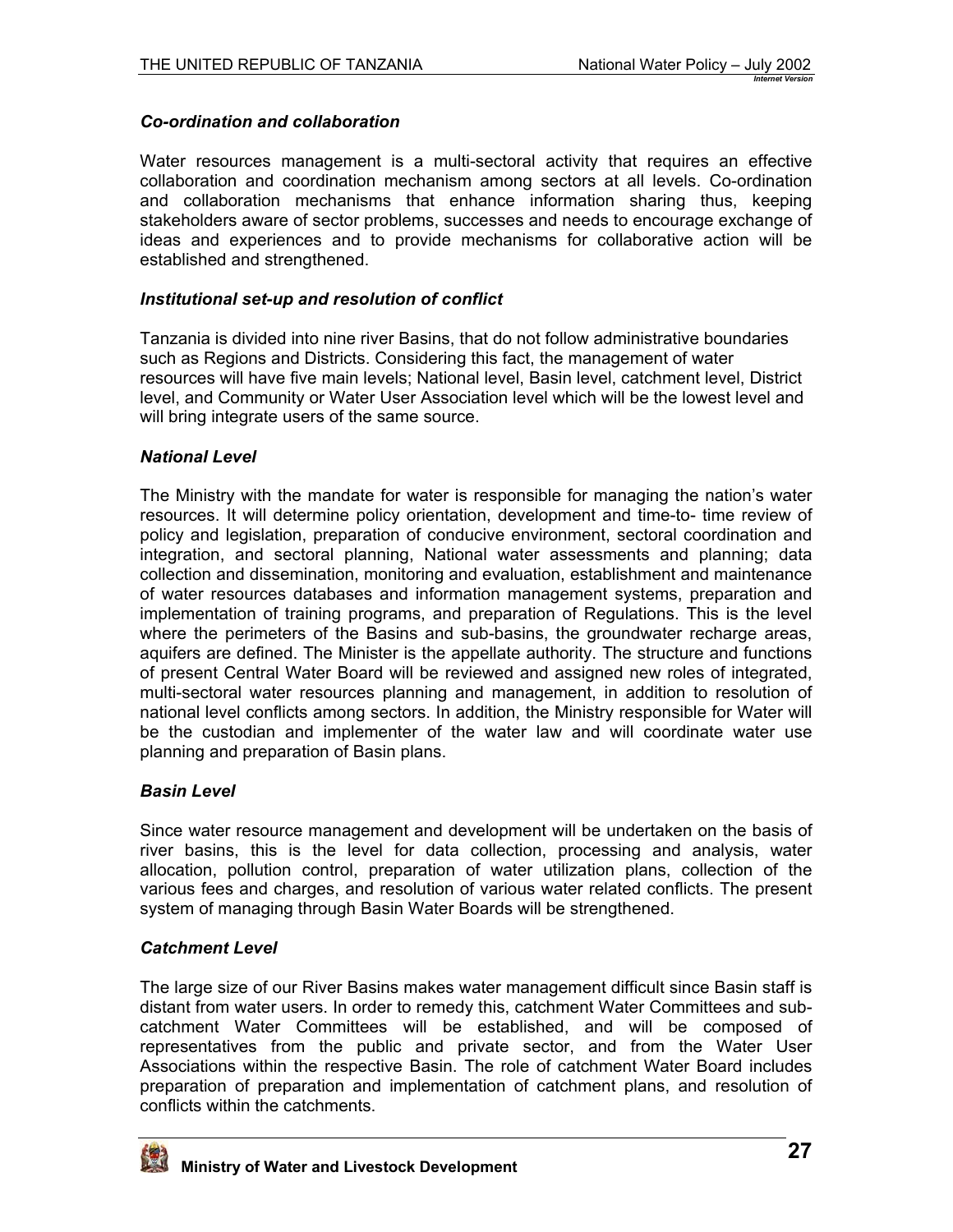## <span id="page-27-0"></span>*District Level*

District Councils shall participate fully in Basin Boards and Catchment Committees. The Districts will be responsible for planning and development of water resources in accordance with Basin plans, protection and conservation of natural resources in the villages and wards, establishment of bye-laws on the management of water resources, conflict resolution in accordance with established laws and regulations. In addition the District Councils will make assessment of water demands of their respective districts, and participate fully in the preparation of Basin plans.

### *Community Level and Water User Associations*

Water User Associations (WUAs) or Water User Groups (WUGs) will be the lowest appropriate level of management. These associations will be responsible for local level management of allocated water resources, mediation of disputes among users and between groups within their areas of jurisdiction, collection of various data and information, participate in the preparation of water utilization plans, conservation and protecting water sources, and catchment areas, efficient and effective water use and ensuring return flows, enforcement of the law and implementation of conditions of water rights, and control of pollution. They provide legitimate representatives in Basin Boards and Catchment Committees.

### *Participation*

Community in general play a major role in the water sector because they are the primary users, guardians and managers of water sources. Participation of both men and women in decision-making, planning, management and implementation of water resources management and development will be enhanced. Youth and children as the future managers of water resources have to be involved from the early stages for better management and future sustainability. Youth and children will be educated on the management, protection, conservation and development of water resources as they are the facilitators for change.

### **4.11 Legal and Regulatory Framework for Water Resources Management**

*Objective: to have strong and effective legal and regulatory framework for management of water resources* 

The Water Utilization Act of 1974 and its amendments is the principle legislation governing the utilization and pollution control of the water resources. This legislation and associated regulations do not adequately meet present and emerging water resources management challenges. Thus the legislation needs to be reviewed in order to address the growing water management challenges. In order to have an effective legal and regulatory framework the following will be done:

(i) The existing Water Act and regulations will be reviewed and conflicting water related laws and regulations will be identified and harmonized. In the review the mandates of Basin Water Offices will be strengthened to enable these offices to (a) enforce and follow-up on existing legislation, regulations and operating rules governing water use and control of pollution; (b) become the legal authority to

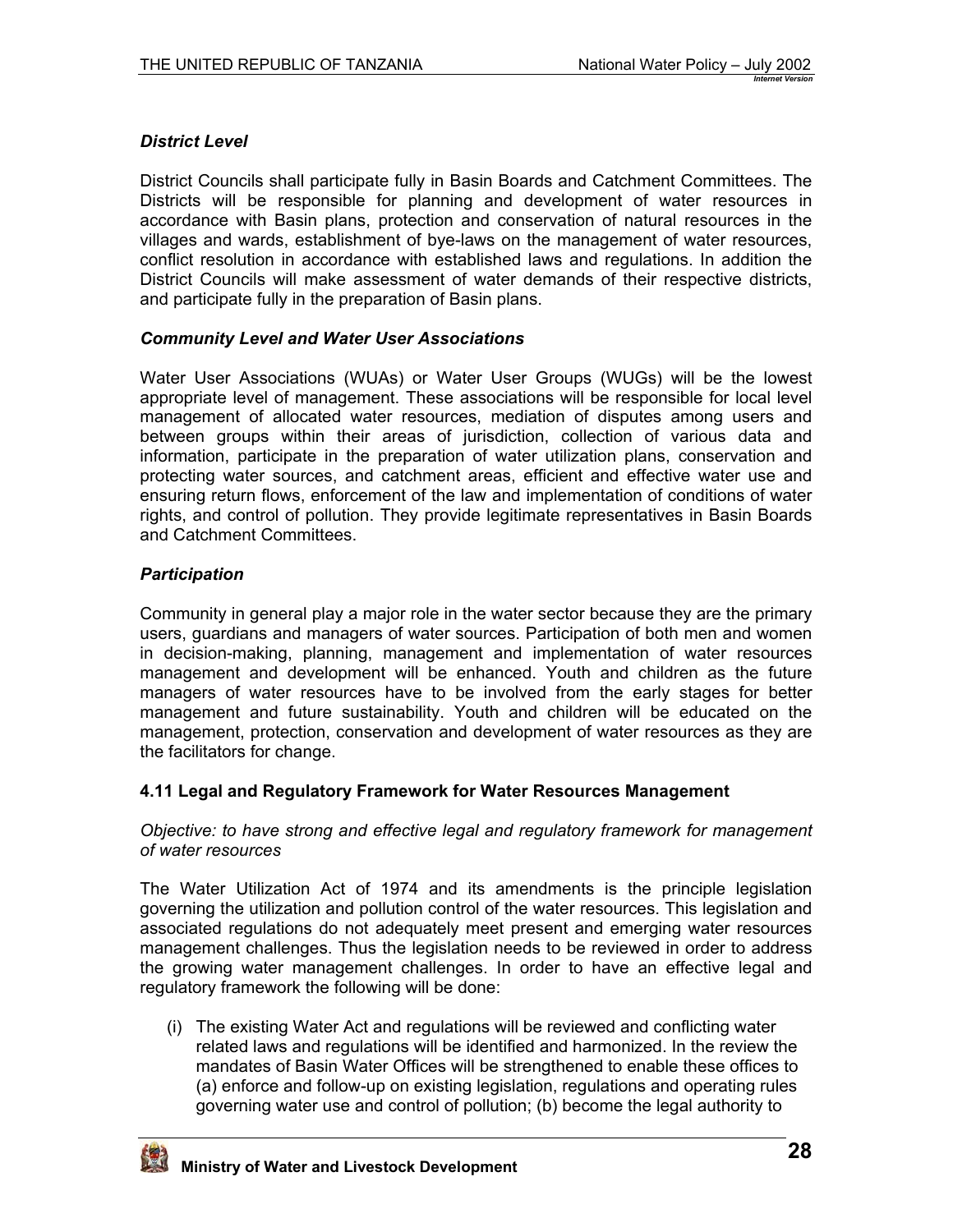<span id="page-28-0"></span>collect the various water use charges, (c) facilitate the establishment of lower level water management organizations which will bring together users and stakeholders of the same source, (d) become centres for conflict resolution in water allocation, water use and pollution.

(ii) Relevant customary law and practice related to water management will be institutionalised into statutes.

### **4.12 Financing of Water Resources Management**

*Objective: To have sustainable source of financial resources to meet the costs for water resources management.*

Water resources management entails a variety of technical, administrative and legal activities that cost money to implement and that must be funded. These activities include water resources exploration, assessment, water allocation, pollution control, monitoring and evaluation, regulation and enforcement, environmental protection, basin planning and development, and other cross-sector activities such as catchments management, basin planning and development. The constraint of inadequate resources has resulted into poor infrastructure for continuous water resources data collection which is important for water resources management.

In order to realize the objectives of water resources management all water uses, especially water use for economic purposes will be charged for. The level of the charges and criteria to be used will be reviewed from time to time and will be based on studies to be conducted.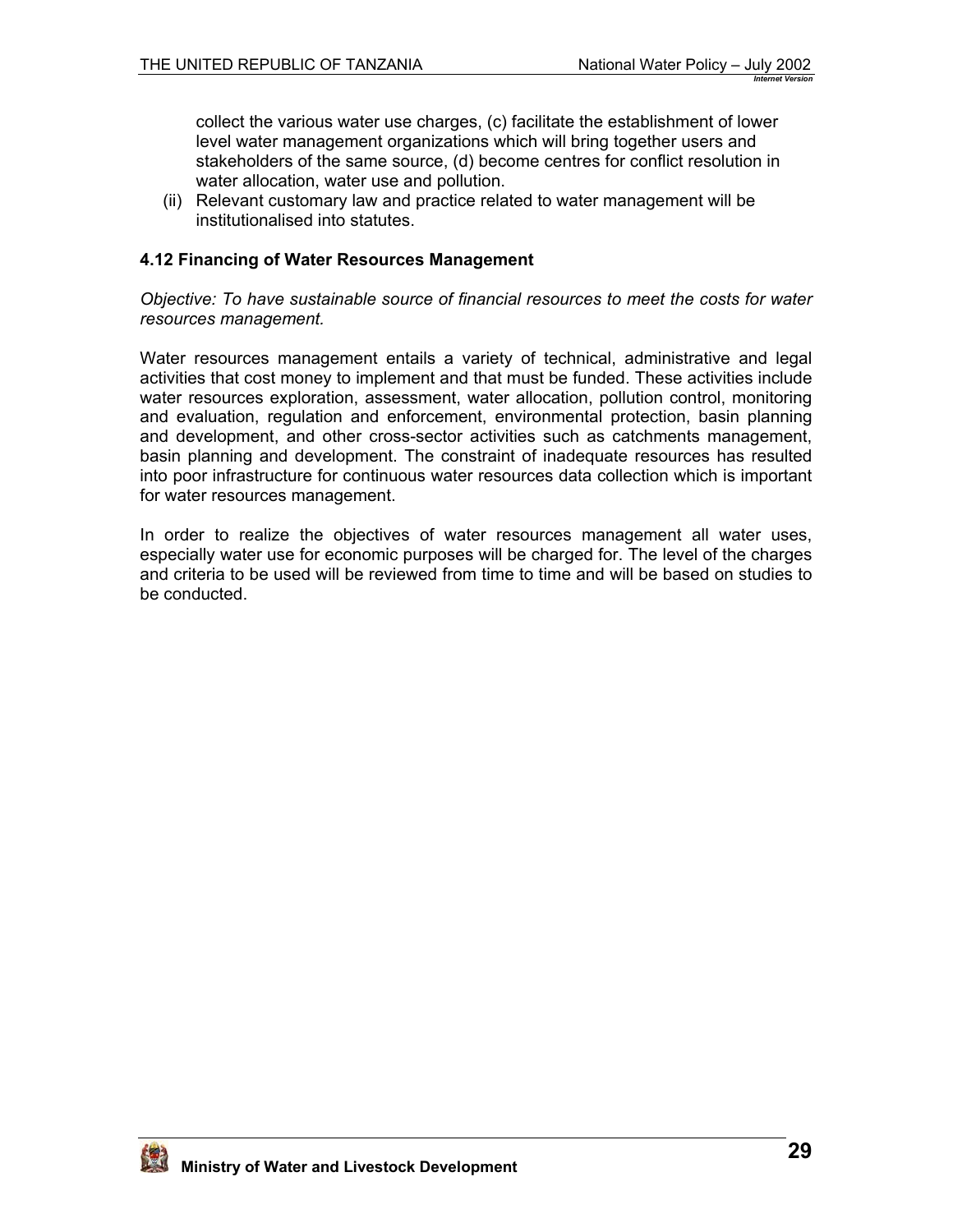# <span id="page-29-0"></span>**SECTION II: RURAL WATER SUPPLY**

## **1. OVERVIEW**



About 80% of Tanzania's population estimated at 34 million live in rural areas. Despite significant investment in the Rural Water Supply (RWS) since the early 1970s, presently only about 50% of the rural population has access to a reliable water supply service. However, due to poor operation and maintenance, over 30% of the rural water supply schemes are not functioning properly.

A review of the water sector carried out in 1995 identified a number of shortfalls in the 1991 National Water Policy amongst which are: the under estimation of the role that could be played by the private sector, necessity of a stronger involvement of the various stakeholders especially the communities and inadequacy of the legal and institutional framework. These findings led to the review of the rural water supply section of the National Water Policy with the aim of articulating more clearly the rural water supply subsector policy objectives as well as the strategies, which will be taken in pursuance of the stated objectives. This sub-sector policy is a result of various inputs from several stakeholders who participated fully in the different stages of its development.

## **2. OBJECTIVES**

The broad rural water supply sub-sector policy objectives are to improve health and alleviate poverty of the rural population through improved access to adequate and safe water.

The specific policy objectives are:

- (i) to provide adequate, affordable and sustainable water supply services to the rural population,
- (ii) to define roles and responsibilities of various stakeholders,
- (iii) to emphasize on communities paying for part of the capital costs, and full cost recovery for operation and maintenance of services as opposed to the previous concept of cost sharing,
- (iv) to depart from the traditional supply-driven to demand-responsive approach in service provision,
- (v) to manage water supplies at the lowest appropriate level as opposed to the centralized command control approach,
- (vi) to promote participation of the private sector in the delivery of goods and services,
- (vii) to improve health through integration of water supply, sanitation and hygiene education.

## **3. PRINCIPLES**

Formulation of the rural water policy objectives has been guided by four main principles, which have been derived from experience gained in implementing the 1991 National Water Policy as well as the experience of other developing countries. These principles

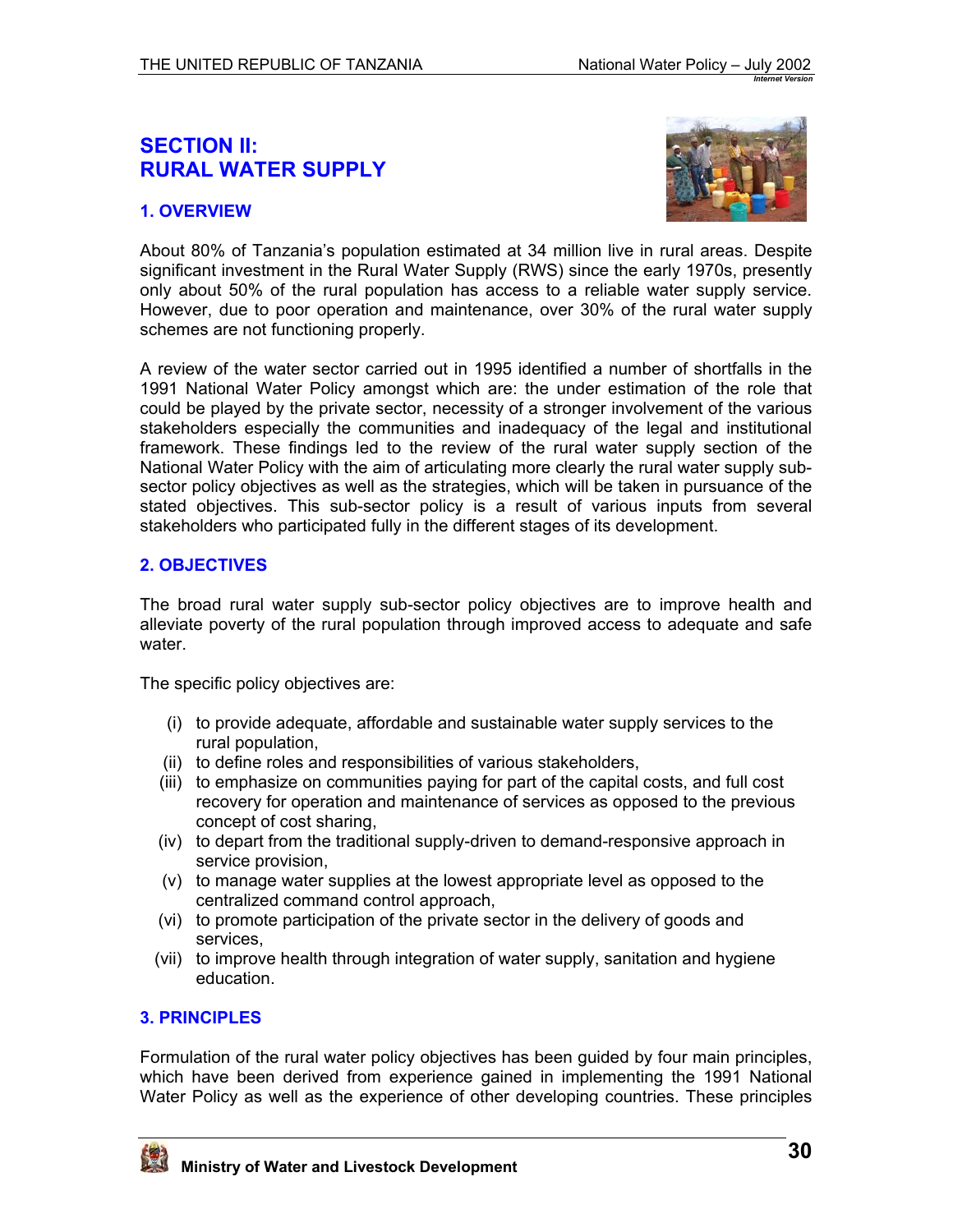are in the Social, Economic, Environmental and Sustainability aspects.

### *3.1 Social Principles*

### **Water is a basic need and right**

Recognizing that access to clean and safe water is a basic need and right for all human beings, efficient management and equitable use of water in the rural areas will be promoted.

#### **Use of water for human consumption shall receive first priority**

In the provision of water supply and sanitation services water required to meet basic human needs shall enjoy priority number one of use by right.

### **Investment priority shall be given to water scarce areas**

Most parts of the country are water-scarce and experience acute water shortage. Due priority shall be accorded to water scarce areas with respect to water supply for both human and livestock use.

### *3.2 Economic Principles*

#### **Water is an economic good**

Recognizing the extent to which the water resource contributes to economic productivity on the one hand, and the financial investments required for water development on the other, development of water for productive purposes will, therefore, be treated as an economic undertaking requiring efficient management of the resource and financed by water users themselves.

### *3.3 Environmental Principles*

### **Water Sources Protection and Conservation**

In order to ensure sustainability of water supply and sanitation services for the rural population, water sources areas will be delineated and water user entities encouraged to acquire land title deeds so as to protect them from human-induced land degradation.

### **Enhanced conservation of the environment**

Water supply projects will be subjected to environmental impact assessment at the design and planning stages so as to ensure that potential impacts and proposed remedial measures are taken into consideration during the implementation and operation stages.

#### **Improvement of health through sanitation and hygiene education**

Safeguarding health through safe disposal of excreta and solid waste and adequate safe water shall be encouraged. This shall be achieved by integrating water, sanitation and hygiene education programs.

### *3.4 Sustainability Principles*

Sustainable development and delivery of rural water supply services relies on clear definition of the roles and responsibilities of the various actors as well as those of the stakeholder groups. Pre-requisites for a sustainable rural water supply are:

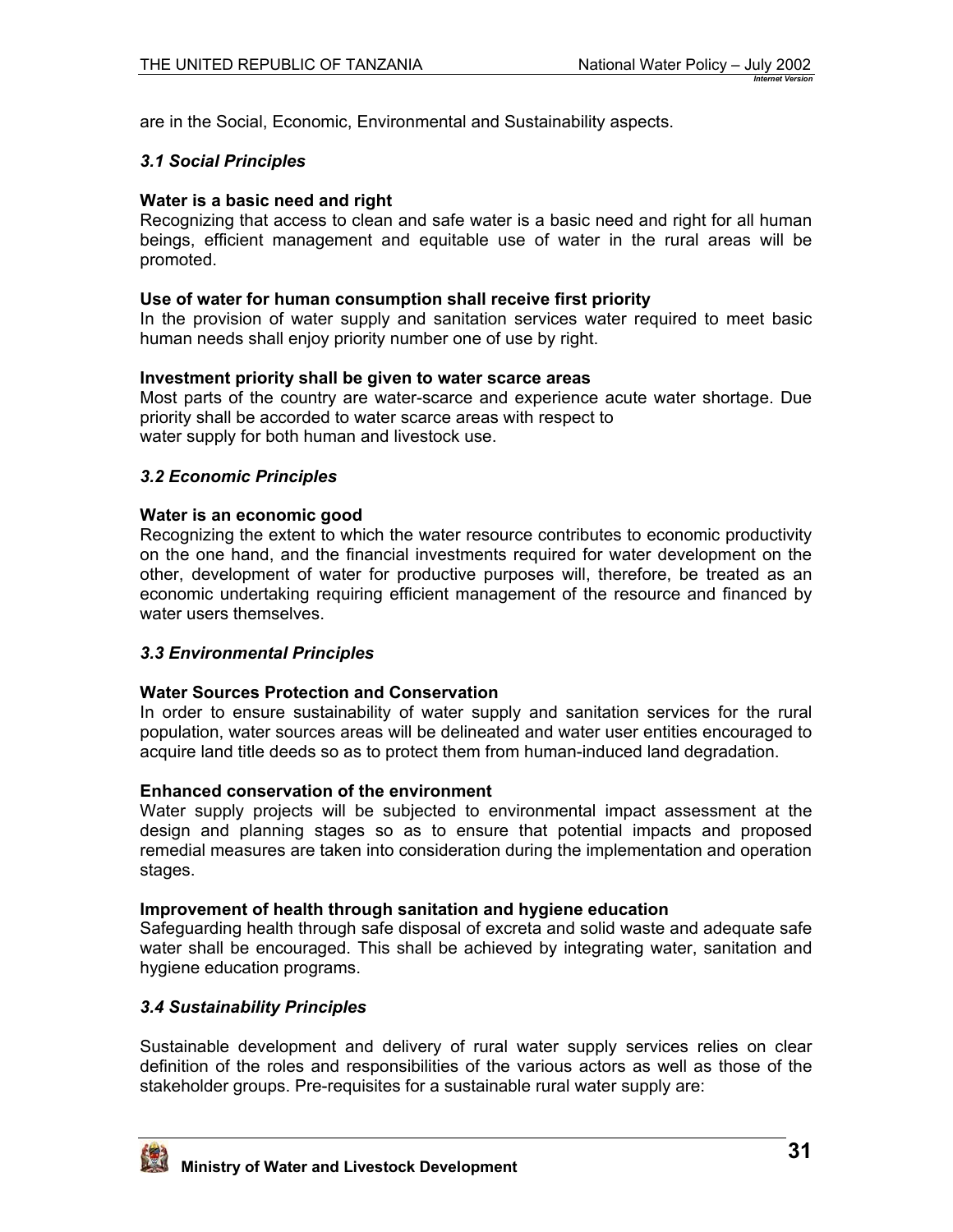- <span id="page-31-0"></span>(i) Adopting the principle of managing water schemes at the lowest appropriate level,
- (ii) The beneficiaries themselves establishing, owning and managing their water schemes,
- (iii) Ensuring full cost-recovery for operation and maintenance, and replacement,
- (iv) Facilitating availability of spare parts and know how for timely repair and maintenance of the schemes through standardization of equipment and promotion of private sector involvement,
- (v) Protection of water sources areas,
- (vi) Reconciling the choice of technology and the level of service with the economic capacity of the user groups, and
- (vii) Recognizing women as being among the principal actors in the provision of rural water supply services.

### **4. POLICY ISSUES IN RURAL WATER SUPPLY**

Realization of the policy objectives will require application of various strategies, which will also change over time, to cope with changing needs and circumstances. Guided by the principles stated above, it is expected to achieve the policy objectives by addressing the following issues:

### *4.1 Community Participation*

#### **Ownership**

*Goal: Sustainable water supply and sanitation services legally owned by communities themselves* 

Water supply and sanitation facilities provided without the active participation of the beneficiaries in planning and management are often not properly operated and maintained and hence are unsustainable. Ownership of the facilities including water wells is neither perceived to be, nor legally vested in user communities. These factors lead to lack of commitment to maintenance of the facilities by the users. Communities will be empowered to initiate, own and manage their water schemes including water wells. In order to ensure that communities become legal owners of water supply schemes the following will be undertaken:

- (i) Legal registration of water user entities will be instituted to ensure that communities are the legal owners of their water supply schemes including water wells,
- (ii) Roles, responsibilities, rights and limits of authority of water user entities will be clearly defined,
- (iii) Communities will be facilitated in acquiring technical and management skills.

### **Choice of technology**

#### *Goal: A mechanism enabling communities to make appropriate choices of technology*

Failure of some of the rural water supply schemes has been attributed to inappropriate technology and location of facilities, and lack of social acceptability and affordability. In order to put in place a mechanism which will allow communities to make informed choices of technology the following will be undertaken:

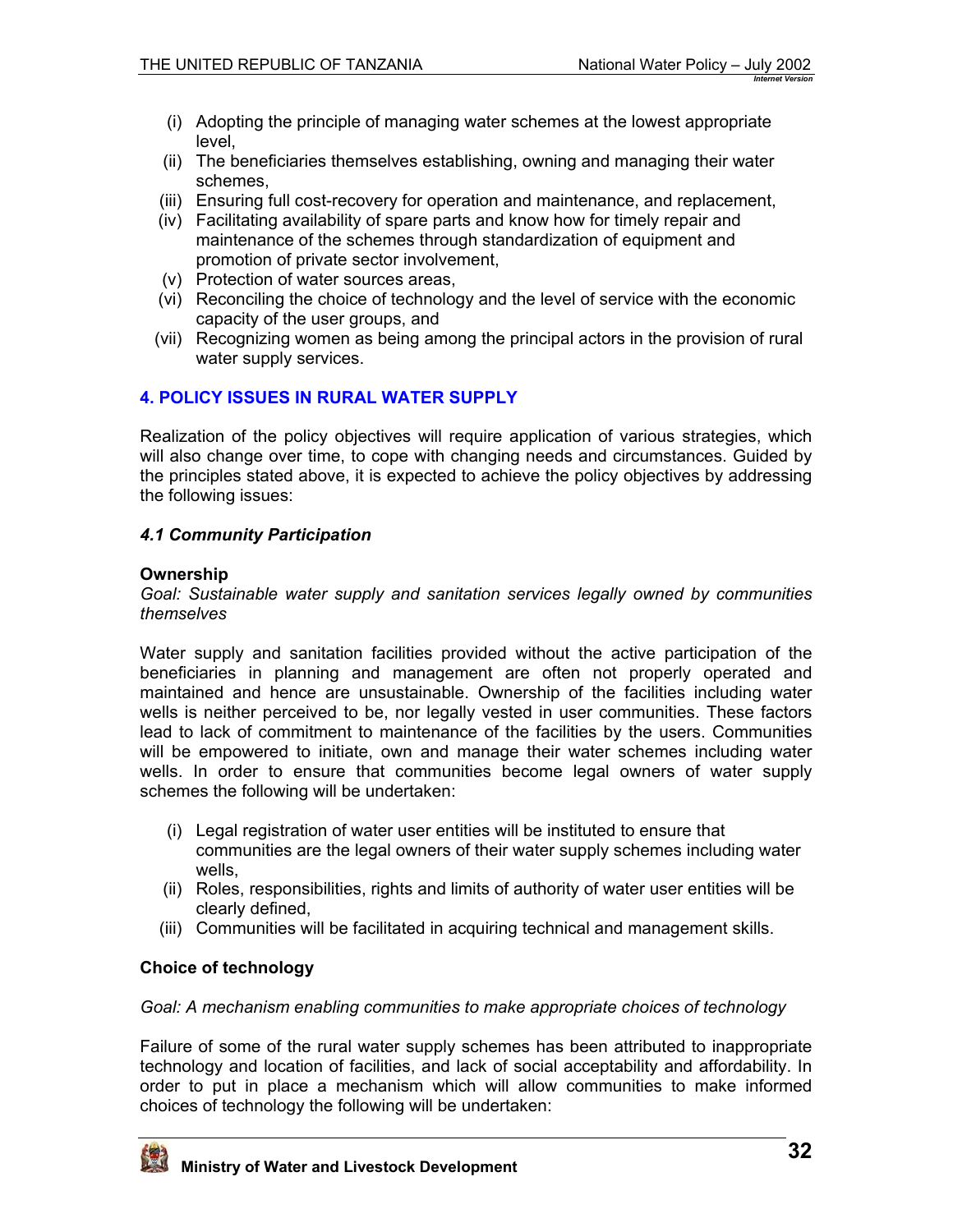- <span id="page-32-0"></span>(i) Communities will be empowered and facilitated to make appropriate technology choices that suite them, particularly which require low investment costs and are least costly in operation and maintenance,
- (ii) Use of environmentally friendly technologies including gravity, solar and wind power for pumping will be promoted.

### **Involvement of Communities in Planning, Design and Construction**

#### *Goal: Communities with a feeling of ownership of sustainable water supply schemes*

In order to motivate communities into full and effective participation in planning and managing their water schemes and thereby creating a sense of ownership and gradually building up capacity, it is essential that communities let and supervise design and construction contracts. Communities may call on their district authorities for assistance in letting contracts including their preparation and supervision. Ultimately, however, communities shall be responsible for letting and supervising design and construction contracts awarded to private consultants and contractors. To ensure that communities participate fully in the planning, design and construction the following will be undertaken:

- (i) Design manuals will be reviewed and disseminated,
- (ii) Communities will be trained to acquire skills in letting and supervision of design and construction contracts.

#### **Involvement of Communities in Operation and Maintenance**

*Goal: A sustainable arrangement for making communities fully responsible for operation and maintenance of their water supply schemes.* 

For sustainability of water schemes, communities will be required to pay full operation and maintenance (O&M) costs and costs of higher service levels as well as to manage their schemes. At the stage of project conception, the indicative magnitude of the O&M costs will be discussed with the communities to match the level of service and technology selected with the willingness and ability of the community to operate, maintain and manage the chosen option. Communities may contract private operators to operate and manage their schemes. In order to make rural communities responsible for the operation and maintenance of their water supply and sanitation services the following will be carried out:

- (i) Communities will be educated and facilitated to enable them manage operations and meet operation costs including that of scheme improvements.
- (ii) Communities will be trained to acquire skills in letting and supervision of operation contracts.

#### *4.2 Private Sector Participation*

*Goal: Improved service delivery levels through enhanced private sector participation in rural water supply and sanitation services* 

Water supply development and delivery has been dominated by the public sector. The private sector is at infancy and its involvement has been limited and hence its slow

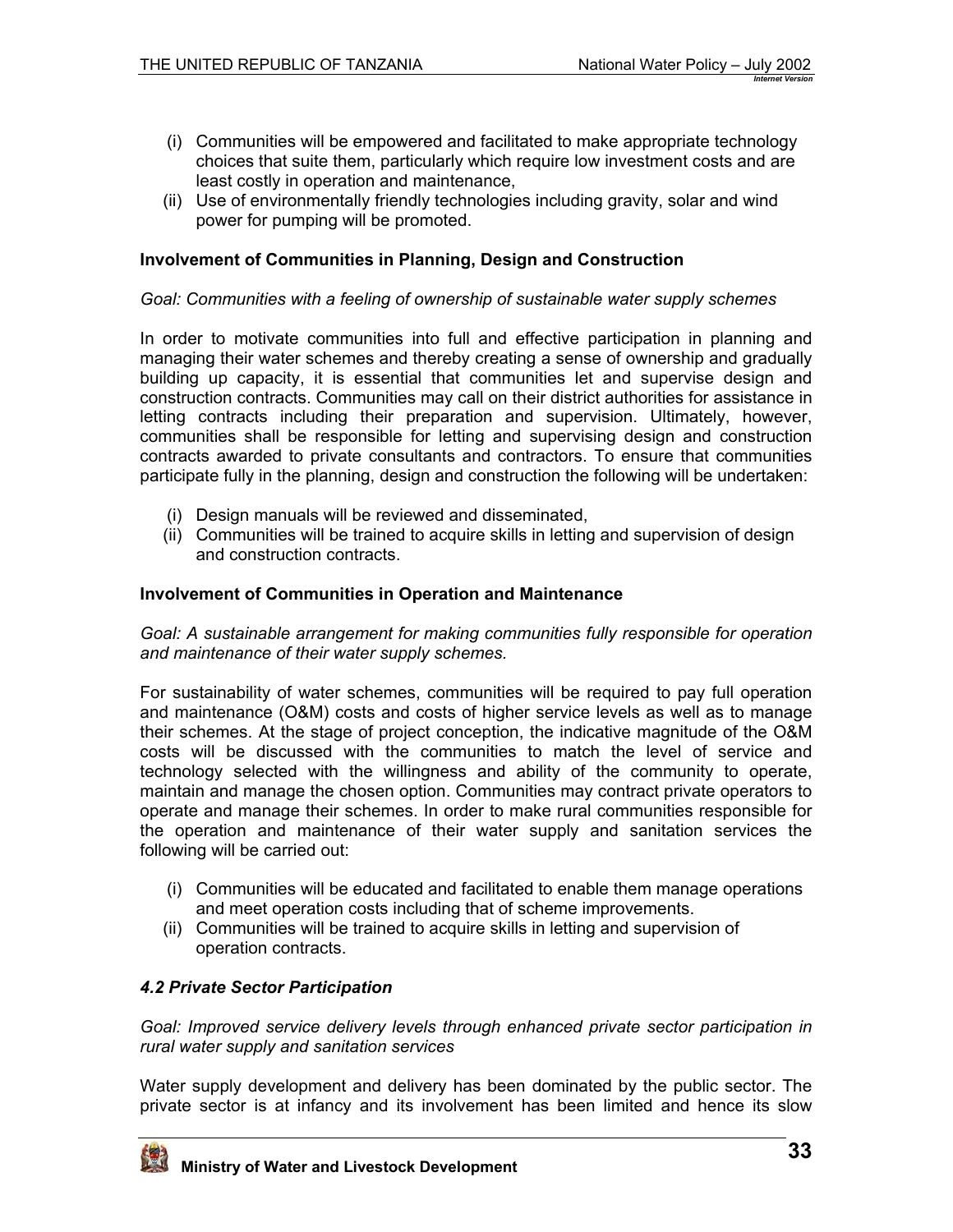<span id="page-33-0"></span>growth. Involvement of the private sector in the delivery of water supply services will improve efficiency and effectiveness and enhance development and sustainability of service delivery. In order to promote Private Sector Participation in rural water supply and sanitation services the following will be undertaken:

- (i) Participation of the private sector in service delivery will be promoted,
- (ii) An enabling environment for increased private sector involvement, including incentives and legal recognition, will be created,
- (iii) Assistance will be given to private sector and Districts Councils to strengthen their capacities.
- (iv) Communities will be educated on the importance of the private sector participation in the provision of rural water supply and sanitation services

### *4.3 Public Sector Regulation, Facilitation and Co-ordination*

### *Goal: Increased productivity*

Until recently, the Ministry responsible for water played a key role in implementing water programs. The new strategy, in conformity with the ongoing reforms in the public sector, is for the Government to change its role from being an implementer to a regulator, facilitator and co-coordinator. In order to ensure that productivity is increased as the Government assumes the new roles ,the following will be undertaken:

- (i) Adequate legal framework related to rural water supply will be provided,
- (ii) Technical and financial support for the construction of new schemes, expansion and rehabilitation of existing water supply schemes will be provided,
- (iii) The Ministry responsible for water including the District Councils will be streamlined and strengthened to effectively take on the new roles.

### *4.4 Domestic Water Supply Minimum Service Level*

### *Goal: Domestic Water Supply Minimum Service Level established*

In rural areas actual water use ranges from 5 litres per capita per day in acutely water scarce areas to 30 litres per capita per day in other areas. In most cases, domestic water, which is often not potable, is fetched from a source far away from the homestead. In providing rural water supply and sanitation services to rural areas the minimum service levels are established as follows:

- (i) The basic level of service for domestic water supply in rural areas shall be a protected, year-round supply of 25 litres of potable water per capita per day through water points located within 400 meters from the furthest homestead and serving 250 persons per outlet.
- (ii) Higher service levels including house connections will be encouraged where it is technically feasible and there is an effective demand.

### *4.5 Water for Livestock*

### *Goal: Adequate water for livestock*

Over 90% of the livestock is found in rural areas and most of the population in the semi–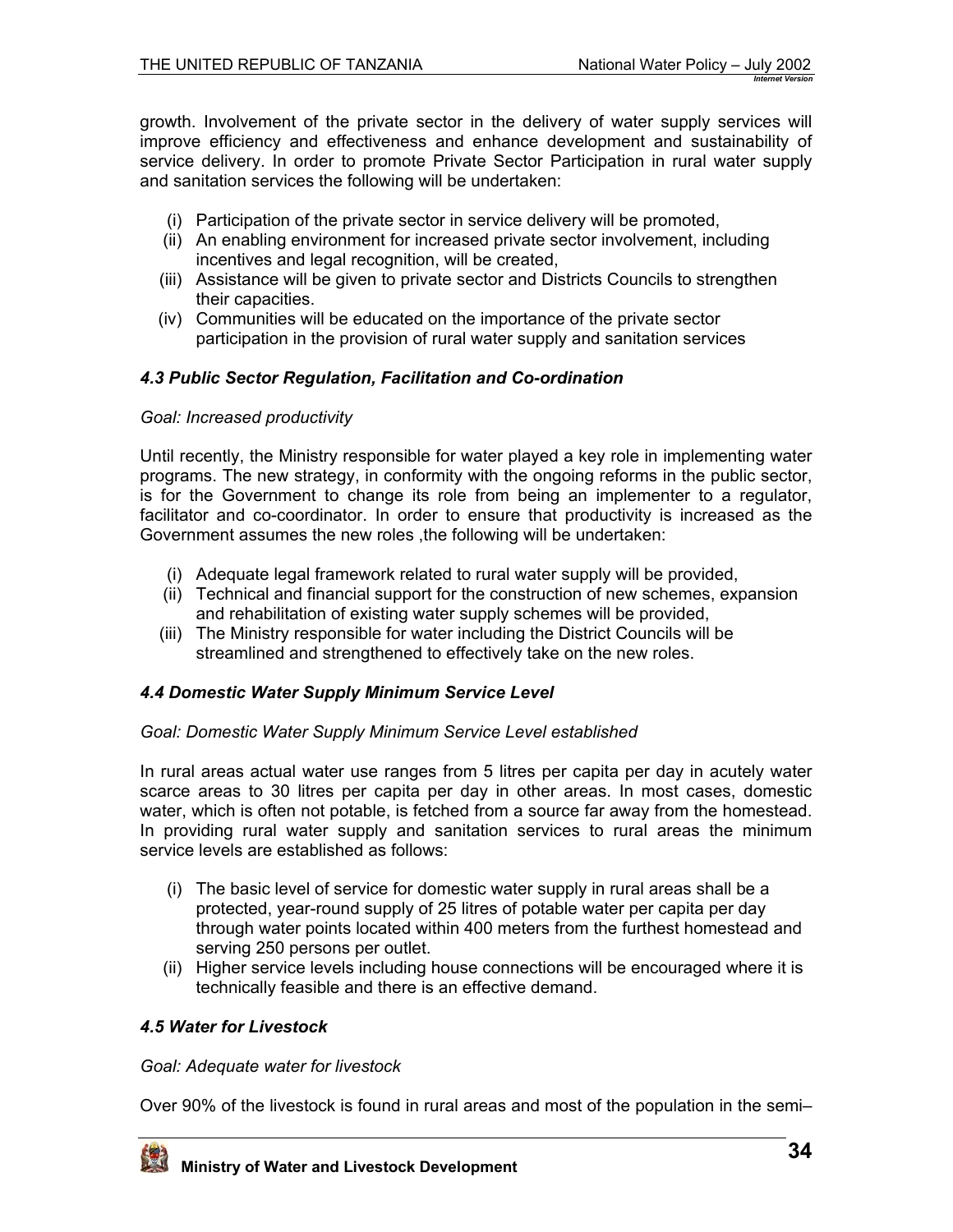<span id="page-34-0"></span>arid regions are engaged in livestock keeping. Most of the important livestock keeping areas experience acute water shortage. Often water for livestock is not included in the designs of community water supplies. Lack of water for livestock results in constant migrations by livestock keepers in search for water. This can lead to contamination and destruction of water sources, which in turn can initiate or enhance water use conflicts among water users. In order to ensure that livestock is provided with adequate water, the following will be carried out:

- (i) Emphasis will be placed on construction of dams, charcos and water wells for livestock,
- (ii) Water requirement for livestock will be included in rural water supply designs where feasible,
- (iii) Livestock areas where water is scarce shall be identified and given priority in the provision of water supply and sanitation services.

## *4.6 Rainwater Harvesting*

#### *Goal: More water available to rural communities through rainwater harvesting technologies*

Rainwater harvesting is a good source of water supply, especially in arid and semi-arid areas where it may prove to be the only reliable source of water in the dry season. Rainwater harvesting will be promoted in rural areas. In order to make water more available to the rural areas through rainwater harvesting the following will be undertaken:

- (i) Communities will be made aware and encouraged to use rainwater harvesting technologies.
- (ii) Research on rainwater harvesting technology will be enhanced.
- (iii) Rainwater harvesting will be promoted through creation of awareness and training of various stakeholders.

## *4.7 Integration of Water Supply & Sanitation and Hygiene Education*

*Goal: Improved health and conditions of people in rural areas.* 

Diseases associated with lack of safe water and poor hygiene and sanitation are major causes of sickness and death in the country. Lack of access to safe water, sanitation and hygiene education is one of the root causes of poverty as it is the poor, especially women and children, who suffer most due to poor living conditions, diseases and foregone opportunities. Hygiene education greatly improves the health impact of water and sanitation interventions, whereas providing water alone has minimal impact.

In order to improve the health and conditions of people in the rural areas emphasis will be placed on integrating water supply and sanitation services and hygiene education.

### *4.8 Gender Sensitivity*

*Goal: Active and effective participation of women and men in rural water supply programs.* 

In the rural areas women bear the burden of searching for water and guardians of the

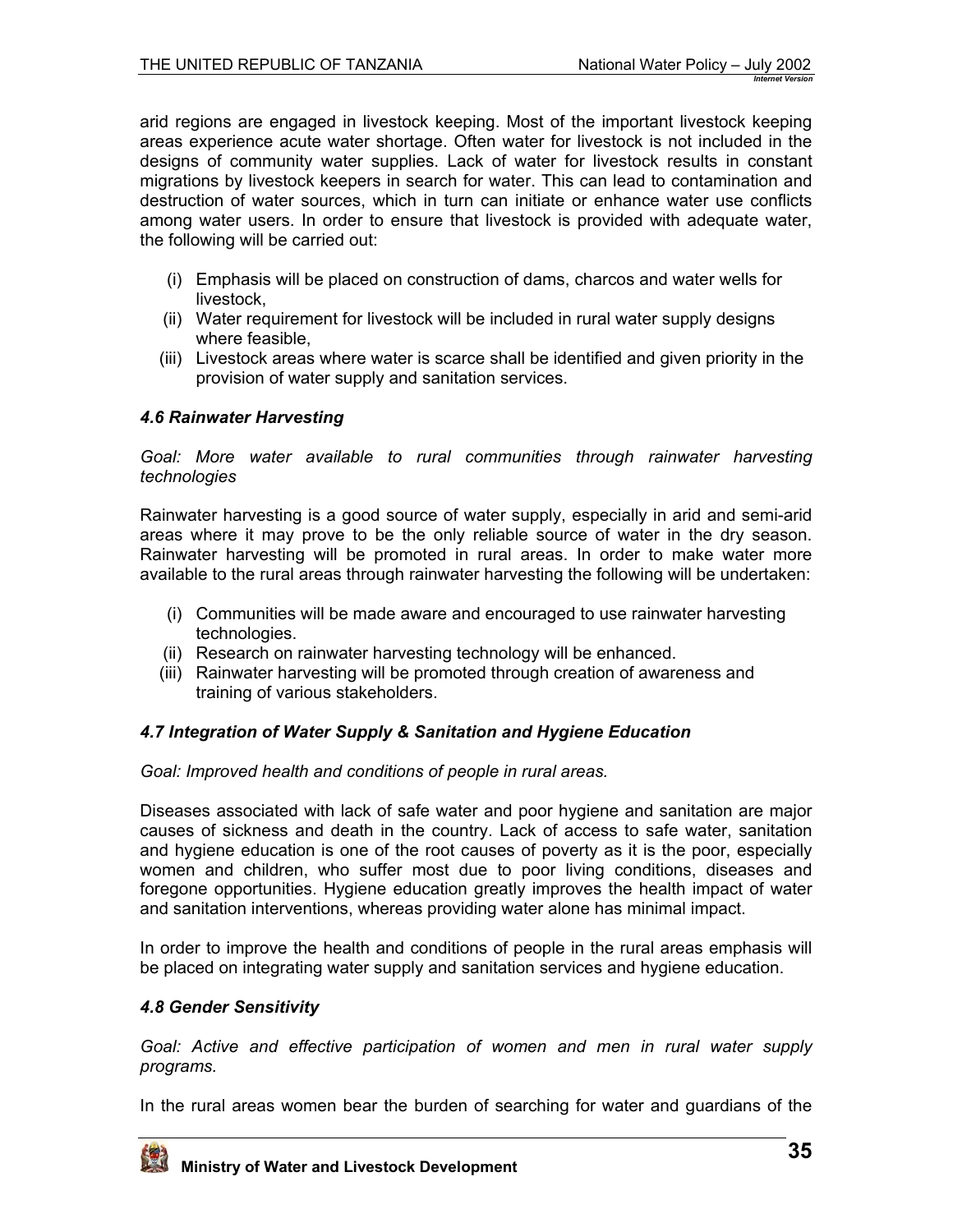<span id="page-35-0"></span>living environment. However, this pivotal role has seldom been reflected in institutional arrangements for the development and management of rural water supply and sanitation services. In order to improve gender participation in rural water supply programs the following will be undertaken:

- (i) A fair representation of women in village water-user entities will be encouraged.
- (ii) Rural water supply programs shall be based on what both men and women in rural communities know, want, and are able to manage, maintain and pay for.
- (iii) Raise awareness, train and empower women to actively participate at all levels in water programs, including decision making, planning, supervision and management.

### *4.9 Service Regulation*

### *Goal: A service delivery system to ensure efficient and equitable use of water*

Considering that access to clean and safe water is a basic need and right for all human beings, it is important that all members of the community including the disadvantaged groups efficiently and equitably use the water. District and village governments shall regulate water user entities. Communities will ensure the protection and conservation of water sources as well as equitable service provision to economically disadvantaged groups within the communities. In order to establish a system for service regulation for the rural water supply and sanitation services the following will be implemented:

- (i) Roles, responsibilities, rights and limits of authority of water user entities will clearly be defined.
- (ii) Communities will be made aware of the importance of water sources protection and conservation.
- (iii) Mechanisms to ensure entities and private operators are accountable to water users and that water users meet their obligations will be established.

### *4.10 Financing Rural Water Supply Programs*

### *Goal: Communities to participate in financing their water supply programs*

Development and sustainability of rural water supply schemes requires adequate financing. Dependence on government and donors as sole providers for water services has led to inefficient delivery of rural water supply and sanitation services. It is imperative to mobilize and empower communities to take the lead in their development activities.

Water is a basic need and right, yet most communities do not have the financial means to meet capital costs. The Government, both Central and District Councils, will continue to support communities in the development of their water supply schemes. Financial support for water supply will be initiated and requested by the respective communities themselves who shall also demonstrate their ability to sustain the schemes before they can access to financial support. Communities will be required to pay a portion of the capital costs, both in cash and in kind, for new schemes, for rehabilitation, and systems expansion. Where there is demand, and available water permits, house connections will be allowed but beneficiaries will pay for the full costs connected to the higher service level. The Government shall continue to mobilize and provide financial support to

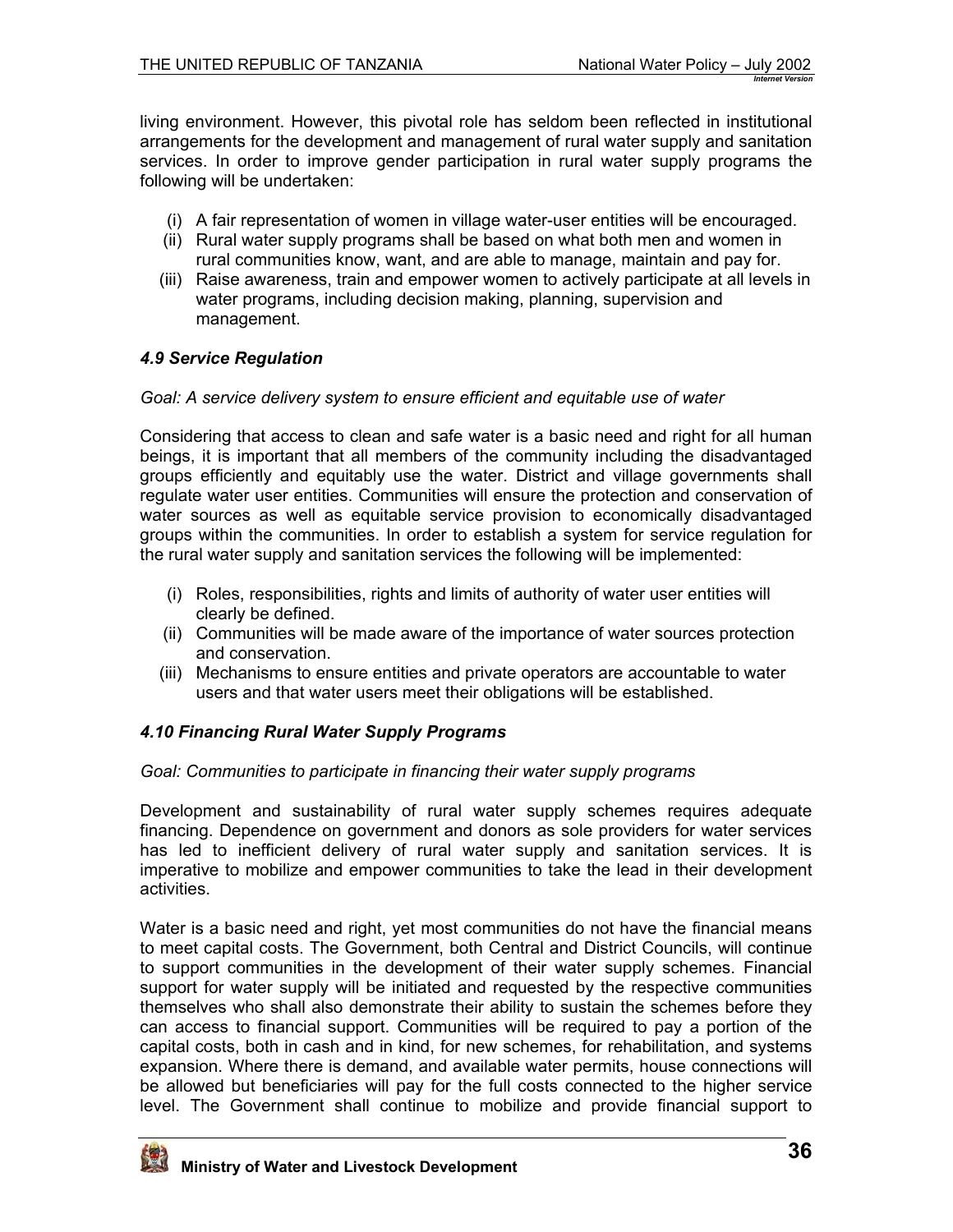<span id="page-36-0"></span>complement community efforts. In order to ensure that the communities finance their water supply programs the following will be undertaken:

- (i) Demand Responsive Approach (DRA) shall be promoted,
- (ii) Communities will establish a mechanism to contribute a portion of the capital costs, in cash and in kind, for new schemes, for rehabilitation, replacement and systems expansion,
- (iii) Communities will establish a mechanism to pay the full costs of O&M and for higher service levels,
- (iv) Water scarce areas shall be identified and given priority for investment.

### *4.11 Legal and Regulatory Framework*

#### *Goal: Communities to become legal owners of rural water supply schemes*

The Ministry responsible for water, External Support Agencies (ESAs) and Non Governmental Organizations (NGOs) have been planning and constructing rural water supply schemes, with little participation of the beneficiary communities. The government has been the owner and operator of most of these schemes leading to lack of commitment by the beneficiaries to safeguard the facilities. Issues of ownership and management of water schemes are central in the sustainability of rural Water Supply Schemes. To ensure that that existing and new water schemes are legally owned by appropriate water user entities and performance standards are adhered to by all actors the following will be undertaken:

- (i) Relevant Acts and regulations under which rural water user entities can be legally registered will be reviewed,
- (ii) Regulations pertaining to private sector participation in water supply and sanitation services in rural areas will be strengthened.
- (iii) Information on the regulations pertaining to rural water supply and sanitation services will be disseminated to all stakeholders

### *4.12 Institutional Framework*

*Goal: An institutional framework for the development and management of RWSS facilities* 

Sustainability of rural water supply and sanitation (RWSS) services requires that communities take the lead in developing their WSS facilities and be fully responsible for the O&M of their schemes. The private sector will provide support to communities in planning, design, construction and supply of materials, equipment and spares. The government will continue to provide the necessary technical and financial support as well as co-ordination and regulation of the RWSS development activities. The ESAs and NGOs will also provide financial and technical support. Integration of water supply, sanitation and hygiene education will require close collaboration with other actors in the sanitation sub-sector. This new approach requires effective institutionalized linkages between key sector actors including Central Government, Local Government, ESAs, Private Sector, NGOs, CBOs and the Communities themselves.

An effective organizational structure that is simple, transparent, efficient and accountable to the communities needs to be established in order to make rural water supply and

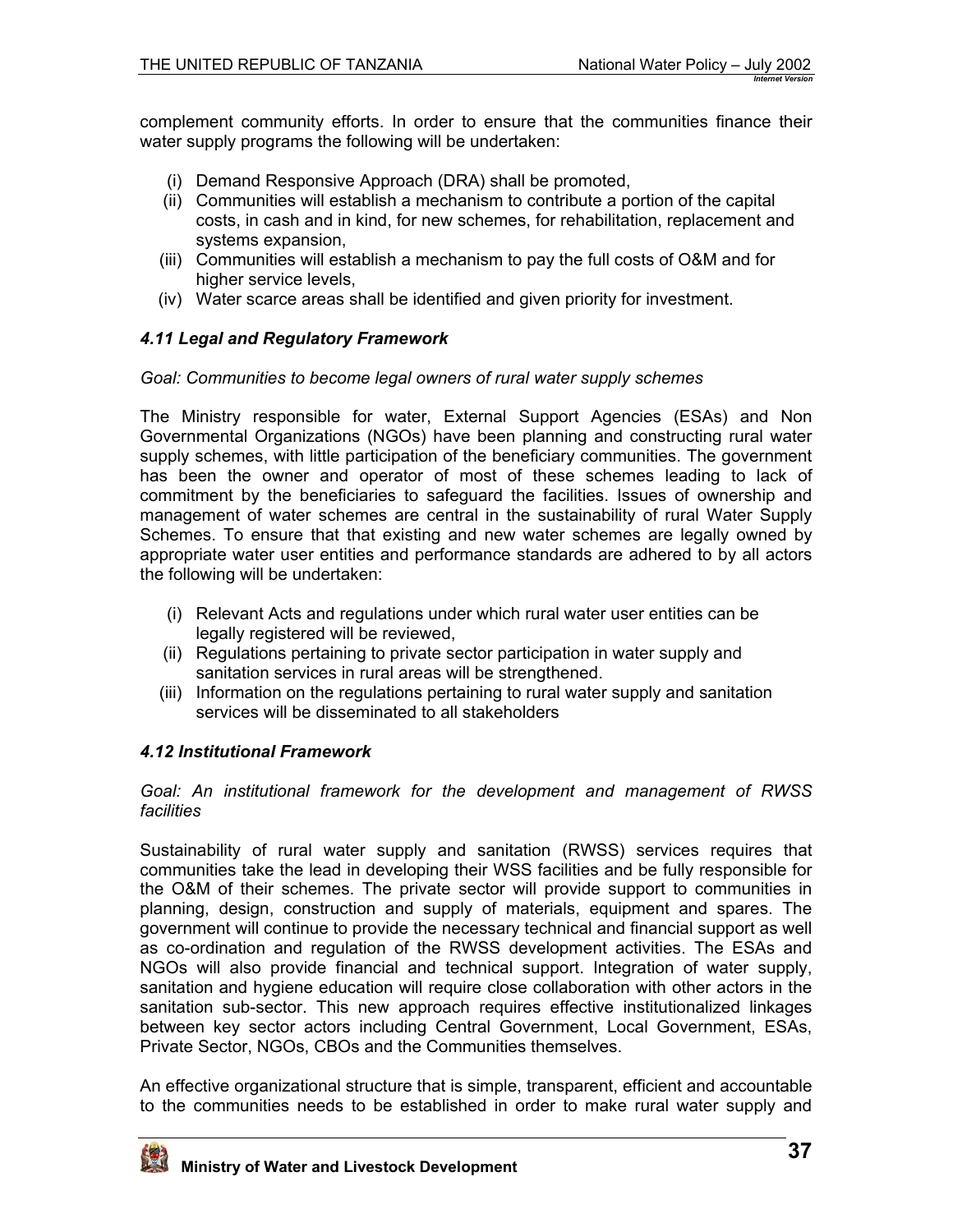<span id="page-37-0"></span>sanitation schemes sustainable. The roles and responsibilities to be played by each actor will be carefully and clearly defined; linkages and partnership framework established and properly coordinated and nurtured, and activities continuously monitored and evaluated to capture lessons learnt.

In order to establish an institutional framework for the development and management of RWSS facilities the following will be undertaken:

- (i) The existing institutional structure will be reviewed in line with the new roles and responsibilities,
- (ii) Roles and responsibilities of each RWS sub-sector actor will be clearly defined and disseminated,
- (iii) A partnership framework for all stakeholders will be established,
- (iv) Awareness to the communities on their roles and responsibilities will be created.

### *4.13 Co-ordination and Collaboration*

*Goal: Forums for co-ordination and collaboration among various actors in the rural water supply sub-sector and stakeholders* 

The existing co-ordination and collaboration mechanisms practiced by various actors in the rural water supply sub- sector are generally project oriented. Rarely is information shared on various experiences. It is essential to keep stakeholders aware of problems, successes and needs to encourage exchange of solutions and experiences and to provide mechanisms for joint action. Lack of co-ordination and collaboration may result in duplication of efforts and misallocation of available resources. Ultimately actors sometimes end up confusing communities by using conflicting approaches. In order to coordinate activities of various actors in the rural water supply sub-sector and different stakeholders the following will be undertaken:

Forums for co-ordination and collaboration mechanisms will be developed, defined and made accessible to all stakeholders.

## *4.14 Monitoring and Evaluation*

*Goal: An appropriate mechanism for monitoring and evaluation of rural water supply and sanitation services.* 

Improvement of rural water supply service delivery requires that activities are continuously monitored and evaluated to capture lessons learnt. Participatory monitoring and evaluation will be carried out at the district and community levels with support from the central government, District Councils, ESAs, NGOs, and the Private Sector. Involvement of all key actors and interested groups in monitoring will be encouraged. In order to establish a mechanism for participatory monitoring and evaluation at different levels the following will be undertaken:

- (i) Communities monitoring capacity will be developed,
- (ii) A computerized data base will be developed at districts and national level,
- (iii) A comprehensive reporting and feedback mechanism from each level will be established.

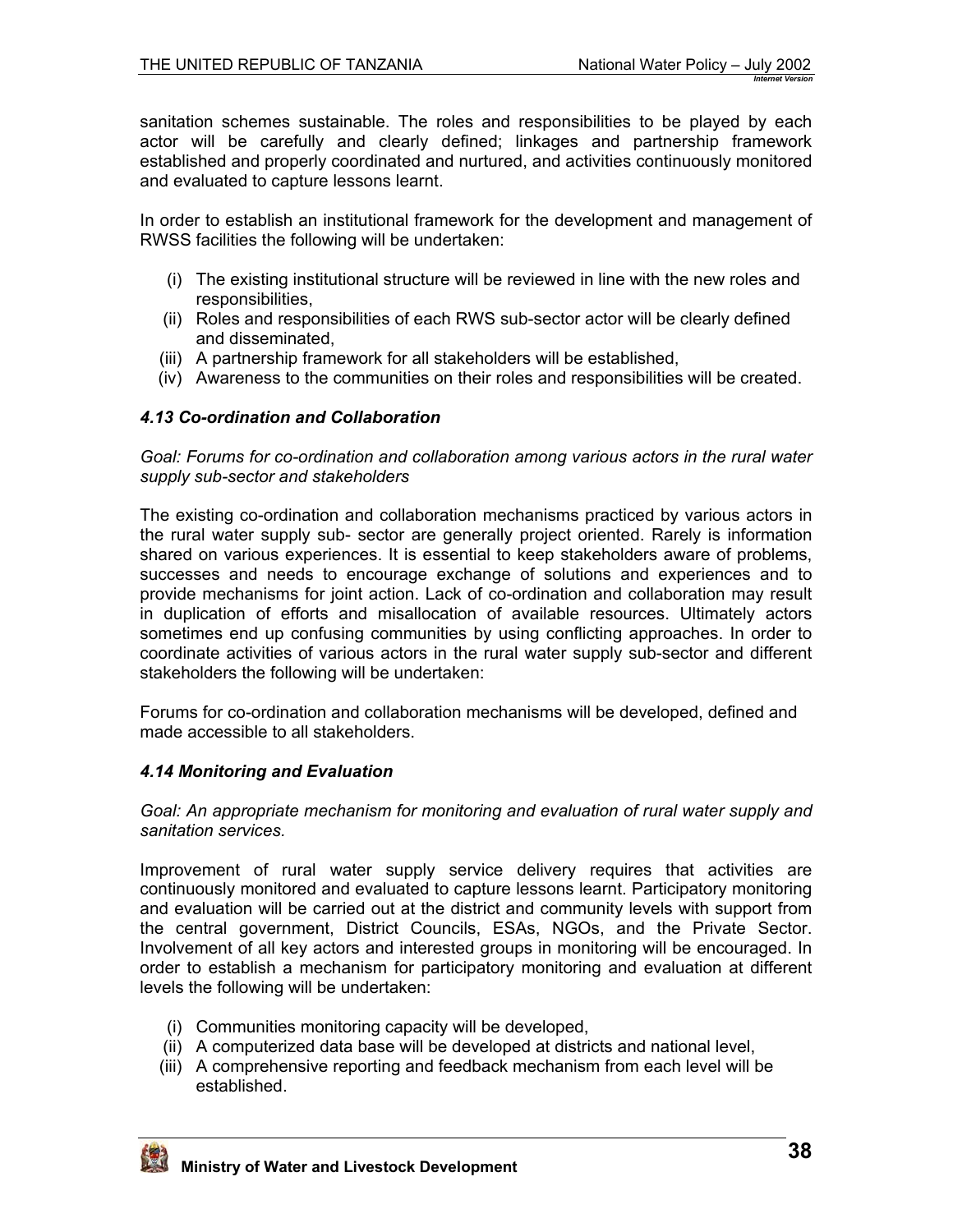## <span id="page-38-0"></span>**SECTION III: URBAN WATER SUPPLY AND SEWERAGE**

## **1. OVERVIEW**



Urban areas in Tanzania are experiencing rapid expansion. The population is growing at a rate of more than 6% per annum, which is exerting enormous strain on the delivery of various services including water and sanitation services. According to a recent review, between one third and one half of the urban population lives in unplanned or squatter areas. Apart from being of generally poor housing, the areas are characterized by high population density and general deficiencies in infrastructure services including water and sanitation.

The existing water supply infrastructures and water sources are old and inadequate to meet the ever increasing demand for water. Presently, only about 73% of the urban population has access to reliable water supply services. Major issues and challenges facing the urban water supply and sanitation services sector include inadequate water supply both in quantity and quality, poor billing and revenue collection, lack of an enabling environment for private sector participation and the belief that water is a God given resource for which no price can be attached.

### **2. POLICY OBJECTIVES**

This policy aims at achieving sustainable, effective and efficient development and management of urban water supply and sewerage (UWSS) services. This will be attained by providing a framework in which the desired targets are set outlining the necessary measures to guide the entire range of actions and to harmonise all related UWSS activities and actors with a view of improving the quality of service delivery. The specific objectives of the policy in the context of developing and managing urban water supply and sewerage services are:

- (i) to guide the development and management of efficient, effective and sustainable water supply and waste water disposal systems in urban centres.
- (ii) to create an enabling environment and appropriate incentives for the delivery of reliable, sustainable and affordable urban water supply and sewerage services.
- (iii) to develop an effective institutional framework and ensuring that the water supply and sewerage entities are financially autonomous.
- (iv) to enhance an efficient and effective system of income generation from sale of water and wastewater removal.
- (v) to enhance water demand management and waste water disposal.

### **3. URBAN WATER SUPPLY AND SEWERAGE PRINCIPLES**

The challenge and weaknesses of urban water supply and sewerage require emphasis on improving the management of water supply based on sound policy and strengthened institutional arrangements. This approach has several guiding principles which have been derived from issues agreed upon in various forums and the experience gained in implementing different strategies and action plans developed in the last ten years of implementing the 1991 National Water Policy. The guiding principles are as follows:

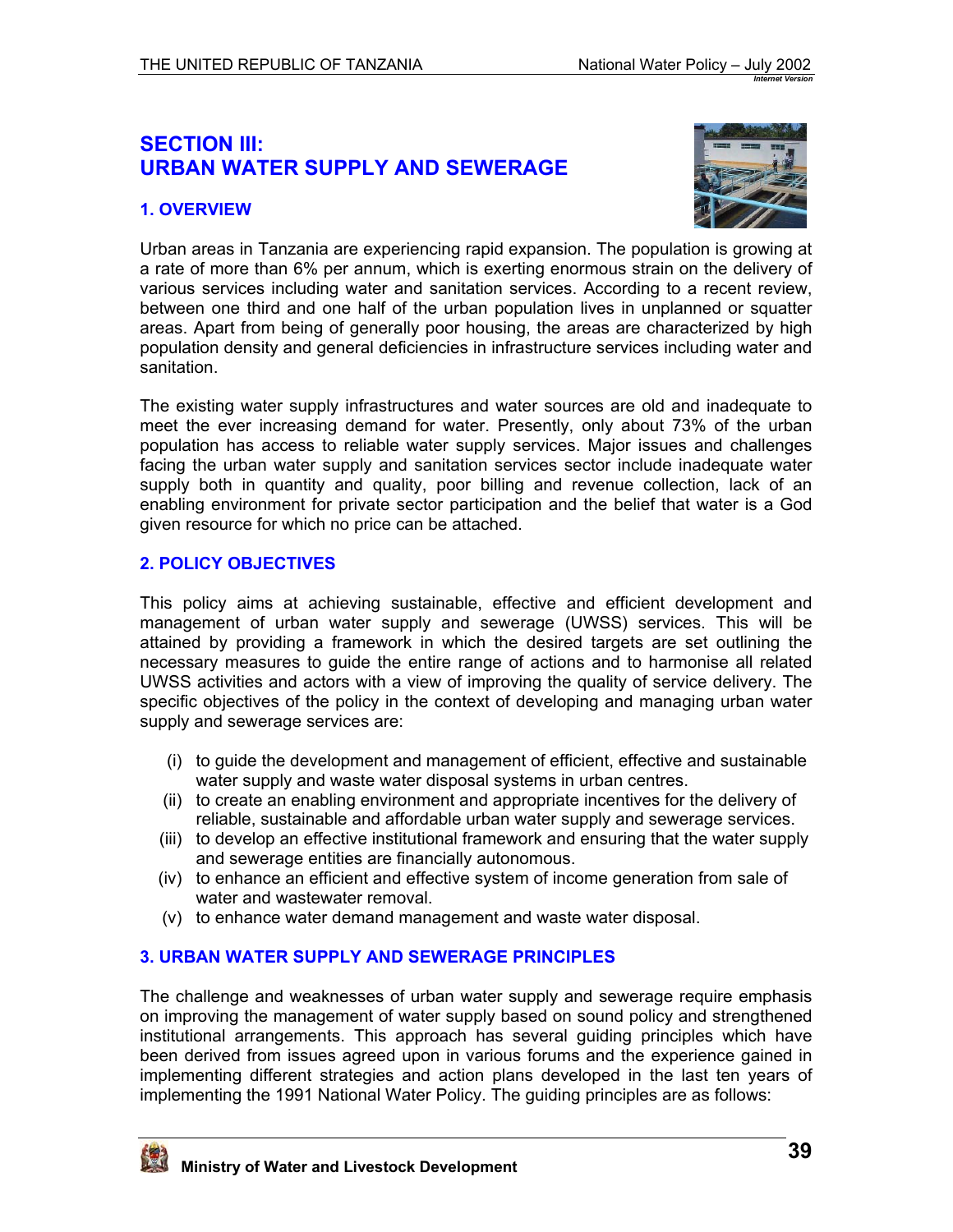- <span id="page-39-0"></span>(i) Water and sanitation are critical components of development, thus access to UWSS services is a right of every Tanzanian.
- (ii) Quality assurance is vital in UWSS services.
- (iii) Cost recovery is the foundation of sustainable service delivery.
- (iv) The public supplied with water has an obligation to pay for wastewater treatment proportionately to the water used, irrespective of the collection method.
- (v) Water demand management shall be emphasised.
- (vi) UWSS entities to take into consideration existence and the needs of the low income groups.
- (vii) Service delivery will be decentralised and institutional reforms implemented.
- (viii) Wastewater and water supply development shall be integrated under one management.
- (ix) Private sector participation in the management and development of urban water supply and sewerage services will be encouraged.
- (x) Public/private sector partnerships will be promoted where appropriate.
- (xi) The regulatory framework shall be independent and transparent and fair to all players.
- (xii) Environmental Impact Assessments shall be mandatory in all water supply and sewerage interventions.

## **4. POLICY ISSUES IN URBAN WATER SUPPLY AND SEWERAGE**

#### *4.1 Water Sources and Infrastructures*

#### **Deteriorated Infrastructure**

*Goal: To have an improved infrastructure for sustainable and efficient water supply and sanitation services.* 

Water sources and infrastructures for most urban water supplies and sewerage systems are old, inadequate and poorly functioning; and cannot cope with the increasing demand and emergencies such as fire fighting. As a result water delivered is inadequate and sometimes of poor quality. Necessary measures shall be taken to ensure that all urban areas have adequate water supply and sewerage systems. Urban-specific strategies for dealing with emergency situations of drought, floods and fire shall be pursued in order to guarantee water supply during such emergencies. In order to have sustainable and efficient urban water supply services the following will be pursued:

- (i) Facilitation of acquisition of necessary financing for rehabilitation and expansion will be undertaken by the Government.
- (ii) Development and expansion of the water supply systems shall consider development of sewerage systems and general environmental sanitation at the same time.
- (iii) UWSS utilities will develop contingency plans and establish financing mechanism to deal with emergencies.
- (iv) Mechanisms to deal with emergencies of floods, drought and fire will be put in place.
- (v) In cases of acute water shortage or conflicts first priority will be accorded to domestic water supply and emergencies.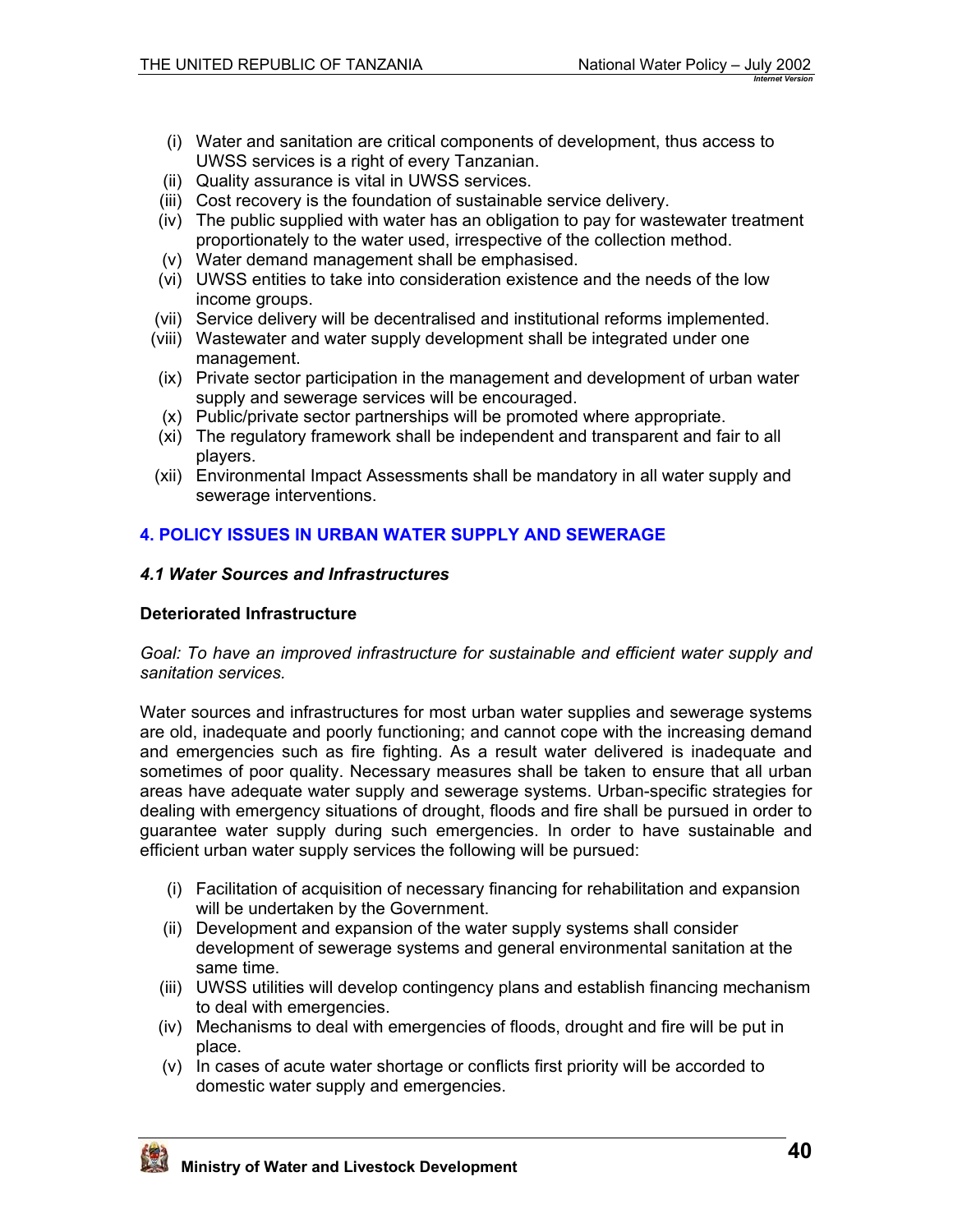### **Encroachment of Water Source Areas**

*Goal: To put in place a mechanism for the protection of water sources from encroachment of land around water source areas.* 

The impact of human activities on the environment has increased in recent years. Water sources are constantly being polluted due to the disposal of untreated and/or inadequately treated domestic and industrial wastewater, agro-chemicals and high turbidity caused by sediments due to soil erosion. As land becomes scarce, water sources become vulnerable to invasion and settlements around them. Water source areas and infrastructure will be protected, thus:

- (i) Water sources and infrastructure will be identified, protected, demarcated and land title deeds acquired;
- (ii) Title deeds and lee-way will be obtained for all major water supply and sanitation infrastructure;
- (iii) Protection of infrastructure such as dams, pipelines, treatment plants, pumping stations and reservoirs way-leaves and property sites, which are provided in the Town Planning Ordinance shall be ensured, and shall be availed in water laws to facilitate self executing without recourse to different jurisdictions.
- (iv) Assessment of land around a source with regard to acquisition of land title will be made prior to applying for a water right.

### **Standards and Guidelines**

*Goal: To have strong institutional organs to ensure standards and guidelines are adhered to in construction and service.* 

With the advent of private sector in the urban water industry the number of operators and players will increase and hence the need for comprehensive sector guidelines. UWSS systems shall be efficiently operated and assets adequately maintained with a view of attracting capital and motivating customers to pay for the services provided. In designing water supply and sewerage systems, demand driven approach shall be emphasized. Compliance with the design criteria produced by the Ministry responsible for water and other relevant design criteria applied internationally shall be observed.

To ensure compliance with standards and guidelines:

- (i) Development of specifications and quality assurance procedures for machines, chemicals and treatment processes for safety and health reasons shall be undertaken,
- (ii) The Design Manual will be reviewed and disseminated,
- (iii) Staff training will be undertaken as part of capacity building in order to improve performance of the entities.
- (iv) UWSSAs will conduct regular water quality monitoring
- (v) UWSSAs entities will ensure that the supplied water meets the standards set.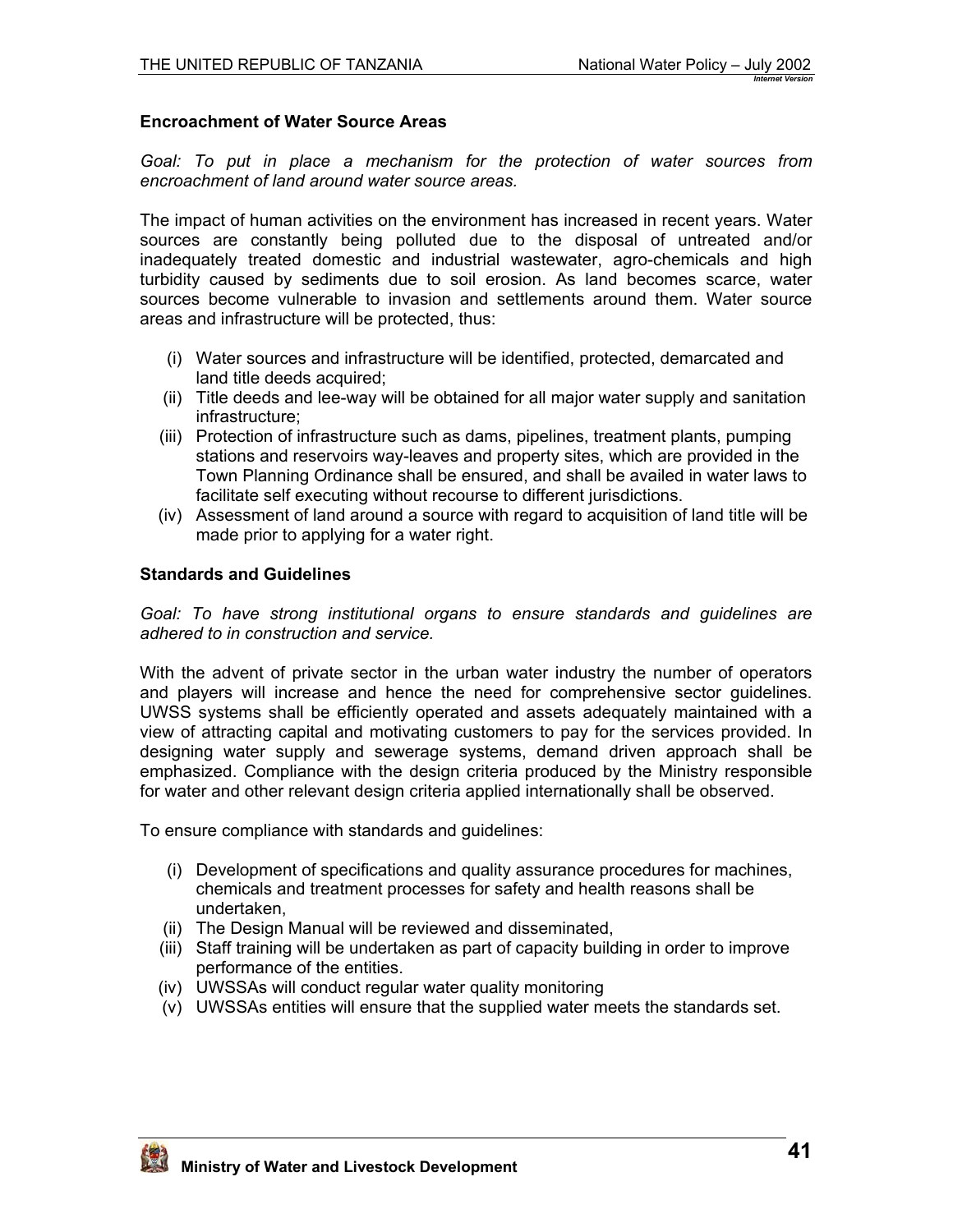## <span id="page-41-0"></span>*4.2 Financing of Urban Water Supply and Sewerage Services*

#### **Low revenue collection**

*Goal: To have a tariff setting mechanism which will ensure that water users pay for full cost recovery.* 

Tariffs for urban water and sewerage services are very low resulting in very low revenue inadequate to meet even the basic operation and maintenance requirements. Provision of water and sewerage services has been seen as a social service, resulting in low willingness to pay, making revenue collection very difficult. Many water users refuse even to be connected legally. UWSAs are weak in billing, metering, revenue collection, metering water use, preventing leakages and wasteful use. To ensure full cost recovery in UWSS services the following will be done:

- (i) Mechanisms for regulating tariff levels concurrently with the rise of costs of delivery of services taking into consideration the cost recovery principle will be established
- (ii) A mechanism for controlling and regulating prices for water supply and sewerage services taking into consideration of all costs involved will be put in place.,
- (iii) Awareness to public on tariff setting mechanism will be created,
- (iv) A program for universal metering and connection to water supply and sewerage systems will be prepared,
- (v) Where a sewer line exists, mechanisms will be put in place to enable properties within 30 metres to be connected, at a price affordable to customers,
- (vi) Where there is a distribution system with adequate and reliable water supply, customers will be obliged to connect. Cost of providing new connections will be made affordable to encourage more connections.
- (vii) Private water supply sources in urban areas will not be allowed, except with permission from a legally recognised regulator.

### **Weak financial resources base for UWSSAs**

*Objective: To attract private sector investment in UWSS Sub Sector.* 

The resources allocated to water supply and sewerage services delivery have been inadequate to meet investment and even basic operation and maintenance requirements. UWSSAs are unable to operate commercially and therefore cannot attract private investment.

Whereas water is life, sanitation is a way of life that affects all people. To safeguard the environment and the health of people, wastewater must be properly collected, treated and discharged. There shall be equitable financial resources allocation between water supply and wastewater handling in terms of investment, operation and maintenance.

In order to attract private sector investment in UWSS the following will be done:

- (i) Enabling environment for investors will be created.
- (ii) Necessary efforts shall be taken to mobilize local and external financial resources for capital works to enable UWSAs become commercially viable entities that attract investment from various sources.

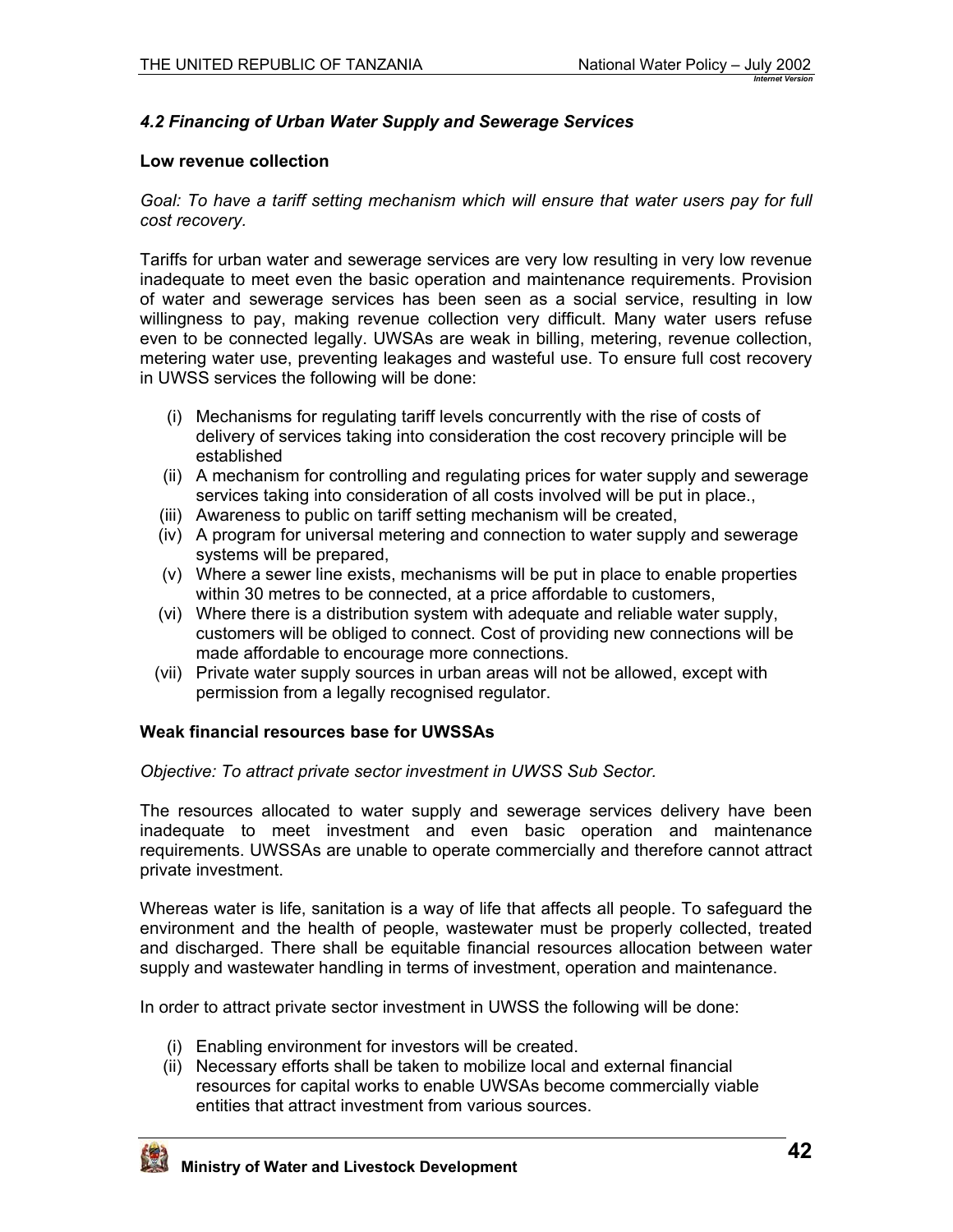<span id="page-42-0"></span>(iii) Cesspit emptiers will be allowed to discharge at treatment facilities free of charge.

## *4.3 Water Demand Management*

#### *Objective: To prevent wasteful water use and control water leakages.*

Water demand in urban areas is increasing at a rate, which is not proportional to the rate of expansion of water supply and sewerage services. This is due to high rate of urbanisation, increase of industrial activities and significant unaccounted-for-water that includes leakage, wastage and illegal connections. Water demand management measures will be undertaken to conserve and use the available water efficiently and equitably, by instituting:

- (i) Measures on proper tariff setting (at an economic cost), metering, rationing, leakage control and mass education on frugal use of water and conservation.
- (ii) Regulations on efficient use of water by using low capacity cisterns.

### *4.4 Water for Low Income Groups and Community User Groups*

#### *Goal: To improve water and sanitation services in low income and peri-urban areas*

People living in underprivileged urban and peri-urban areas rarely benefit from adequate water supply and sanitation services. They collect water from kiosks or buy it from vendors at a cost higher than that of the house connections. The poor cannot afford to collect their wastewater and hygienically dispose it, thus leading to increase in water borne diseases, which may spread to all corners of an urban area.

Recognizing the existence of low-income groups in the urban and peri-urban areas, UWSS entities shall be required to provide them with appropriate WSS services. Given the importance of water for life and survival, appropriate social equity considerations shall be put in place so that a basic level of water supply and sanitation service is provided to the poor at affordable costs. Entities shall promote workable mechanisms whereby the water supply and sanitation needs of the urban and peri-urban poor are promoted in all initiatives that encourage public-private partnerships. In order to have water supply and sanitation services in underprivileged urban and peri-urban areas the following will be done:

- (i) Low-income groups will be identified and plans and programmes to provide water supply and sewerage services to peri urban shall be drawn by utilities;
- (ii) Awareness on safe water use to the peri urban groups will be created;
- (iii) Uses of small bore and shallow sewerage systems in the peri urban areas will be promoted;
- (iv) Urban poor dimension in public-private partnership negotiations will be promoted;
- (v) NGOs and CBOs will be encouraged in financing, developing and managing the water supply and sewerage service in low income urban areas.

### *4.5 Waste Water and Environmental Management*

*Goal: To have a wastewater treatment system which is environmentally friendly.*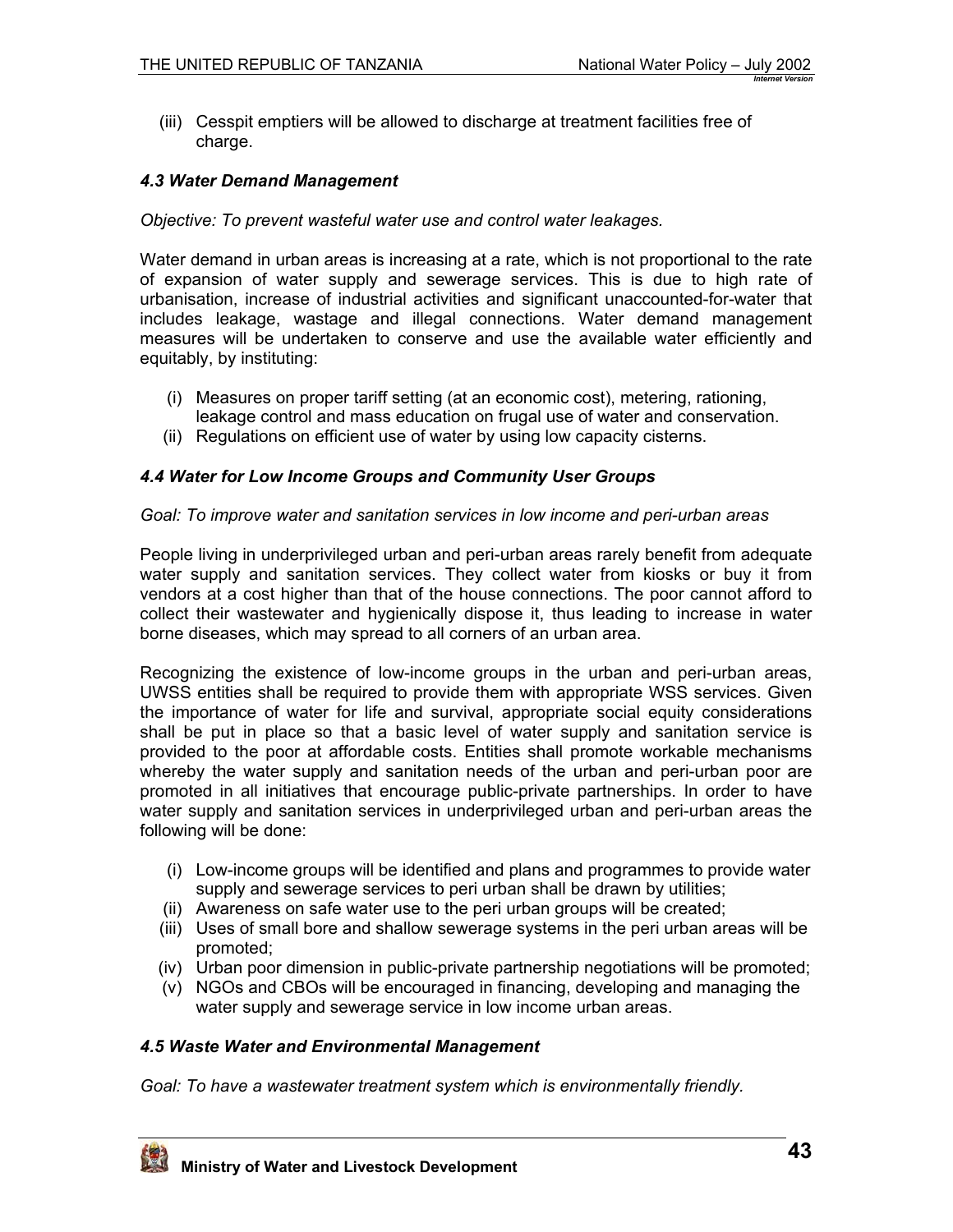<span id="page-43-0"></span>Water supply services in urban areas result in the production of wastewater estimated at about 80% of water supplied. Wastewater treatment and disposal in urban areas has not been accorded due priority. Common methods of disposal of public wastewater are through septic tanks and pit latrines. The wastewater so disposed is haphazardly discharged leading to contamination of groundwater sources and the environment. Entities shall be required to ensure proper collection and disposal of sewage.

Most existing industries were established without wastewater treatment facilities. In some instances, industrial wastewater contains toxic substances or biological process inhibitors. Industries shall establish pre-treatment facilities to treat their wastewater before discharging into public sewerage system. UWSS entities shall conduct own regular chemical and bacteriological tests of the raw sewage to control toxic and offensive substances from being discharged into the treatment plants.

To ensure domestic and industrial wastewater is not haphazardly discharged to contaminate water sources and the environment the following will be done:

- (i) Sewerage systems and sludge disposal facilities will be constructed and old ones will be rehabilitated.:
- (ii) Cesspit emptying services will be established and /or contracted to the private operators, cesspit emptiers will be required to discharge only at sewage treatment facilities.
- (iii) Discharge of untreated wastewater to the sea shall be through long and a deep sea out-falls.
- (iv) Legislation requiring industries to pre-treat their wastewater before discharging into municipal sewerage system will be reviewed.
- (v) Legislation enforcement mechanism will be strengthened.
- (vi) UWSS entities shall co-operate with industries and other institutions in the research and development of least cost technologies for wastewater treatment and recycling.
- (vii) Industries shall be required to use environmentally friendly raw materials with less toxic elements and adopt cleaner production technology.

## *4.6 Institutional Framework*

#### *Goal: To put in place an efficient and comprehensive institutional framework for UWSS management*

The Government of Tanzania has embarked on a far reaching process of restructuring of the centralized economy and reform of the Civil Service. The role of the Government is now changing from that of a provider to that of a facilitator. Other stakeholders will now play the role of implementation and management of UWSS activities. An appropriate institutional framework that will ensure establishment of decentralized autonomous entities for management of water supply and sewerage services in all urban centers shall be put in place. The institutional set up shall be accompanied by reforms that promote integrated approaches, taking into account changes in procedures, attitudes, behaviour and the full participation of women at all levels. To ensure an efficient and comprehensive institutional framework for UWSS management system:

(i) Functions of the Ministry responsible for water will be streamlined and the existing urban water supply and sewerage entities capacity will be strengthened,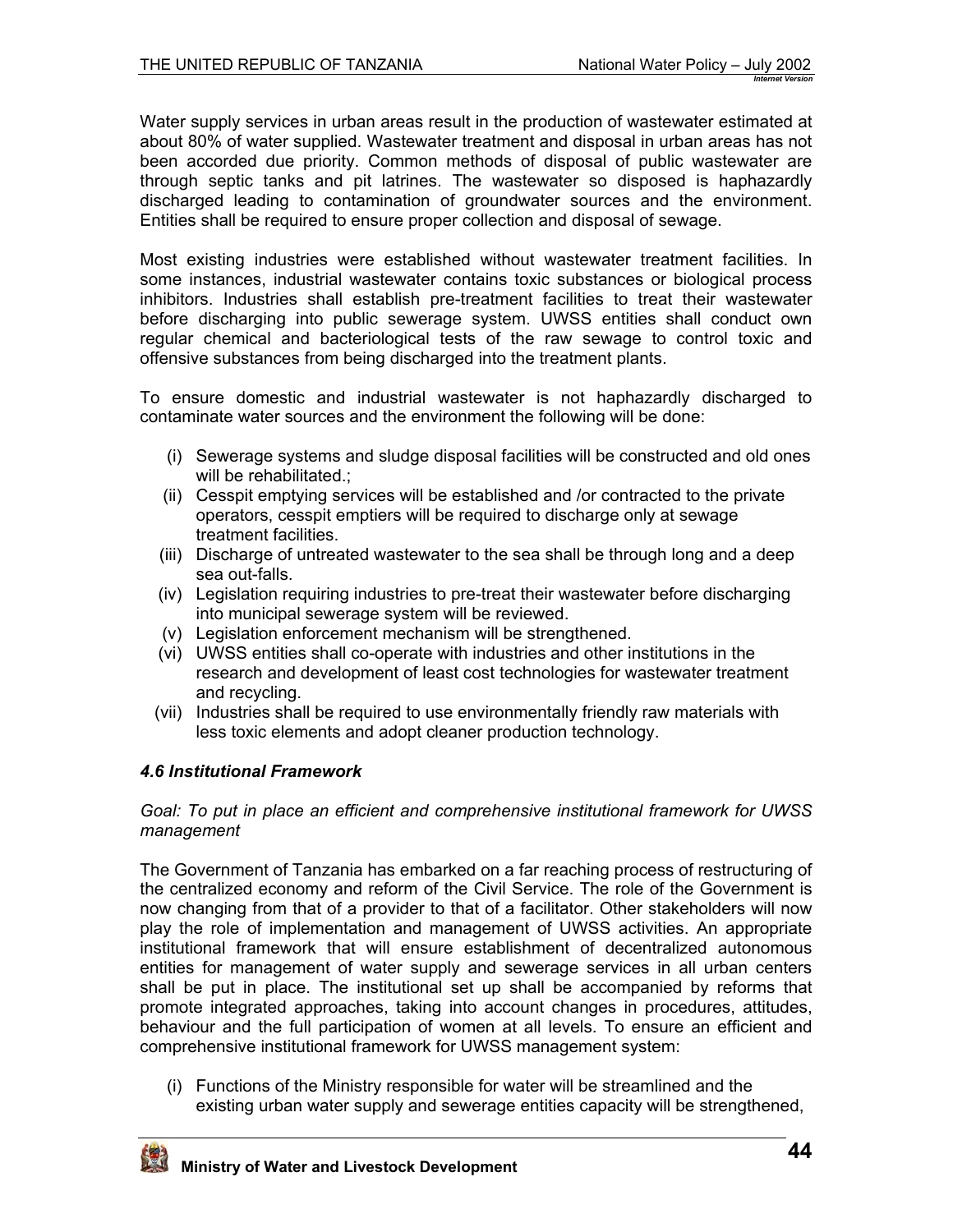- <span id="page-44-0"></span>(ii) New entities of user groups and private cooperatives will be promoted and established,
- (iii) Staff up to the lowest level will be trained and deployed,
- (iv) Effective monitoring mechanisms of the entities will be instituted.

## *4.7 Legal and Regulatory Framework for UWSS*

#### *Goal: To have a comprehensive legal and regulatory framework for UWSS*

Legislation and supporting regulations have been enacted at different times to regulate urban water supply and sewerage programs. The existing legislation however does not address all issues relating to the UWSS service delivery. Other sectors have laws related to water supply and sewerage that require harmonization with water legislation.

Autonomous entities and private sector participation in urban water supply and sewerage services delivery without effective regulation may result in high tariffs and conflicts. A regulatory framework is vital in order to serve both customer and operator interests. Existing laws related to water and sewerage in urban areas shall be broadened, amended and harmonized to accommodate changes that are taking place, including the recent introduction of Energy and Water Utilities Regulatory Authority (EWURA) legislation which has set the broad framework for regulating water and energy services delivery. With regard to independent regulation of UWSS the role of the Government will be to prepare tools, such as setting standards, for use by the regulator. The Ministry will continue to regulate the water sector when and where the Private Sector is not involved. In order to have efficient structure for UWSS the following will be done:

- (i) Water legislation shall provide for compensation and restoration rather than for penal sanction only;
- (ii) Existing laws shall be reviewed, conflicting laws related to UWSS shall be identified and harmonised and different pieces of water and sewerage legislation shall be consolidated into one;
- (iii) Laws related to UWSS services shall be publicised and translated in Kiswahili for wider dissemination.

### *4.8 Private Sector Participation (PSP)*

#### *Goal: To have efficient UWWS services through PSP*

The Government will create a conducive environment for the Private Sector to participate in the delivery of UWSS Services. The local Private Sector will be promoted. Existing UWSS infrastructure will be rehabilitated and capacity building undertaken to enable Urban Water Supply Authorities (UWSAs) operate commercially in order to attract Private Sector investment. To avoid monopoly and facilitate comparative competition, there shall be limitation to the number of urban centers that one private company can manage. For the purposes of PSP and to allow for economy of scale, an asset holding company may be formed for a group of urban centers.

In order to create a conducive environment for the Private Sector to participate in the delivery of UWSS Services:

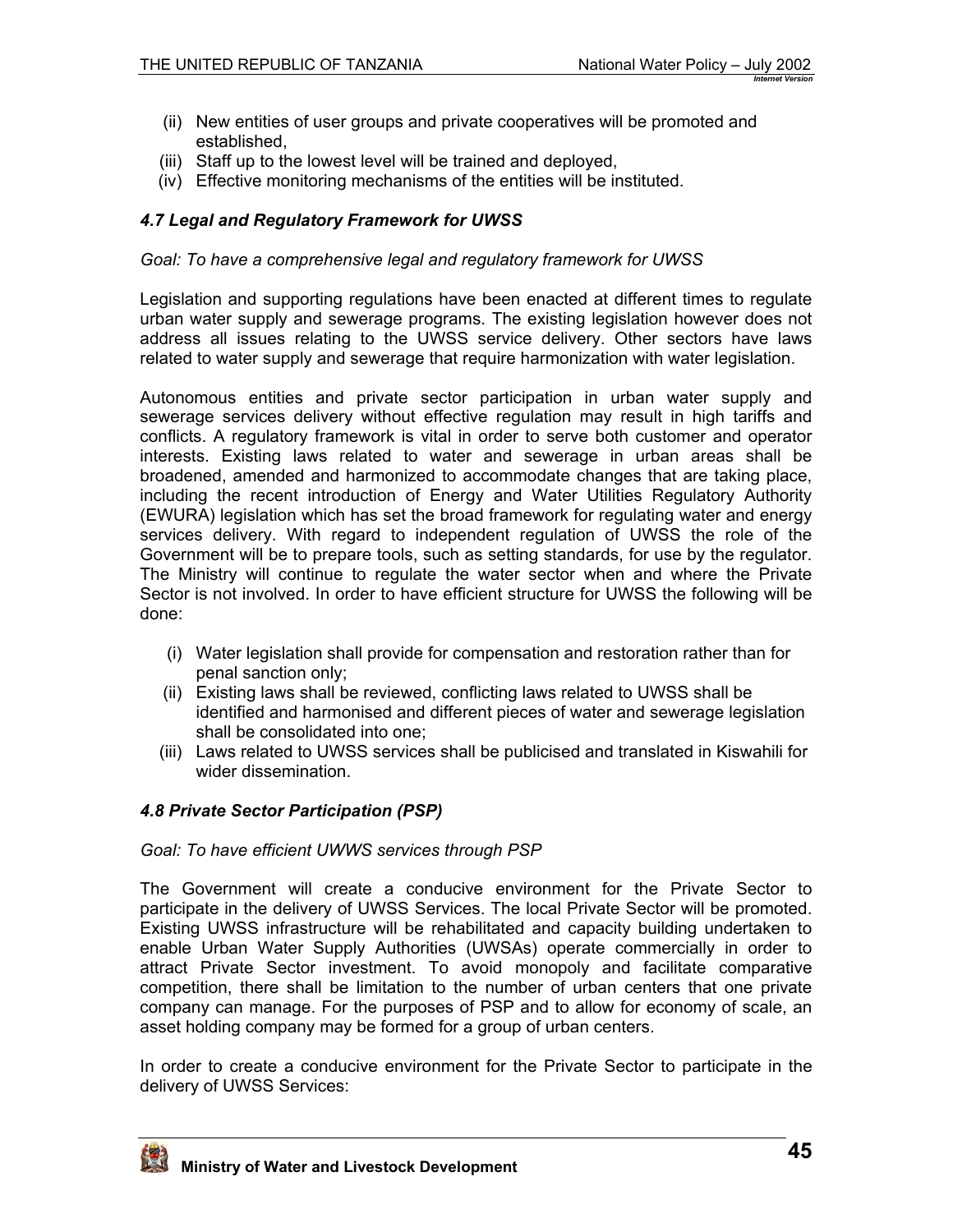- <span id="page-45-0"></span>(i) UWSSAs will be strengthened to attract private sector participation.
- (ii) Capacity of the Ministry responsible for water to procure operators, goods and services from private sector will be strengthened.
- (iii) Public campaigns to enlighten the public on objectives of PSP will be conducted;
- (iv) Local private sector institutions will be strengthened.
- (v) Regular assessment of private sector performance in the provision of urban water and sewerage services will be instituted.
- (vi) Small scale water supply and sanitation service providers will be assessed and recognized officially.

### *4.9 Privatisation of Water Supply and Sewerage Entities in Small Urban Centres*

*Goal: To have improved water supply and sewerage services in small urban centres.*

The emphasis in UWSS delivery has been mainly in the large urban centers. Attention will also be given to the small towns where service levels are relatively low. Water Supply and Sewerage (WSS) entities in small urban centers shall be encouraged to form private liability companies or any other autonomous legal commercial arrangement. In order to improve water supply and sewerage services in small urban centers:

- (i) Emphasis will be on privatising water supply and sanitation service in small towns.
- (ii) Local private sector institutions shall be promoted and strengthened. Their access to credit facilities will be enhanced.

### *4.10 Monitoring and Evaluation*

### *Goal : To strengthen entities in UWSS services in monitoring and evaluation.*

Monitoring helps to conduct effective management audit with the objective of analyzing, evaluating, reviewing and appraising the performance of the entity concerned. As of now there is inadequate monitoring as well as a weak Management Information Systems (MIS) within the urban sub sector. Storage and dissemination of information received through reporting and feedback are also inadequate. Information and reports are still kept in paper files despite the advent of computer technology. An up to date MIS that addresses and defines performance targets to measure operational, financial and managerial performances will be put in place. In order to have strengthened entities for monitoring and evaluation of UWSS:

- (i) Performance guidelines will be reviewed,
- (ii) UWSS entities' management capacity will be improved,
- (iii) A computerised database at all management levels will be established,
- (iv) A comprehensive reporting and feedback mechanism from each level of management will be established.

## *4.11 Accountability to the Public*

### *Goal: To have accountable UWWS entities*

In the delivery of services in the urban and peri-urban areas, the entities are accountable to the customers in the sense that the customers receive reliable and adequate service

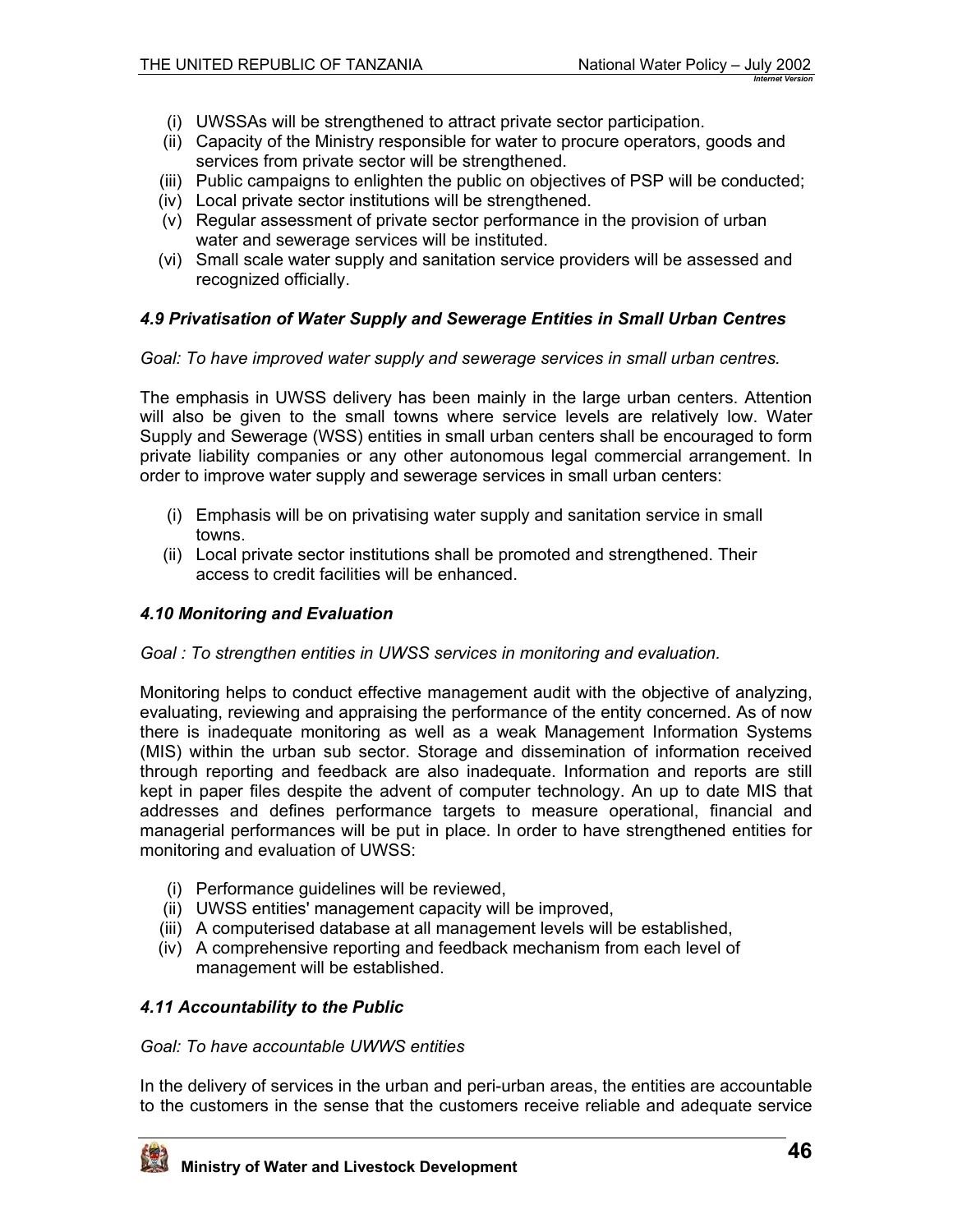<span id="page-46-0"></span>all the time and are fairly treated in tariff setting and treatment in general.

Willingness to pay, timely water and sewerage bills payment, rational and economic water use, use of economical appliances are part and parcel of accountability of the customers to their UWSS entities. Mechanisms shall be put in place to ensure that entities are accountable to their customers and that customers meet their obligations. Mechanisms shall be put in place to ensure that entities are accountable to their customers and that customers meet their obligations through:

- (i) Effective consultations and information sharing with stakeholders and the general public will be enhanced,
- (ii) Mechanisms for protection and safeguarding water supply and sewerage infrastructure by involving the general public will be established,
- (iii) Awareness and mass education on water conservation and security will be promoted.

### *4.12 Capacity Building*

*Goal: To have efficient and sustainable UWSS services.* 

Sustainable water supply and sewerage services delivery in urban areas requires building of strong institutions in terms of physical and human resources. Infrastructural capacity has to be enhanced.

Human resources development is at the heart of institutional strengthening. The Government shall ensure that entities are appropriately and properly staffed and that the staffs are adequately motivated. Women should be well represented in professional and managerial positions. Sustainable water supply and sewerage services delivery in urban areas requires building of strong institutions in terms of physical and human resources. Thus:

- (i) Retooling and infrastructure capacity has to be enhanced;
- (ii) Inventory of different expertise and needs-assessment will be done;
- (iii) Training program will be prepared for implementation;
- (iv) Succession plan for the sector staff will be developed and implemented.

### *4.13 Research and Technological Development*

*Objective: To strengthen research and technological development capacity.* 

A variety of technologies are in use in the sector. Some of these technologies are not sustainable because they are costly and inappropriate for the local situation. Very little research is done in the sector. Applied research and technological development shall be promoted in this regard:

- (i) Collaboration with sector stakeholders, local and international research institutions will be strengthened.
- (ii) Mechanisms for coordinating and dissemination of sector research will be developed and institutionalized.
- (iii) Local researchers initiatives will be encouraged.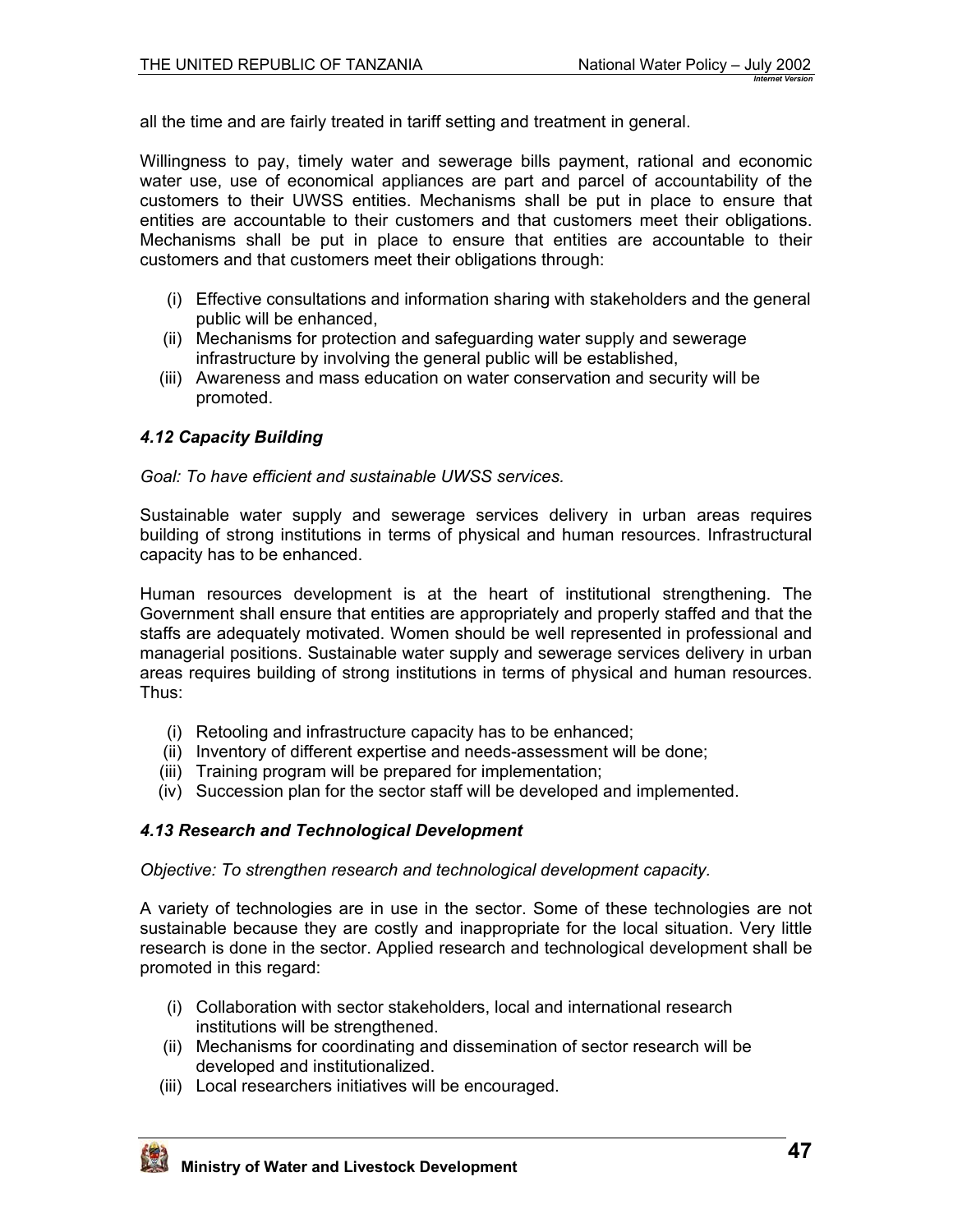## <span id="page-47-0"></span>*4.14 Co-ordination and Collaboration*

#### *Goal: To have strong co-ordination and collaboration mechanisms in UWSS*

It is essential to keep stakeholders aware of sector problems, successes and needs; to encourage exchange of solutions and experiences and to provide mechanisms for joint action. Lack of co-ordination and collaboration results in duplication of efforts and misallocation of resources available. Forums for co-ordination and collaboration among entities and stakeholders will be established and strengthened.

The existing co ordination and collaboration mechanisms practised by various actors in the sector are generally project oriented. Rarely is information shared on various experiences. In order to have strong co-ordination and collaboration in UWSS:

- (i) Main sector collaborators and stakeholders will be identified.
- (ii) Coordination and collaboration mechanism will be developed and executed.

\*\*\*\*\*\*\*\*\*\*\*\*\*\*\*\*\*\*\*\*\*\*\*\*\*\*\*\*\*\*\*\*\*\*